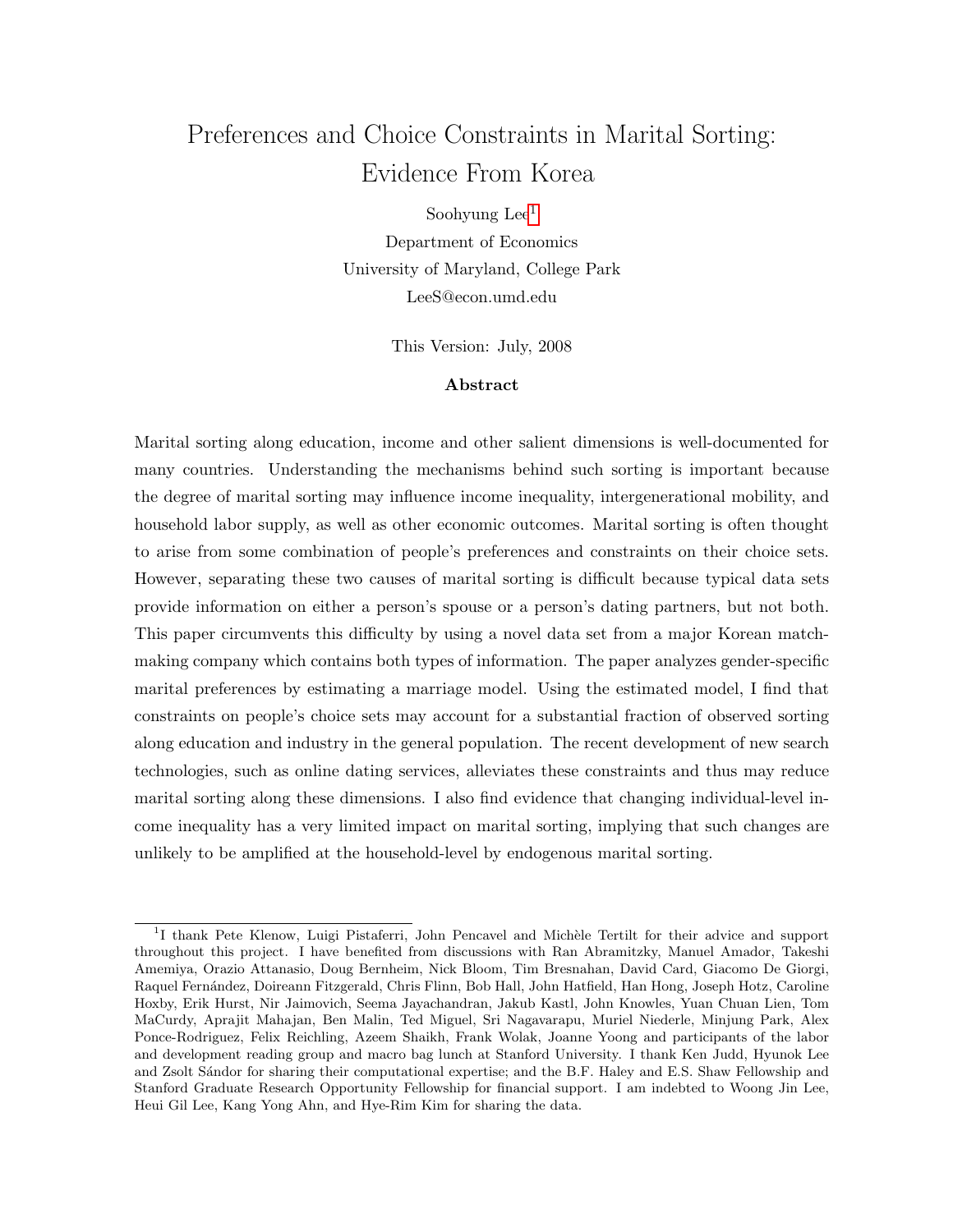## 1 Introduction

Sorting in marriages along age, education, income and other salient dimensions is well documented for many countries.[2](#page-0-0) Understanding the mechanisms behind such sorting is important because the degree of marital sorting may influence income inequality, intergenerational mobility, and household labor supply, as well as other economic outcomes. Using a novel data set from a major Korean matchmaking company, this paper addresses the following questions: (1) How do people value various attributes such as education, income or even beauty when seeking a spouse? (2) How do changes in people's choice sets affect marital sorting?

The key findings of the paper are as follows:

- People consider a large number of attributes when choosing a spouse. Men and women value given attributes differently, but in general people prefer partners who are similar to themselves. Somewhat surprisingly, preferences inferred from first-date outcomes are highly predictive of final marriage decisions.
- Conditioning on these preferences, simulation results show that expanding people's choice sets can significantly reduce sorting observed in the general population along education, industry and geographic location. This suggests that constraints on choice sets may account for a substantial fraction of observed sorting along these dimensions, although the same is not true along other dimensions, such as age and marital history. In addition, changing individual-level income inequality has a very limited impact on marital sorting, implying that such changes are unlikely to be amplified at the household-level by endogenous marital sorting.

To answer the questions posed above, one needs to disentangle the different mechanisms underlying sorting. Separately identifying these mechanisms is often difficult. Consider, for example, sorting along education. Such sorting can arise because of people's preferences for education. Alternatively, people may only have the opportunity to meet potential spouses with similar educational backgrounds (choice-set constraints).[3](#page-0-0) Different underlying explanations may imply different responses to changes in economic conditions that affect people's choice sets.

Consider the introduction of new search technologies such as online dating or matchmaking services that have been rapidly increasing in popularity, in the United States and elsewhere.

 $2$ See Blossfeld and Timm (2003) or Kalmijn (1998) for a detailed survey of these findings

<sup>3</sup>Sorting along education may also arise from people having preferences for attributes that happen to be correlated with education (e.g., income), even if people do not care for education per se. This possibility is examined in Section 6.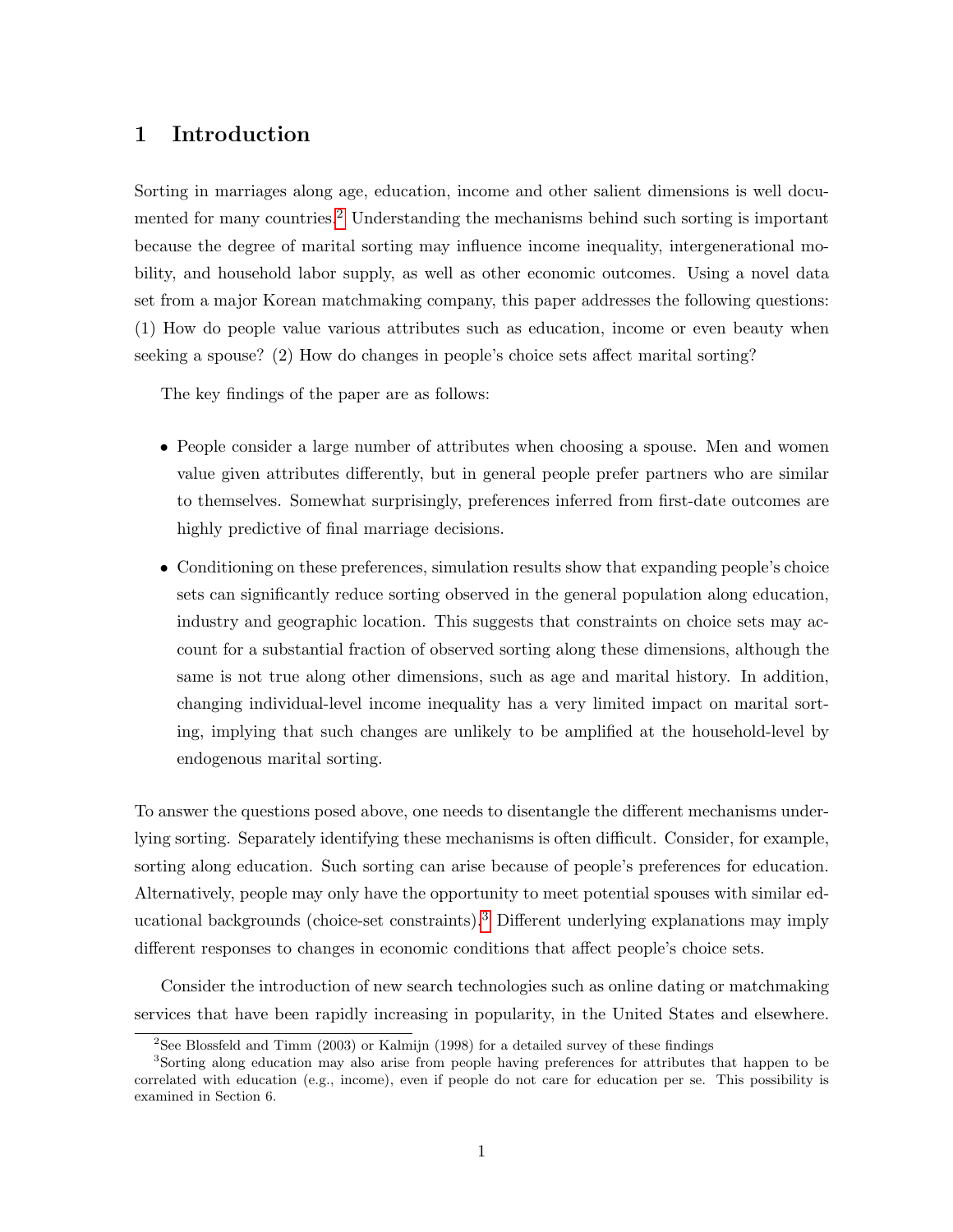These services generally allow users to view a variety of potential spouses using a large-scale online database, leading to an expansion of the users' choice sets. If sorting is entirely the result of preferences, then the adoption of new search technologies will have little effect on sorting along education. However, if sorting is largely due to constraints on individuals' choice sets, then such technologies may significantly change the degree of sorting.

In principle, it is possible to distinguish between marital preferences and choice-set constraints only by examining both people's choice sets (who they date) and their marriage decisions (who they marry). Suppose male college graduates date women regardless of their educational attainment in order to explore whether they would be a good match, but tend to eventually marry college graduates. If only final choices are observed, it is not possible to determine whether sorting by education is due to preferences or due to choice-set constraints. On the other hand, observing only dates can identify preferences for dating partners but not necessarily preferences for marriage. In this example, analyzing only the dating behavior of male college graduates would lead to the conclusion that they do not value spousal education. The proper conclusion, that male college graduates prefer to marry similarly-educated women, can be reached only by observing both dates and marriages.

In the previous empirical literature, researchers have generally been able to observe either people's choice sets or final marital outcomes, but not both. For instance, typical populationbased data sets, such as the Census or household surveys, do not provide information about people's choice sets. On the other hand, context-specific data from speed-dating experiments and online dating services may provide information about people's choice sets, but not about their ultimate choice of spouse.

This paper overcomes this difficulty by exploiting an unusually rich data set from a major matchmaking company in Korea. The data set provides detailed information on over 20,000 users, 13.4 percent of whom get married through the service. In particular, the data includes not only information about whom each user dated and ultimately married, but also information about proposed dates that were turned down. A second important feature of this data set is that users can search for a spouse from a wide spectrum of potential spouses in terms of age, education, geographic location, and many other dimensions. Sorting among users is thus more likely to reflect users' preferences as opposed to constraints on their choice sets. These features of the data allow me to identify people's marital preferences over a wide variety of characteristics.

I develop a model of dating and marriage choices based on a random-effects probit specification, which I extend to allow for the possibility that people have multiple dates with the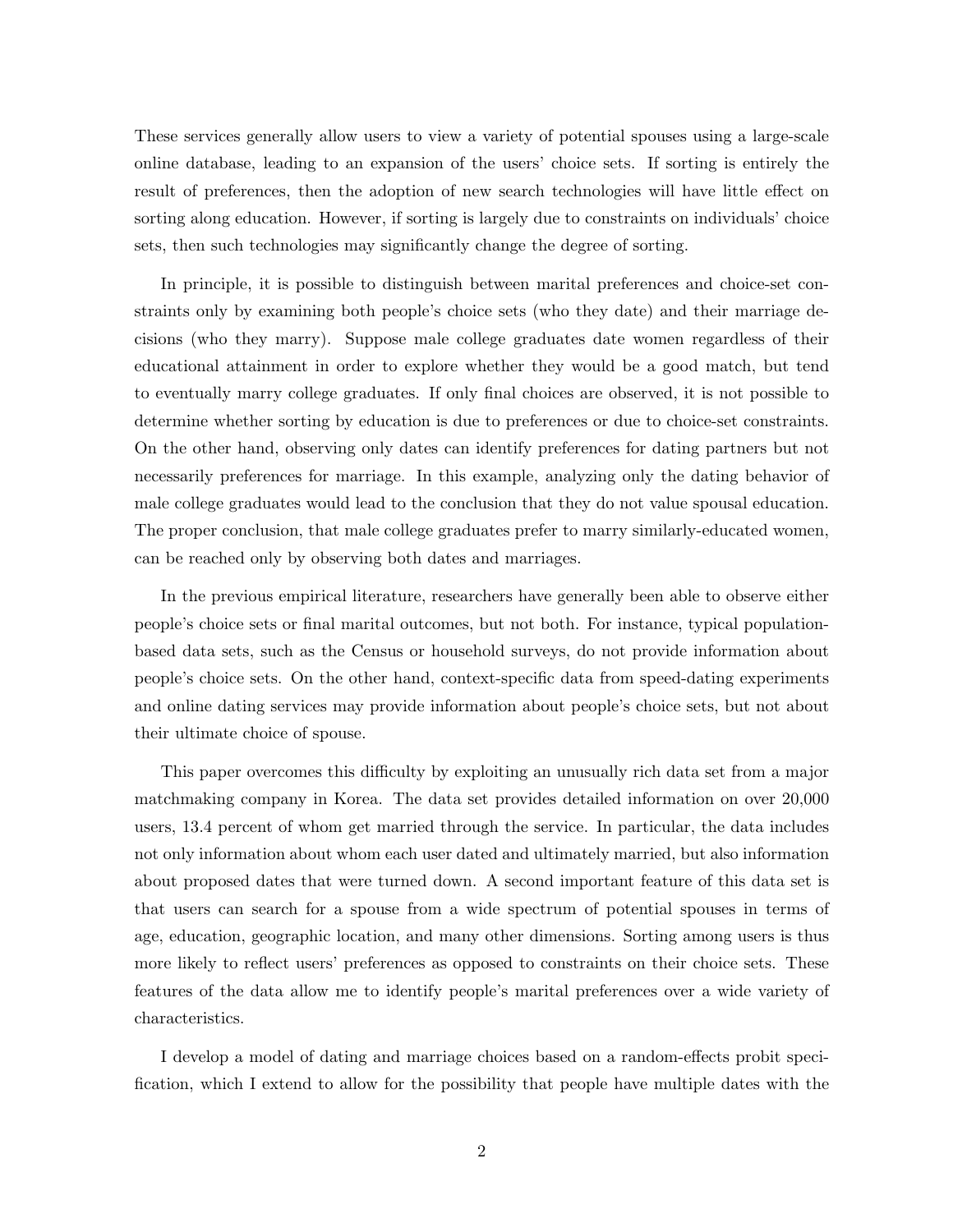same dating partner. Within my model, multiple dates result from a desire to learn more about one's dating partners. In order to estimate the model, I use a Laplace-type estimator, which relies on Markov Chain Monte Carlo methods.

I find that people consider a large number of traits when choosing a spouse, and they value similarity to themselves for many of these traits. However, overall preference rankings are determined by weighing the value of similarity against the benefit from having a partner of a "better" type. For specific characteristics, the latter effect is dominant. For example, people value having a partner with similar physical attractiveness or education, but all men and women unanimously prefer a partner with better appearance. In some cases, this offsetting effect is gender-specific. Male high school graduates prefer female high school graduates, while male college graduates prefer female college graduates; on the other hand, all women prefer male college graduates regardless of their own educational attainment.

I then examine how strongly first-date outcomes reflect marital preferences. To do so, I reestimate my model using only first-date outcomes, and then using only first- and second- date outcomes. In both cases, sorting predicted by these two models is very close to that predicted by the model using all match outcomes, including the marriage decision. This suggests that in a setting where people are seriously searching for a spouse, analyzing first-date outcomes can be sufficient to identify their marital preferences.

Next, I use the estimated marital preferences to address the question: In the general population, how do changes in people's choice sets affect marital sorting? Preferences estimated using the matchmaking data set allow me to address this question correctly if there is no selection in terms of who uses the matchmaking services. While it is not possible to rule out all potential types of selection bias, I address the most likely sources in detail. In particular, people who use the service may be more or less motivated to marry than non-users, even after controlling for observables. I find evidence that bias resulting from such a scenario is unlikely to significantly affect the results. To simulate marital sorting, I use the Gale-Shapley algorithm (1962) on a random sample of users, weighted such that the distribution of characteristics matches the general Korean population.

I examine the importance of choice-set constraints by comparing marital sorting observed in the general population to sorting in simulated marriages under a fully integrated marriage market, in which people see all singles in the population. I consider six dimensions: age, marital history, education, industry, region and hometown. Sorting by age and marital history in the fully-integrated market is similar to the general population, but significantly less sorting along the remaining four dimensions is observed. The fraction of married couples with the same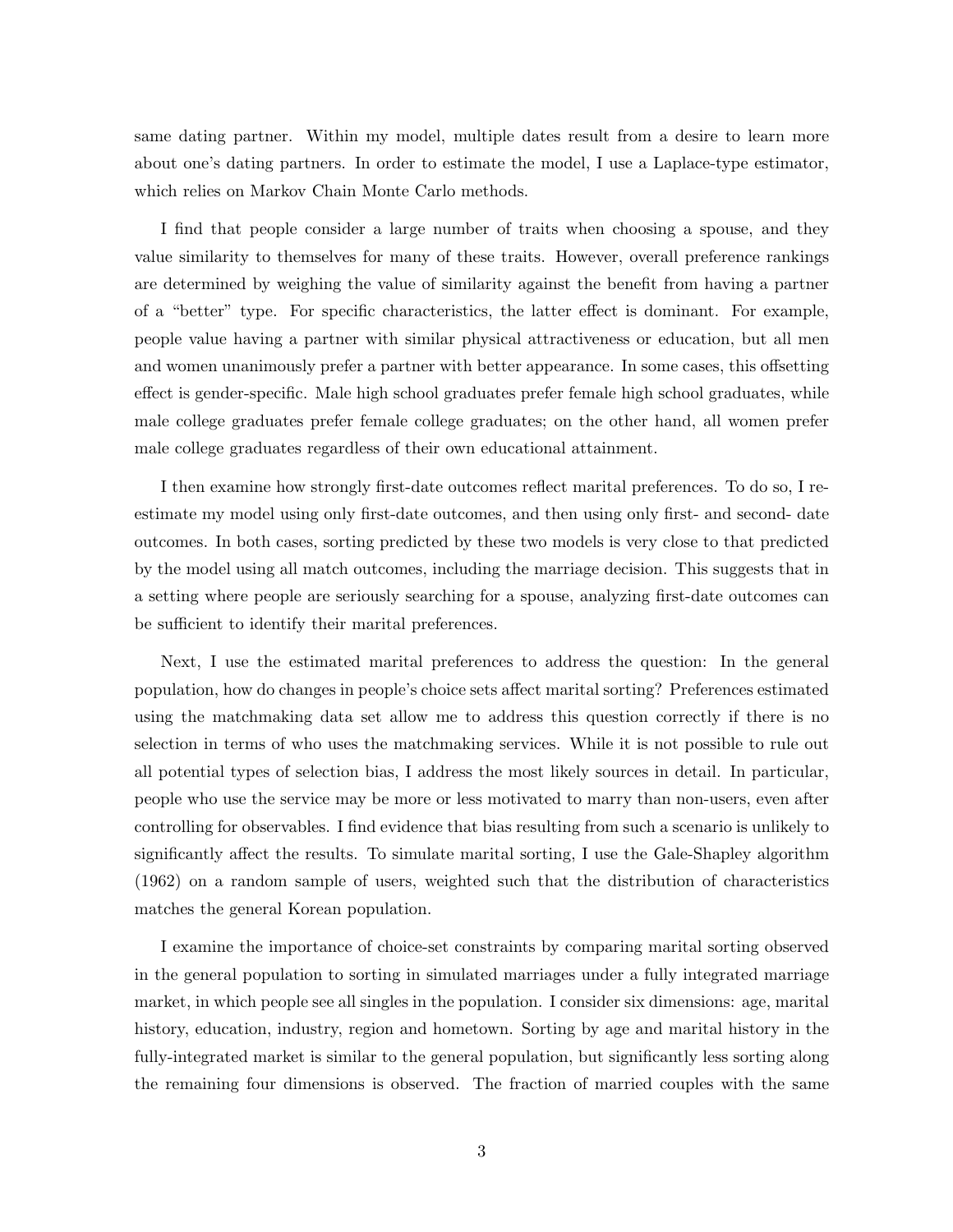education is reduced from 79 to 62 percent, while the fraction of married couples in the same industry falls from 36 to 13 percent. To understand what generates such differences, I allow the market to be segregated along the six dimensions and calibrate the degree of segregation such that the simulation results match the marital sorting observed in the population data. I find that the observed marital sorting can be generated in a marriage market that is partially segregated along four dimensions: education, industry, region, and hometown. This suggests that although preferences contribute to overall marital sorting, constraints on people's choice sets do account for observed sorting along these dimensions. New search technologies may therefore significantly reduce sorting along the latter dimensions. As a result, less sorting along education may increase intergenerational mobility, while less sorting along industry may reduce households' vulnerability to industry-level income shocks.

Finally, I examine some of the broader implications of marital sorting. In particular, the relationship between marital sorting and income inequality has been the focus of much previous discussion. In theory, greater marital sorting by income may multiply the effect of increases in individual-level income inequality, leading to even higher household-level income inequality. On the other hand, it is plausible to expect very little response in terms of sorting if income is negatively correlated with other important positively-valued traits. The overall strength and direction of this relationship is therefore ultimately an empirical question.

To address this question, I perform two experiments. In the first experiment, all people have the same income and parental wealth, effectively removing all individual-level income inequality. In the second, income-inequality is increased via a large increase in the returns to college education. In either case, I find that marital sorting along education, industry, age and other dimensions changes very little relative to sorting under the actual individual-level income inequality. This result holds regardless of whether or not marriage markets are assumed to be segregated. This finding suggests that changes in individual-level income inequality are unlikely to be amplified at the household-level by endogenous marital sorting.

This paper ties together several strands of research related to marriage. It is closely related to several recent empirical studies that estimate marital preferences based on speed dating experiments (Kurzban and Weeden, 2005; Fisman et al., 2006, 2007; Belot and Francesconi, 2006) or records from online dating services (Hitsch et al., 2006). In general, my work empirically supports this literature by suggesting that first-date outcomes may in fact be sufficiently informative for marital preferences, provided that individuals are genuinely interested in finding a spouse when dating. The overall analytical framework of this paper is most closely related to Hitsch et al. (2006) who use data from an online dating service to recover people's preferences for a first date. They then compare match outcomes simulated by the Gale-Shapley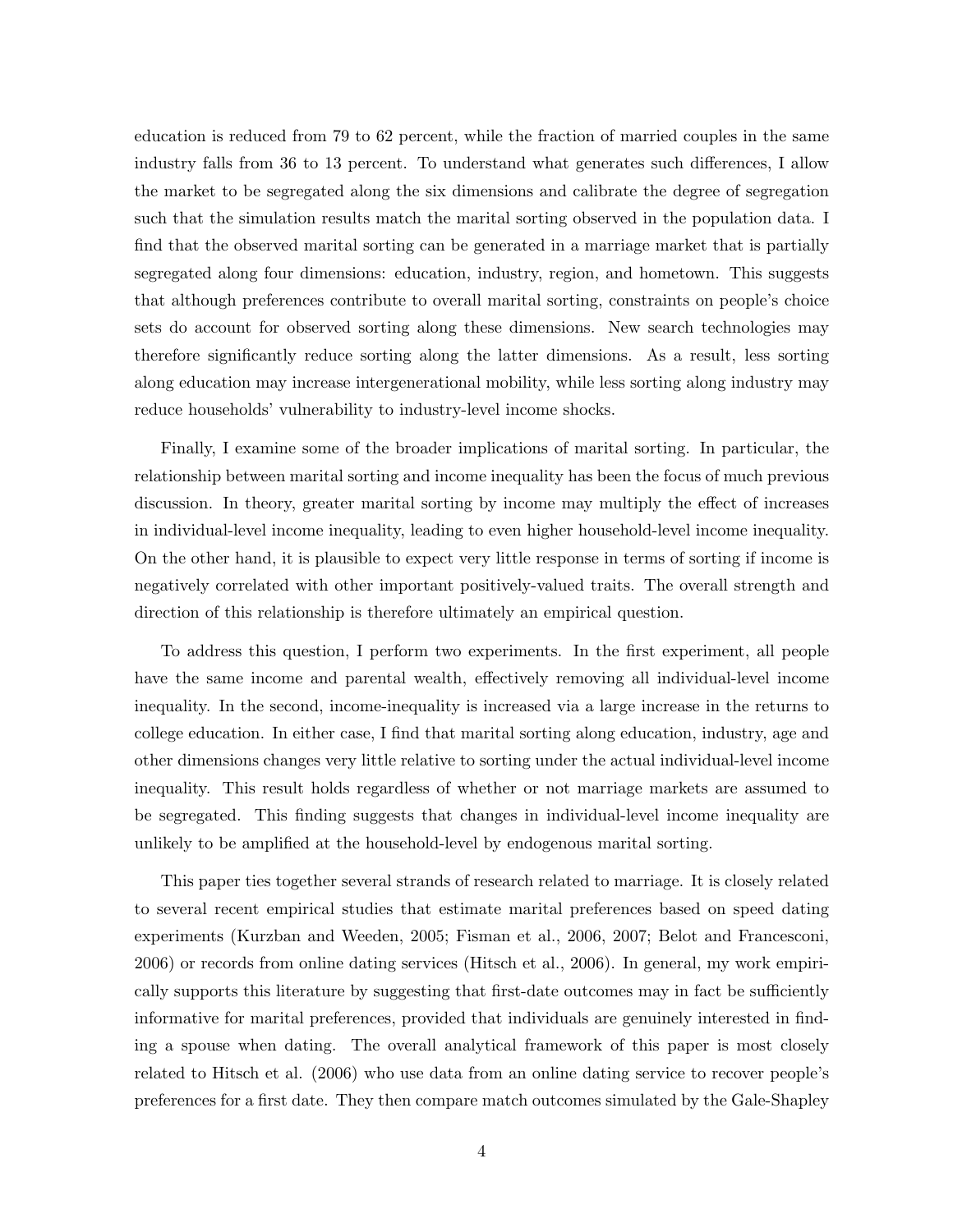algorithm to sorting in actual marriages in the United States. In this paper, I build upon the original contribution by Hitsch et al. (2006) in three important ways. Firstly, my analysis uses actual dating histories and realized marriages. Secondly, I extend the theoretical framework to include learning about types of partners over multiple dates. Finally, I add new counterfactual analyses based on differences in individual choice sets.

Recently, Banerjee et al. (2008) study the role of caste and other attributes in arranged marriages in India using data on a sample of parents of prospective brides and bridegrooms who placed matrimonial advertisements in a newspaper. They find strong preferences for the same caste among their sample. While there is no direct counterpart of caste in Korea, I find vertical preferences (preferences for better types) for some characteristics, such as income (for both) and education (for women), that may proxy for caste. On the other hand, I find strong preferences for similar characteristics along some dimensions, namely age and martial history.

A parallel literature analyzes the marriage market as an equilibrium model.[4](#page-0-0) This work generally relies on population data. Since such data provides little information about people's actual choice sets, these papers are often forced to make strong assumptions about preferences and market segregation. My work uses estimates of marital preferences to support several of these findings, without imposing such assumptions. For example, Choo and Siow (2006) find that in the United States the gains from marriage generally decrease the further a couple deviates from a preferred age gap, a result that also follows from my analysis. Studies such as Angrist (2002) and Abramitzky et al. (2007) exploit exogenous shocks in the sex-ratio due to migration or war to examine changes in marital sorting. They find that a higher ratio of single men to single women raises the probability of women marrying men of higher social status and vice versa. I find that women in general prefer better educated men, which is consistent with their finding that an exogenous increase in the supply of men will lead to more women marrying such men.

The empirical estimates of people's marriage utility functions in this paper also complement both quantitative studies of household inequality and theoretical studies of matching markets.<sup>[5](#page-0-0)</sup> For example, Pencavel (2006) studies the relationship between individual- and household-level

<sup>&</sup>lt;sup>4</sup>Examples of such an approach include Wong (2003), Bisin et al. (2004), Choo and Siow (2006), Angrist (2002) and Abramitzky et al. (2007). One potential limitation of my work as compared to an equilibrium modeling approach is that my model assumes people do not care about rejection, ruling out strategic dating behavior. Suppose all men prefer beautiful women and all women prefer handsome men. Then, an averagelooking man may reject a potential date with a beautiful woman if he expects and fears her rejection. Then, we cannot infer his preference rankings from his rejection of a proposed date. While my data do not allow me to directly test for strategic behavior, I find evidence suggesting that such behavior may not matter greatly.

<sup>5</sup>Examples of the literature studying household inequality include Kremer (1997), Greenwood et al. (2003), Fernández (2001, 2005), and Pencavel (1998, 2006). The matching literature includes Becker (1973, 1974), Burdett and Coles (1997), Shimer and Smith (2000), Gould and Paserman (2003), and Legros and Newman (2006).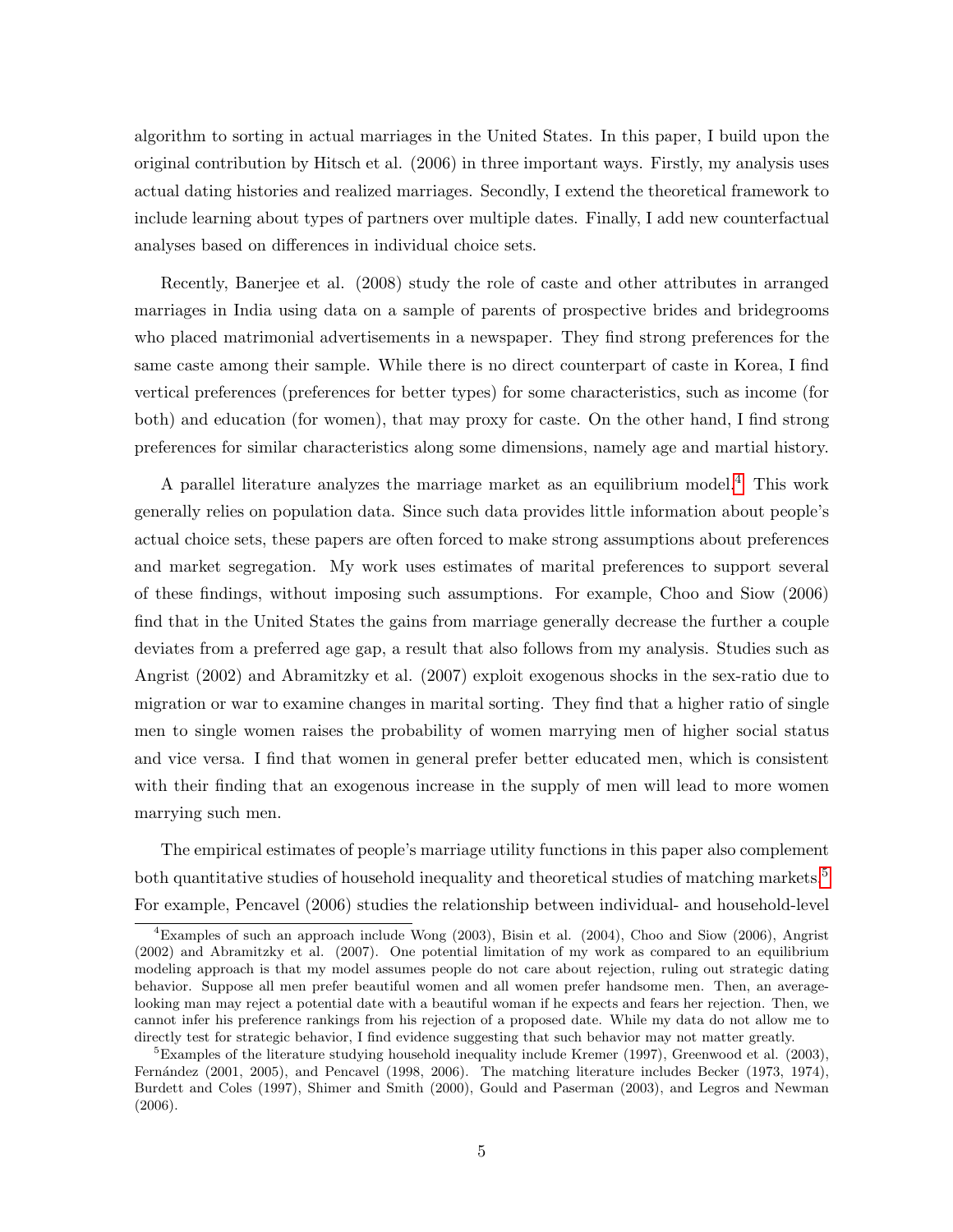income inequality, while assuming that changes in individual-level income inequality do not affect marital sorting. Results from simulations that I present below confirm the appropriateness of this assumption. Studies in the matching literature assume that a single-dimensional index adequately summarizes individuals' characteristics. However, my results show that individuals consider multiple dimensions of characteristics, suggesting the need to extend the theoretical analysis of matching to include this empirically important feature.

A brief overview of the remainder of this paper is as follows. Section 2 describes the matchmaking services industry in Korea and the data. Section 3 presents an empirical framework for estimation, identification and the estimation method. Section 4 provides the estimates of the model. I then discuss several potential issues in my analysis, such as selection bias, in Section 5. Section 6 provides results of counterfactual analyses. Section 7 concludes.

# 2 Industry and Data

### 2.1 Industry

The matchmaking industry consists of two types of providers: traditional matchmakers and corporations. Traditional matchmakers are individuals who act as sole proprietors. They typically find and match couples based on their personal connections. Individual matchmakers charge a fixed fee in advance and receive a bonus in the event that their services result in marriage. On the other hand, matchmaking companies emerged in the late 1980s and rapidly expanded their market. These matchmaking companies provide access to an internet database where users can browse one another's profiles and use a computerized algorithm to introduce singles to each other. These users are recruited through advertisements and pay a fixed advance fee for a pre-specified period, usually a year.[6](#page-0-0)

The use of matchmaking services is common in Korea. According to the Korea Marriage Culture Institute (KMCI), 7.6 percent of couples who married in 2005 met through matchmaking companies.[7](#page-0-0) Although use of matchmakers increases with age, the use of matchmaking companies is non-negligible even among the younger singles (see Table 1). Parents or relatives introduced an additional 12.6 percent of couples to their future spouses, often with the help of

 ${}^{6}$ According to the Korea Consumer Association, in 2000, matchmaking companies charged a user 300,000 to 500,000 won, whereas individual matchmakers charged a fixed fee of about 300,000 won fee and an additional 2 million won upon marriage. Currently, 1,000 won is approximately equivalent to one U.S. dollar.

<sup>7</sup>The magnitude of using matchmaking services in Korea is high compared to the United States. According to Madden and Lenhart (2006), three percent of the sample of U.S. internet users met their spouse through the internet, including online dating services, and one percent of people met on a blind date or through a dating service.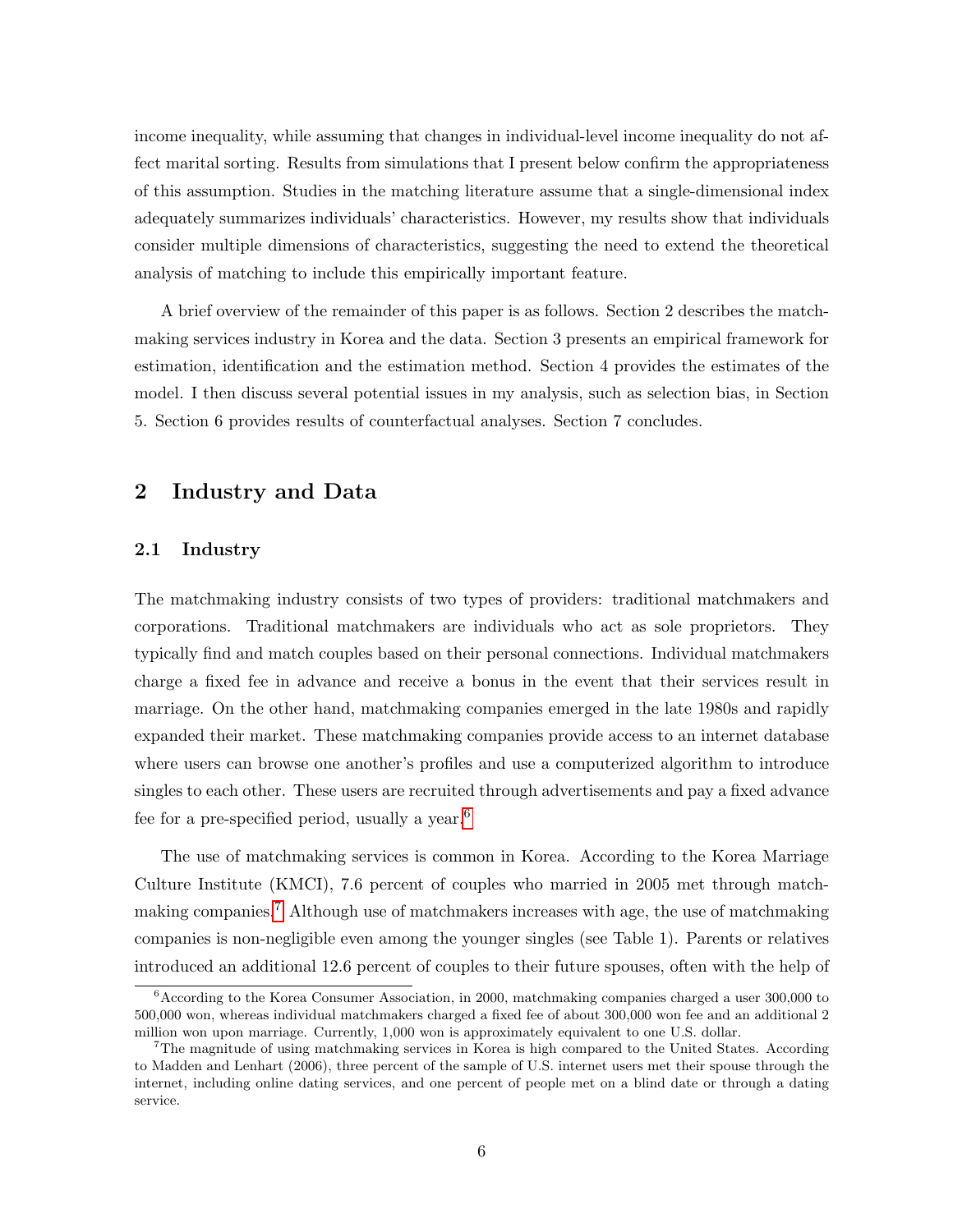traditional individual matchmakers. Similar results are found in a study of unmarried internet users conducted by a local research organization *Pollever*.

The number of people who use matchmaking companies is large and increasing. The Korea Consumer Association estimates that 60,000 people used matchmaking companies in 2000. Total sales of the four largest matchmaking companies was 24.3 billion Korean won in 2002 (approximately 24.3 million U.S. dollars), with average sales growth of 25.6 percent per year between 2000 and 2002 (Fair Trade Commission, 2004).

### 2.2 Data

The data for this study is obtained from one of the four main companies mentioned above. It contains 20, 689 individuals who used the company's services from January 2002 to June 2006 and provides information about each user's individual characteristics, stated marital preferences, and match history. These individual characteristics include socioeconomic and demographic characteristics, physical traits, and family background, described in Table 2. Stated marital preferences include his or her rating of the three most important traits for a prospective spouse and also the user's dislikes in terms of religion, hometown or region.<sup>[8](#page-0-0)</sup> Finally, each user's match history consists of the set of all his or her proposed matches and the outcomes for each match. The match outcome for any pair of a man and a woman is characterized by up to three stages: whether or not each side of a pair wished to go on a first date, whether each of them wanted to have a second date conditional on having had a first date and finally, whether the users eventually married.

### 2.2.1 Motivation for Using the Matchmaking Service

It is reasonable to assume users are primarily motivated to seek marriage rather than casual dating. A membership contract, which guarantees service for one year, costs 900,000 won (as of July 2007).[9](#page-0-0) This annual fee is about 3.5 percent of the average annual income in Korea. The fraction of users who married as a result of the matchmaking service is 13.4 percent, which

is non-trivial.

<sup>8</sup>By region, I mean an area where a user currently lives, and by hometown I mean an area where the user grew up.

<sup>9</sup>This is approximately 900 US dollars. In contrast, online dating services in the United States, such as Yahoo Personals and eHarmony, currently cost about 160 to 250 dollars for a comparable one-year contract.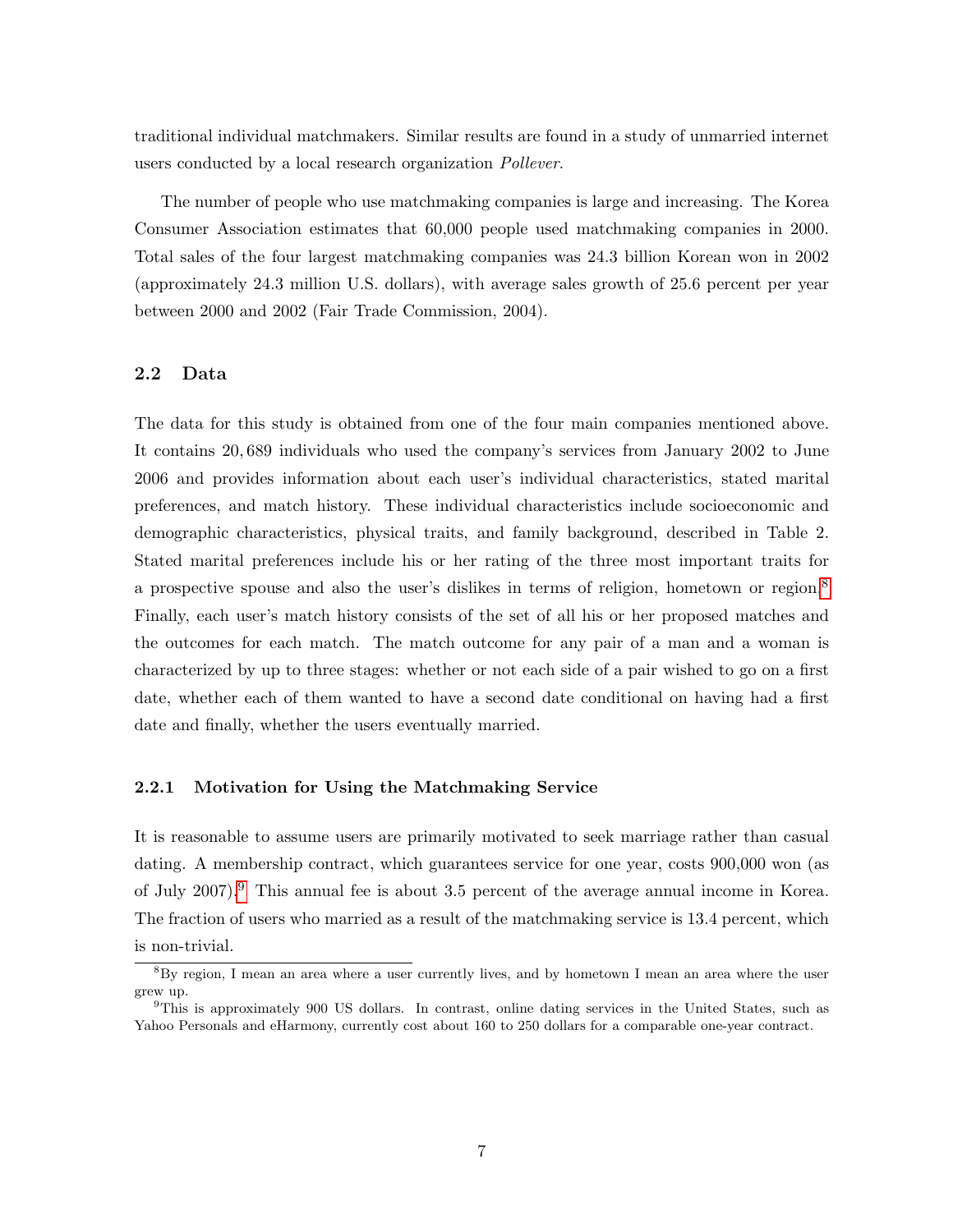### 2.2.2 The Reliability of Information

The information about user characteristics is subject to several tests by the company itself. As far as possible, key information is legally verified or independently evaluated by the matchmaking company (see Table 2). The matchmaking company requires each user to submit legal documents in order to confirm primary information such as age, education, employment, marital status and the marital status of the user's parents. Staff members of the matchmaking company use submitted photographs to assign each user a facial grade, intended to represent attractiveness of a user's facial appearance to the opposite gender. It ranges from A (the most attractive) to F (the least attractive), and the majority of users are rated either B or C.

Self-reported user attributes that cannot be formally verified are monitored via user feedback. The company routinely surveys its users about their experiences and asks them to verify the correctness of other users' information. The matchmaking company's contract specifies that the service will be terminated if a user is found to provide incorrect information. As a reasonable test, I compare the self-reported user information to the Korean population at large in the next section and find that these attributes are comparable.

### 2.2.3 Comparison between Users and the General Population

As no single population-based data set captures all the features observed in my data, I use four separate nationally-representative data sets. The official marriage register (MR) is the closest analogue to the matchmaking data set. The annual MR lists all couples who report their marriage to the Korean government during that year. The MR provides a married couple's demographic information such as age, educational attainment and marital history. However, it does not contain economic information such as income and industry of employment. Thus I use the MR as the baseline data for drawing comparisons to the general population, and supplement the analysis with three other data sets: the Basic Statistics Survey of Wage Structure (WS) for industries and income, the National Household Income and Expenditure Survey (HIS) for income of husbands and wives and the Survey of Physical Traits of Koreans (PT) for height and weight (see Table 3 for a comparison of information available in these four data sets). The matchmaking data set contains a wide spectrum of Koreans. I classify the general population in the MR into 170 cells defined by gender, age, education, region and hometown. The users in my data set are distributed across 48 percent of those cells which includes 70 percent of the Korean population.

The distribution of the users' characteristics is noticeably different from the general population in three ways. First, users are, on average, older than the couples in the MR. The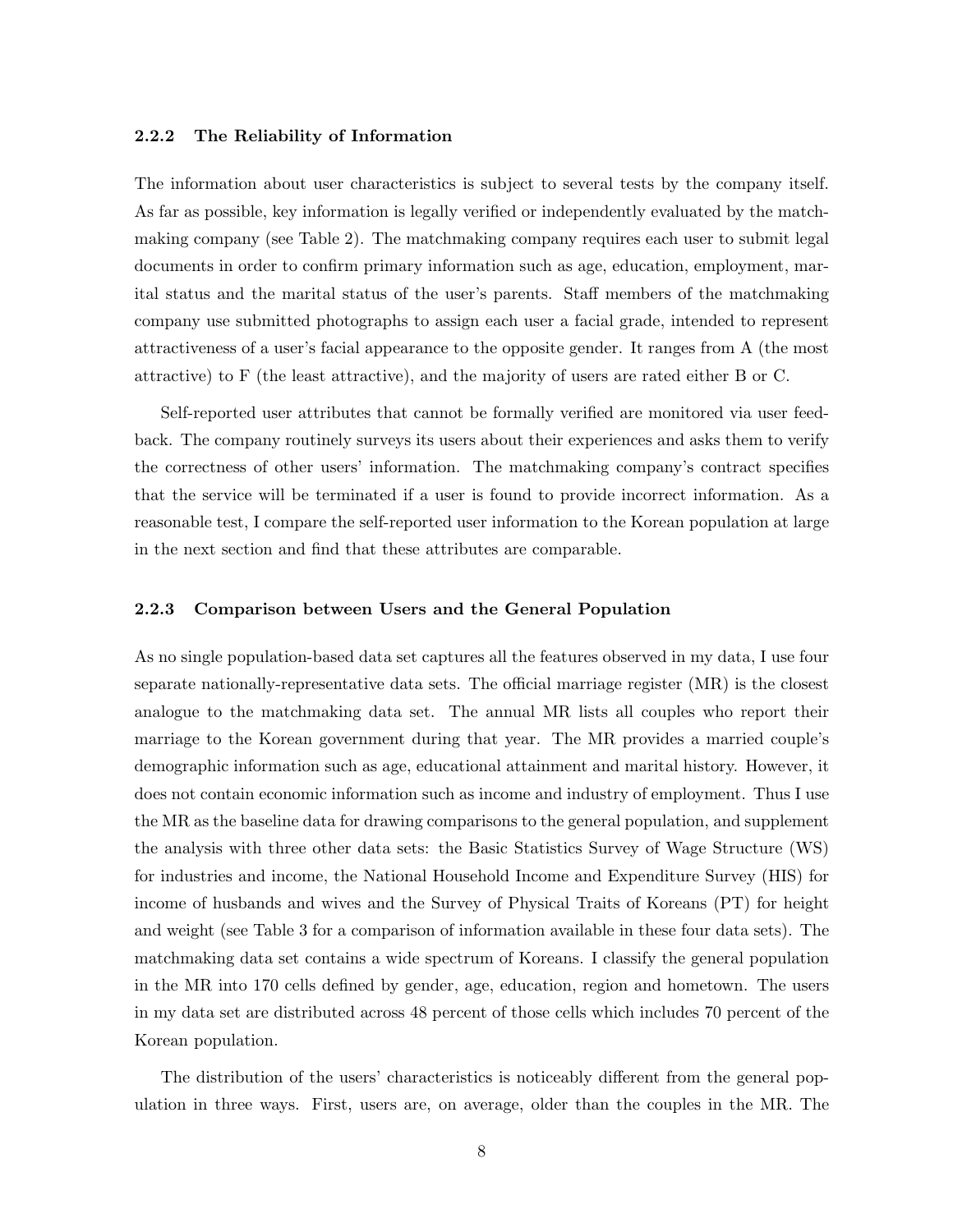

Figure 1: Regions of South Korea

average age of users is 33.4 for men and 29.9 for women, whereas the average age in the MR is 30.9 for men and 27.8 for women. Second, users are better educated. 92.5 percent are college graduates, whereas 56.6 percent of people declaring marriage are college graduates. Third, the user group is overrepresentative of people who currently live in or are originally from Seoul and its surroundings.[10](#page-0-0) Over 75.9 percent of users live in Seoul and its surroundings while 45.1 are originally from this area. This is compared to 51.4 and 27.4 percent of people in the MR respectively. In order to examine which characteristics most distinguish users from the general population, I run a linear probability model predicting the use of the matchmaking service with all characteristics in the MR. I found that education and regional affiliation are highly predictive, accounting for 76.8 percent of the R-squared of the model.

To examine industry and income, I apply weights on the WS so that the weighted distribution of people's characteristics is comparable to that of the users in terms of age, gender and educational attainment. The top panel of Table 5 compares users to the weighted WS sample, in terms of their industries and income. I find that the average (self-reported) income of the users excluding outliers<sup>[11](#page-0-0)</sup> is only 14 percent higher than that observed in the general population. Users tend to be more concentrated in manufacturing and education services, while wholesale and retail trade, consumer goods, hotels/restaurants and real estate/ business services are significantly underrepresented.

 $10By$  "surroundings", I mean Gyeonggi Province, which surrounds Seoul and is the primary region where people live in order to commute to Seoul.

 $11$ <sup>Outliers refer to users whose income is larger than the 99th percentile of income among all users.</sup>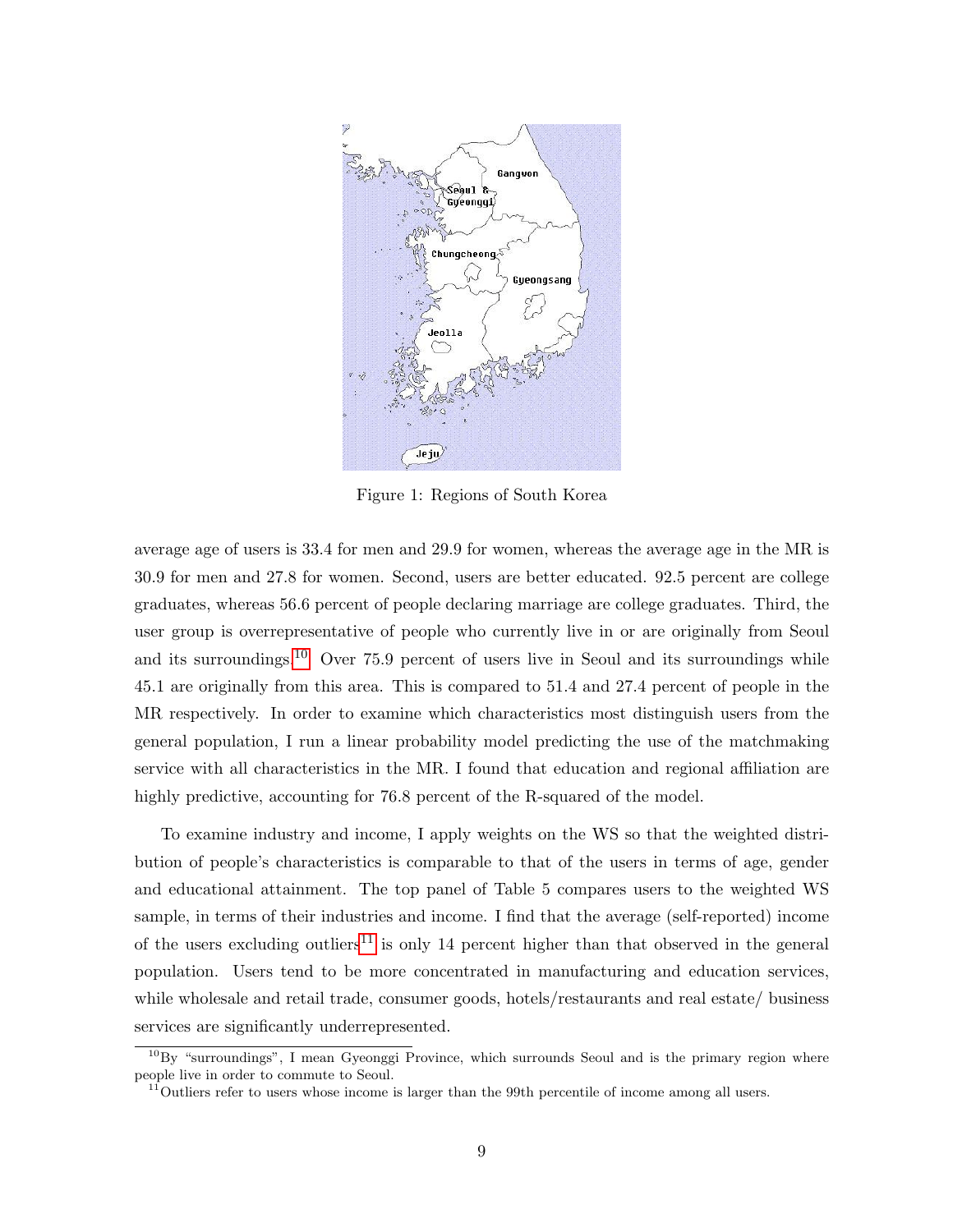The bottom panel of Table 5 compares self-reported physical traits of the users with those of the general population. The average height and weight of the matchmaking company's users are remarkably similar to those in the  $PT<sup>12</sup>$  $PT<sup>12</sup>$  $PT<sup>12</sup>$ . The difference in average height is one inch, and the difference in average weight is four pounds.

### 2.2.4 Stated Marital Preferences

Three types of information in the matchmaking data set indicate users' marital preferences (see Table 6). Each user gives a ranking of the three most important traits for their prospective spouse, as well as any religion or geographic location that they wish to avoid.

Male users' top priority is appearance (44.6 percent), which is chosen most often, followed by personality (33.7 percent) and occupation and income (11.0 percent). On the other hand, female users choose occupation and income (55.6 percent) most often, followed by personality (26.8 percent) and appearance (5.1 percent). A Kolmogorov-Smirnov test shows that the distribution of female users' top priority is statistically different from that of male users'. This gender difference in stated marital preferences is consistent with the findings in Fisman et al. (2006) and Hitsch et al. (2006), both of which find that women put greater weight on income while men respond more to physical attractiveness. Another pattern shown in Table 6 is that people consider multiple dimensions of spousal characteristics. While education, age, religion and other dimensions are not often ranked as the top priority, they are nonetheless sufficiently important that they appear regularly among individuals' top three priorities. The majority of users are open to all religions or regions.

### 2.2.5 The Matching System

Each user can find a partner in two ways. He/she can search the company's database independently or allow the company to suggest a partner. In the first case, the user accesses the complete company database via a website. Having found a suitable match profile, the user can then send an electronic note to propose a first date (a user-initiated first date proposal). Note that the profiles available on the website include the users' photograph, education level, names of schools attended, occupation, region, birth order and number of siblings. For online security and privacy reasons, however, the company does not immediately reveal income, weight, parental marital status, and parental wealth. This information is available and can be

<sup>&</sup>lt;sup>12</sup>The only relatively large discrepancy between the matchmaking data set and the PT is for women older than 33. This may come from the fact that women of the PT are more likely to have given birth than women in the matchmaking data set.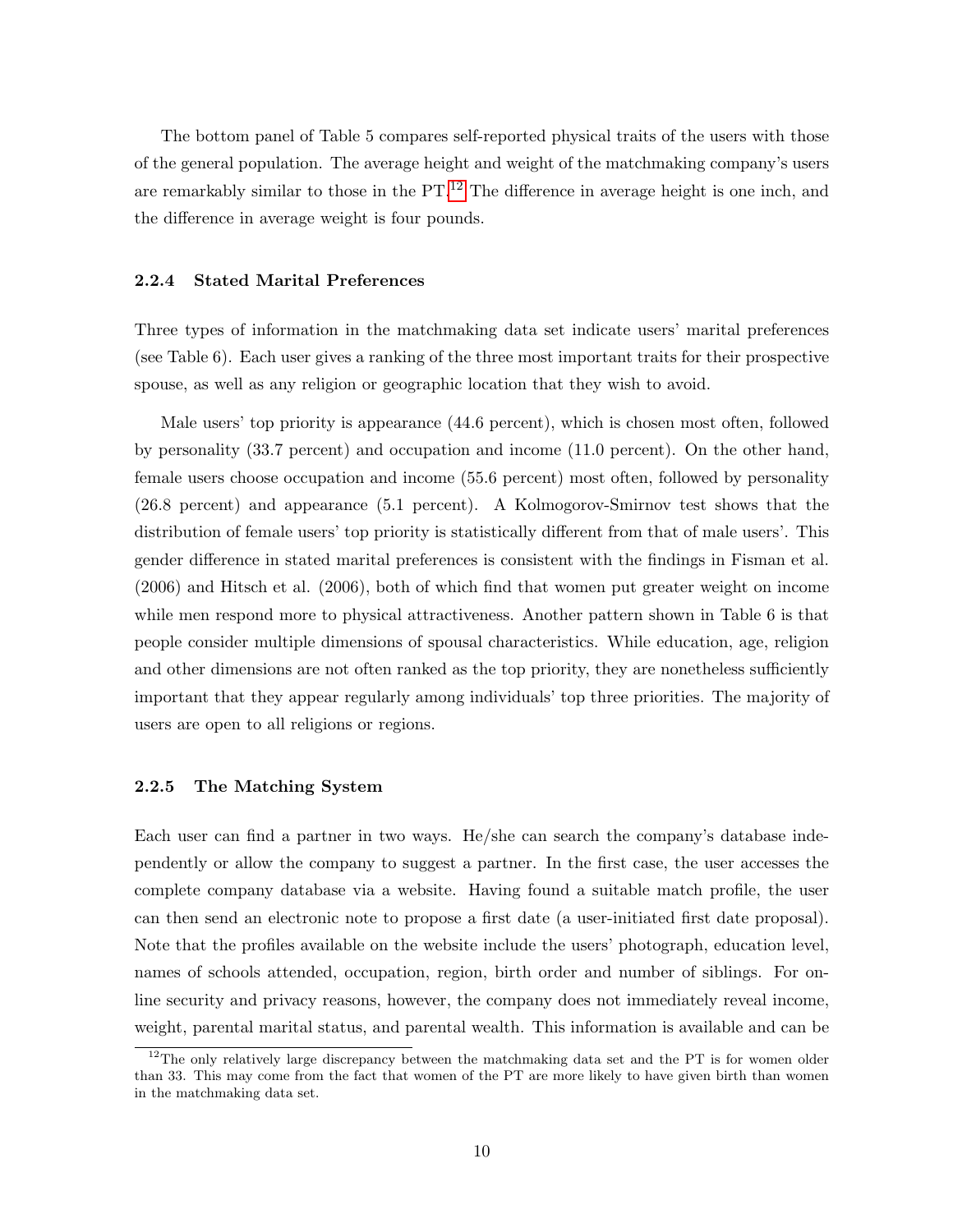obtained prior to a first date by asking a staff member. The data does not provide information about the exact range of a dating partner's characteristics obtained by a user prior to a first date. I thus consider multiple possibilities in my empirical analysis, which will be discussed in Section 3.

On the other hand, the company may introduce two users based on their characteristics and stated preferences (a company-initiated first date proposal). In order to match two users, the matchmaking company employs the following sequential algorithm. Suppose the company finds a female user to match with a male user  $m$ . The company first selects a set of women who the company expects  $m$  would like and also who the company expects would like  $m$ . In order to predict the extent to which a user should be attractive to the opposite gender, the company calculates an index for the user by aggregating various attributes of the user: physical attractiveness (height, weight and facial grade), socioeconomic attractiveness (education, income, occupation and wealth) and family background (marital status of a user's parents, parental education level, and parental wealth). The company aggregates these attributes by assigning a weight to each based on a survey of its staff members who are experienced in assisting users. Choosing women who m will probably like and also who will probably like m is done by selecting women whose index is close to m's index. Second, the company further reduces the set of women by considering m's age, height and preferences for avoiding any region or religion. Finally, the company ranks women within the set by  $m$ 's top three priorities and then selects the top candidate. Each of m and the top candidate receives a proposal from the company, which provides information about both users and asks whether or not they want to meet their partner in person. If either party declines the first date, the company generally provides another user's information almost immediately. The median waiting time for a new proposal is four days. Company-initiated first date proposals constitute 87 percent of all first date proposals.

If both users agree to have a first date, the company contacts each user after the first date and asks whether or not they would like to meet the partner again for a second date. This response is recorded. The company does not, however, examine the results of any subsequent dates in the same automatic fashion. However, each user is assigned a staff member, who regularly follows up to inquire whether or not the match eventually resulted in marriage.

Table 7 presents match outcomes in the data set. The median male user has 28 first date proposals. Among them, he has a first date with five women (i.e., five first dates). Out of those five first dates, he is likely to meet two women for a subsequent date (i.e., two second dates). The median female user has 27 first date proposals and has four first dates. She is likely to meet two men for a second date. After dating, 14.4 percent of men and 12.6 percent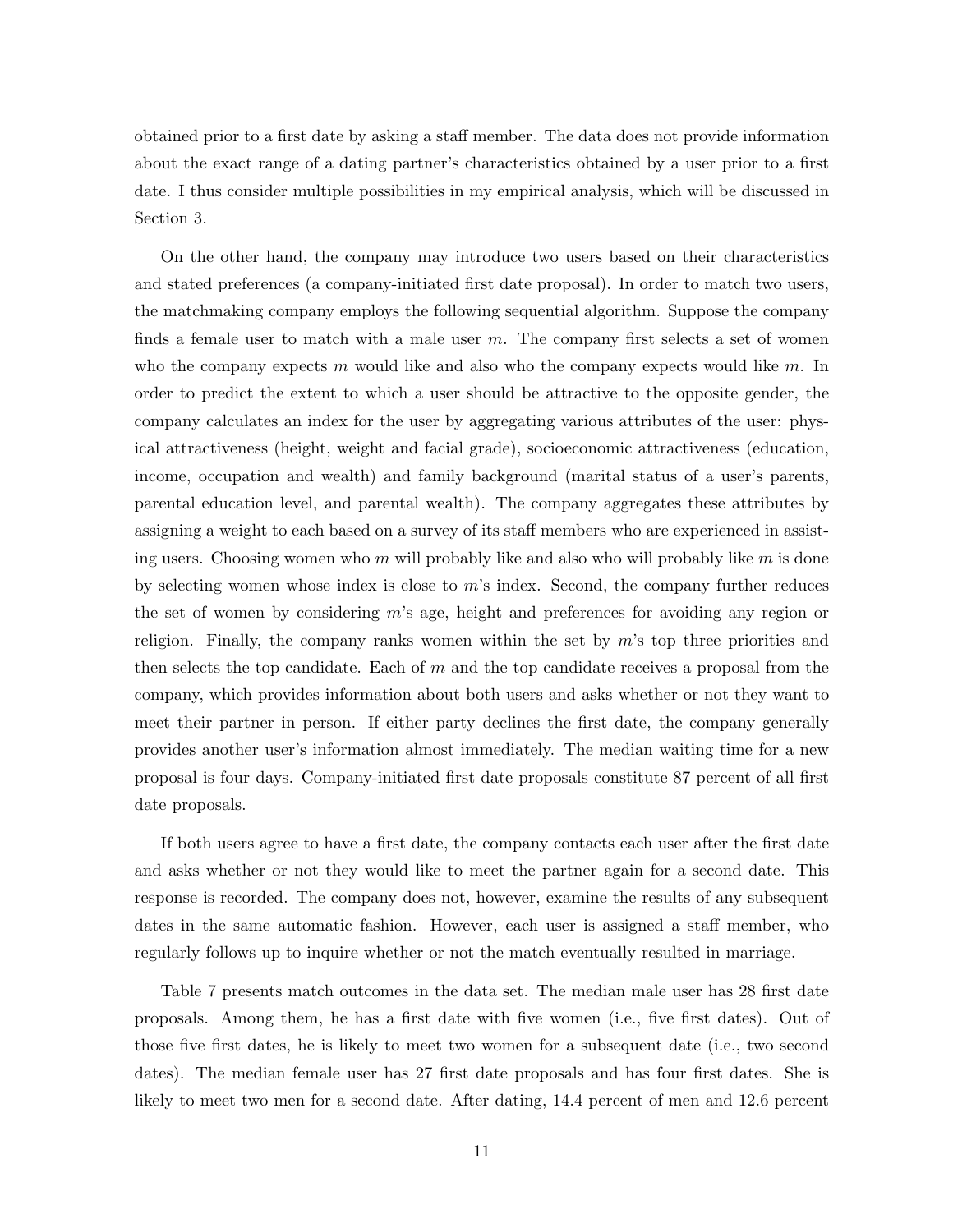of women get married to a person they found through the matchmaking services.<sup>[13](#page-0-0)</sup>

### 2.2.6 Patterns of Sorting

In this section, I present empirical facts about users' sorting patterns across different stages of relationship, and compare the sorting patterns to that observed in the general population.

I first examine the degree of sorting at different stages of a relationship. I use three measures to examine the degree of sorting. The first is the fraction of pairs who share the same level of a particular trait, such as education level. The second is the difference between a man's age and a woman's age. The third is the correlation between a man's trait and a woman's trait. I calculate these measures for four groups: pairs who both wanted to have a first date (sorting at the first date level), pairs who both wanted to have a second date (sorting at the second date level), couples who married (marital sorting), and pairs who are randomly matched (See Table 8).

There are two main patterns revealed in Table 8. First, users positively sort on all dimensions with the exception of hometown conflicts. The difference in sorting between random matching (column 4 in Table 8) and the matchmaking data set (columns 1 to 3) reveals the degree of sorting. For example, if users randomly agree to have a first date, the fraction of pairs with the same education level would be 36 percent. However, in the data, this figure is much higher, about 53 percent (column 1). This implies that people prefer a partner with a similar educational background. Second, comparing columns 1 to 3 shows that the degree of sorting across various dimensions is generally similar at different relationship stages.

Next, I examine whether marital sorting in the matchmaking data is similar to sorting observed in the general population. I use both the MR and the HIS since each data set provides a different set of information about married couples. First, I examine the subsample of married couples who are college graduates and live in Seoul or its surroundings, from both matchmaking data and data from the general population. This is because as discussed earlier, this type of people are overrepresented in the user group. Table 9 shows the observed sorting among the user groups and that in the general population. The user group shows a larger age difference within couples, less sorting by industry, and less sorting by income than the corresponding general population. Second, instead of using only a subset of the population data, I use weights to make the distribution of users in the matchmaking data set comparable to that of people in the general population. I compute two sets of weights. The first set makes

<sup>&</sup>lt;sup>13</sup>These numbers are not equal because the number of female users is greater than that of male users and also because some people married users who joined the company prior to 2002.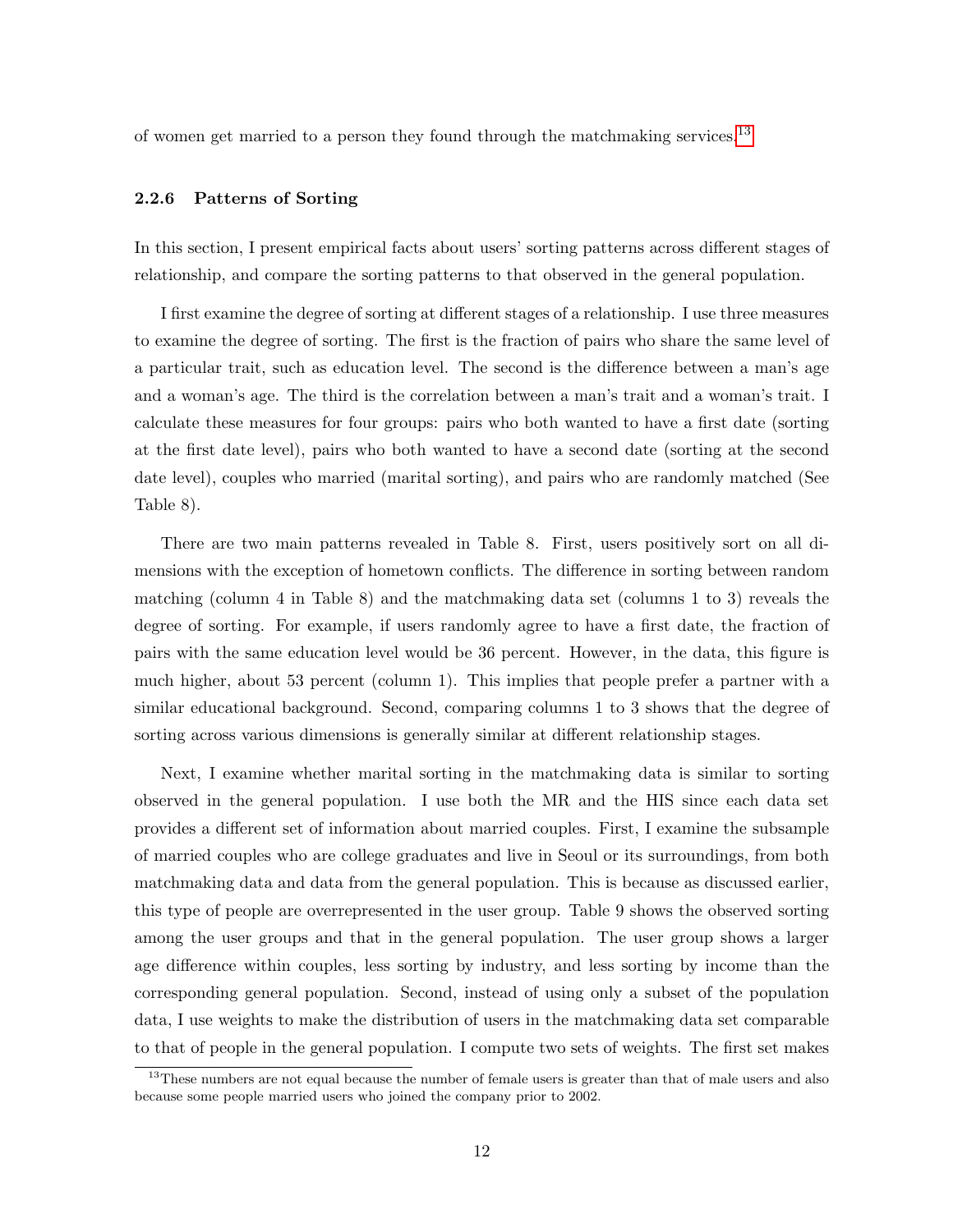the distribution of husbands' characteristics the same across the matchmaking data set and the general population. The second set makes the distribution of wives' characteristics the same across the matchmaking data set and the general population.<sup>[14](#page-0-0)</sup> Appendix B provides a detailed explanation of how the weights are constructed. Columns 3 and 4 in Table 9 show that the findings using only the previous subsample are generally confirmed, although the difference in sorting by industry is higher. Sorting along education in the matchmaking data is lower than the general population if weights based on wives' characteristics are used. However, if weights based on husbands' characteristics are used, sorting along education in the matchmaking data set is not statistically different from that observed in the general population.

Interpretation of the findings described above requires caution; using weights can make the matchmaking data set resemble the general population only in terms of the gender for which the weights are constructed. However, it does not make two data sets comparable in terms of the distribution of characteristics of the other gender. To address this limitation, we need a marriage model with which we can simulate marriage sorting while controlling for the distribution of people's characteristics.

# 3 The Empirical Framework

The previous section depicts two patterns arising in the data. First, users consider various spousal attributes, but men and women value given attributes differently. Second, users have multiple dates with the same partner. This section provides an empirical framework to examine underlying preferences that may generate such patterns. I then discuss identification of the model and the estimation method.

### 3.1 The Model

I allow the possibility that men and women have different preferences by using gender-specific marriage utility functions. In order to infer the marriage utility functions, I develop a model based on a random-effects probit specification, which I extend to allow for multiple stages with the same partner.

There are three key elements of the model: a threshold crossing rule, an idiosyncratic reservation utility, and learning processes. An individual uses a threshold crossing rule

 $14$ Note that we cannot construct a weight that simultaneously controls for both husbands' and wives' characteristics because if we construct such a weight, then the category used for the weight entirely describes marital sorting.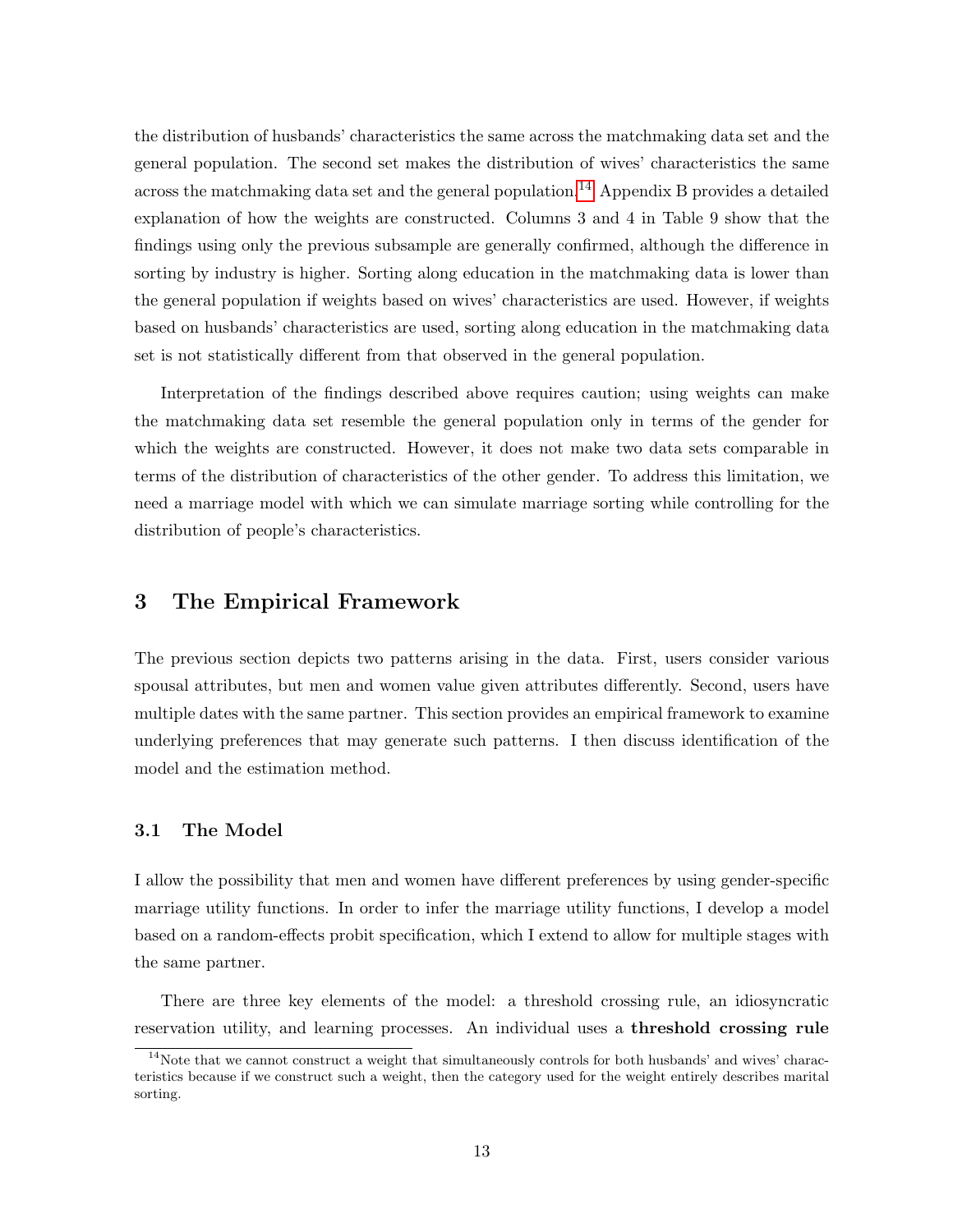in order to decide whether or not to continue a relationship with a partner. The individual continues a relationship with a partner if and only if the individual expects the utility from marrying the partner to be greater than his or her reservation utility. Such a threshold crossing rule is implied by search models. Idiosyncratic reservation utilities using random-effects allow the possibility that individuals may have differing reservation utility levels even after controlling for their observable characteristics.

Introducing **learning processes** allows for the possibility that people can acquire information about their partners over successive dates. Within the model, multiple dates with the same partner result from a desire to learn more about their potential spouse. I model two types of learning processes. In Type 1 learning process, people require more information about a partner's characteristics that are unobservable to researchers (e.g., personality). In Type 2 learning process, people require more information about a partner's characteristics that are not revealed in the database but observable to researchers (e.g., parental wealth discussed in Section 2.2.5). I present each element in detail in subsequent sections.

### 3.1.1 A Threshold Crossing Rule

I begin by introducing some terminology and notation. A *pair* (m, w) refers to a specific combination of man  $m$  and woman  $w$ . The set of pairs is all possible combinations of men and women who are registered users of the matchmaking service at a given time. Subscript  $s \in \{1, 2, 3\}$  indicates the stage of relationship for two individuals in a match. Stage 1 represents the decision to have a first date. Stage 2 represents the decision to have a second date, and finally stage 3 contains the marriage decision.

Superscript M or W indicates the gender of the decision maker in the pair.  $U_s^M(m, w)$ is m's expected utility from marrying w at stage s whereas  $U_s^W(m, w)$  is w's expected utility from marrying m at stage s. As the notation is symmetric, for convenience I refer to the model from now on using a man's point of view.  $v_s^M(m, w)$  is m's reservation utility at stage s, from staying single and continuing the search for a spouse. In each stage, m determines whether to continue a relationship with w. m will want to continue a relationship with w if and only if the expected utility from marrying w is higher than m's reservation utility.  $Y_s^{M*}(m, w)$  represents m's expected surplus from marrying w, or the expected utility from marrying w net of  $m$ 's reservation utility. The binary variable  $Y_s^M(m, w)$  is one if m wants to continue a relationship with w at stage s and zero otherwise.  $Y_s^M(m, w)$  is observed in the data and can be defined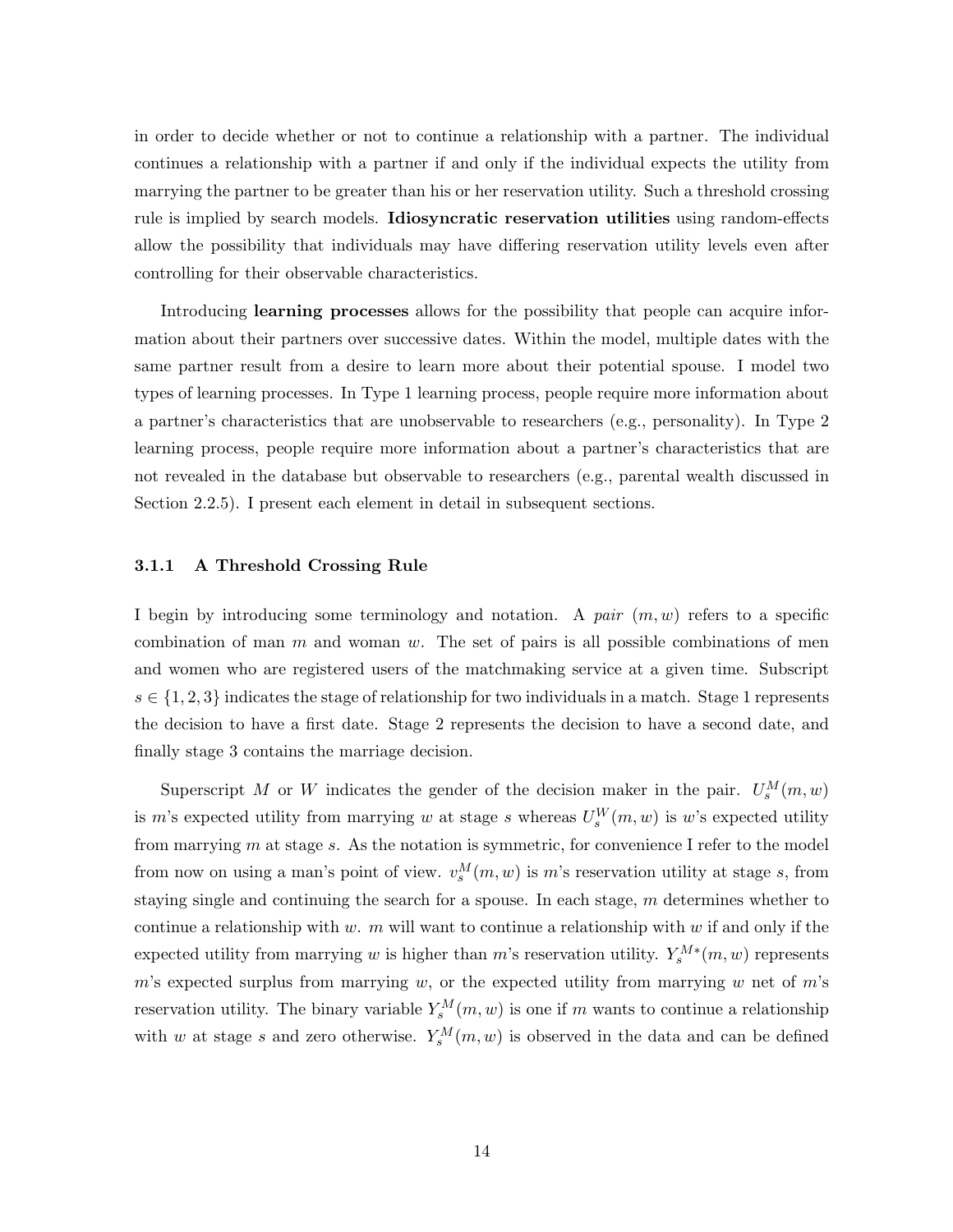as:

<span id="page-15-1"></span>
$$
Y_s^M(m, w) = 1 (Y_s^{M*}(m, w) > 0)
$$
  
where  $Y_s^{M*}(m, w) = U_s^M(m, w) - v_s^M(m, w)$  (1)

The data does not provide information about who rejects a marriage proposal at  $s = 3$ . I therefore define  $Y_3(m, w)$  as the product of two users' responses at  $s = 3$ :

<span id="page-15-0"></span>
$$
Y_3(m, w) = Y_3^M(m, w) \times Y_3^W(m, w).
$$
 (2)

A match outcome for m and w then can be expressed as a sequence  $\{Y_1^M(m, w), Y_1^W(m, w),\}$  $Y_2^M(m, w), Y_2^W(m, w), Y_3(m, w) \}$  where  $Y_2^M(m, w)$  and  $Y_2^W(m, w)$  are observable only if  $Y_1^M(m, w) =$  $Y_1^W(m, w) = 1$ , and  $Y_3(m, w)$  is observable only if  $Y_2^M(m, w) = Y_2^W(m, w) = 1$ .

### 3.1.2 Information Revelation and Utility from Marriage

As discussed earlier in Section 2.4, some (observable) characteristics of a partner may not be revealed prior to a first date. In order to allow for such a possibility, I assume that some traits of a dating partner are revealed prior to a first date (i.e., stage 1) and the rest after a first date (i.e, stage 2).[15](#page-0-0)

Let  $X^m$  be user m's attributes, a column vector partitioned into two parts:  $X_1^m$  and  $X_2^m$ .  $X_1^m$  and  $X_2^m$  are column vectors of attributes revealed in stage 1 and in stage 2 respectively.  $A(i)$  is the i<sup>th</sup> row of A. The utility that m receives from marrying w is a function of observable attributes of m and w and a pair-specific random utility  $\epsilon_{m,w}^M$ :

$$
U^{M}(m, w) = \sum_{i} \{ \alpha_{i}^{M} X_{1}^{m}(i) + \beta_{i}^{M} X_{1}^{w}(i) + \gamma_{i}^{M} h \left( X_{1}^{m}(i), X_{1}^{w}(i) \right) \} + \sum_{j} \{ \theta_{j}^{M} X_{2}^{m}(j) + \kappa_{j}^{M} X_{2}^{w}(j) + \lambda_{j}^{M} h \left( X_{2}^{m}(j), X_{2}^{w}(j) \right) \} + \epsilon_{m, w}^{M} \tag{3}
$$

where  $h(x, y) = (x - y)^2$  if x and y are continuous, and  $h(x, y) = 1$   $(x \neq y)$  otherwise.  $\epsilon_{m,w}^M$  is characteristics of  $w$  that  $m$  cares about but that are unobservable to researchers (e.g., personality).  $\epsilon_{m,w}^M$  is independent across pairs and normally distributed with mean zero and variance  $(\sigma_{\epsilon}^{M})^{2}$ .  $U_{s}^{M}(m, w)$ , m's expected utility from marrying w at stage s, is  $E(U^{M}(m, w)|\Omega_{m,w,s}^{M})$ where  $\Omega_{m,w,s}^M$  is the information set of m for a pair  $(m, w)$  at stage s.

<sup>&</sup>lt;sup>15</sup>In theory, I can assume that some observable traits can be observable only at stage 3. However, in that case, estimation is more difficult since at stage 3, only the joint marriage decisions is observable, rather than each user's response for marriage.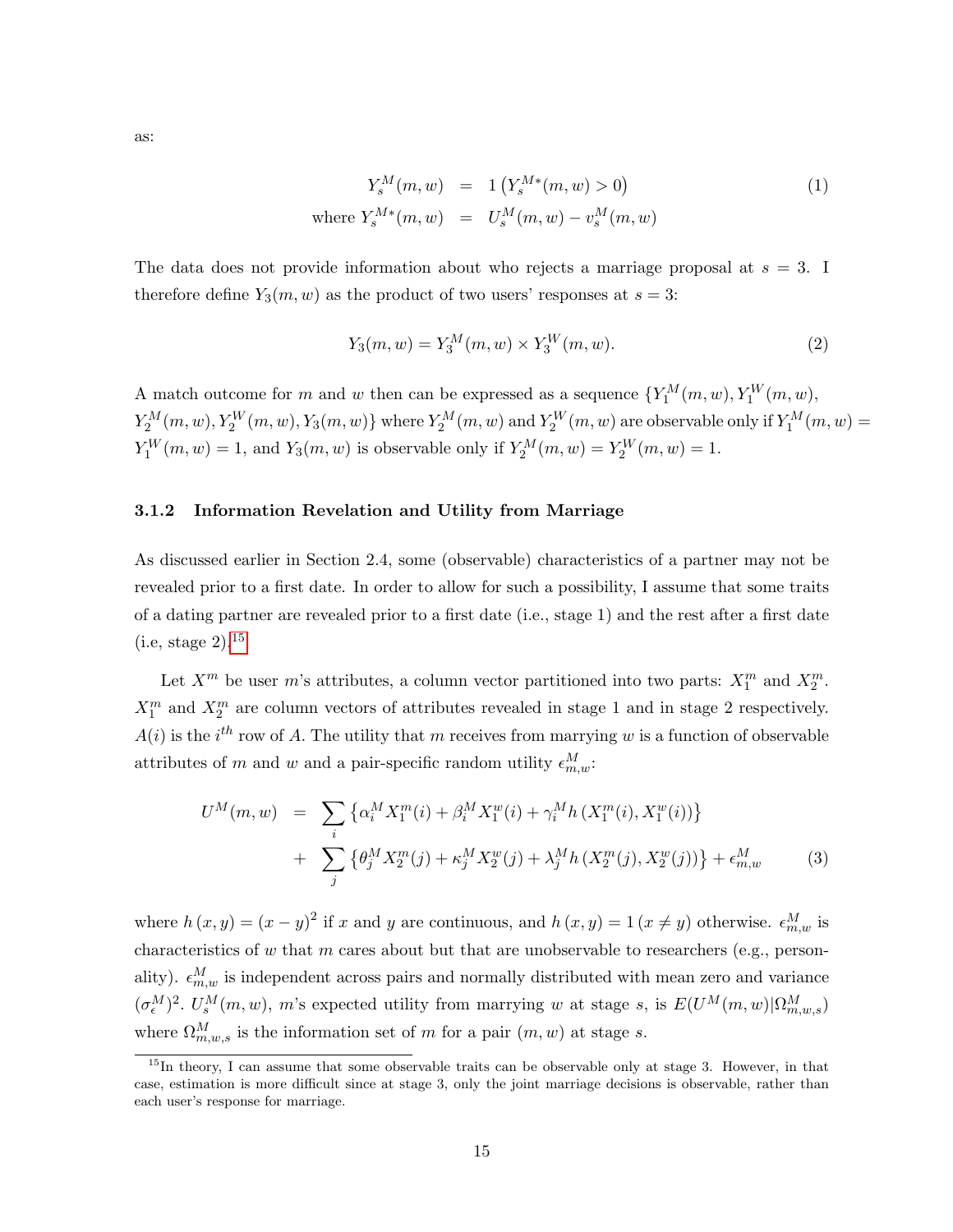This utility function has two key features. First, it allows men and women to put different weights on each trait of a spouse.  $\{\alpha^M, \beta^M, \gamma^M, \theta^M, \kappa^M, \lambda^M\}$  determine the quantitative importance of each spousal trait for men. These are not necessarily the same as  $\{\alpha^{W}, \beta^{W}, \gamma^{W}, \theta^{W}, \kappa^{W}, \lambda^{W}\}\$ for women. Whether these two sets of parameters are the same or not will be empirically determined. Second, the utility function also explicitly allows for the possibility that, depending on their own characteristics, different people may have a different preference ranking across their partners: If any of the parameters  $\{\gamma^M, \lambda^M\}$  is not zero, the utility from marriage depends on the interaction between one's own attributes and a partner's attributes. The sign of these parameters determines whether men have preferences for traits similar to, or different from their own.

As a final remark, parameters  $\{\alpha^M, \theta^M\}$  determine the "net" contribution of decision maker  $m$ 's attributes to  $m$ 's marriage utility. Due to collinearity, I cannot separately identify the "gross" contribution of  $X^m$  to m's marriage utility and the contribution of  $X^m$  to m's reservation utility. Thus I omit  $X^m$  in m's reservation utility function which will be described in the next section. Estimates of  $\{\alpha^M, \theta^M\}$  thus quantify the contribution of  $X^m$  to m's marriage utility net of the changes of m's reservation utility due to  $X^m$ .

### 3.1.3 Learning Processes

#### Type 1 Learning Process: Bayesian Updating

I assume that a user receives a noisy signal of a partner's unobservable characteristics when they meet in person. Let  $\epsilon_{m,w}^M$  be the true value of unobserved w's characteristics that m values.  $\epsilon_{m,w}^M$  is normally distributed with mean zero and variance  $(\sigma_{\epsilon}^M)^2$ . When m meets w (i.e., stage s with  $s \ge 2$ ), m receives a noisy signal  $\zeta_{m,w,s}^M$  that is a sum of the true value  $\epsilon_{m,w}^M$ and noise  $\nu_{m,w,s}^M$ . The noise is normally distributed with mean zero and variance  $(\sigma_{\nu}^M)^2$ . m's information set at stage s,  $\Omega_{m,w,s}^M$ , then includes  $\left\{\zeta_{m,w,s'}^M\right\}$  with  $2 \leq s' \leq s$  that have been revealed up to stage s. m uses Bayes' Rule to update the expectation of  $\epsilon_{m,w}^M$  from the observed signals.<sup>[16](#page-0-0)</sup>

 $^{16}$ Examples of papers that employ a Bayesian learning process include Parent (2002), Gibbons et al. (2005), and Brien et al. (2006).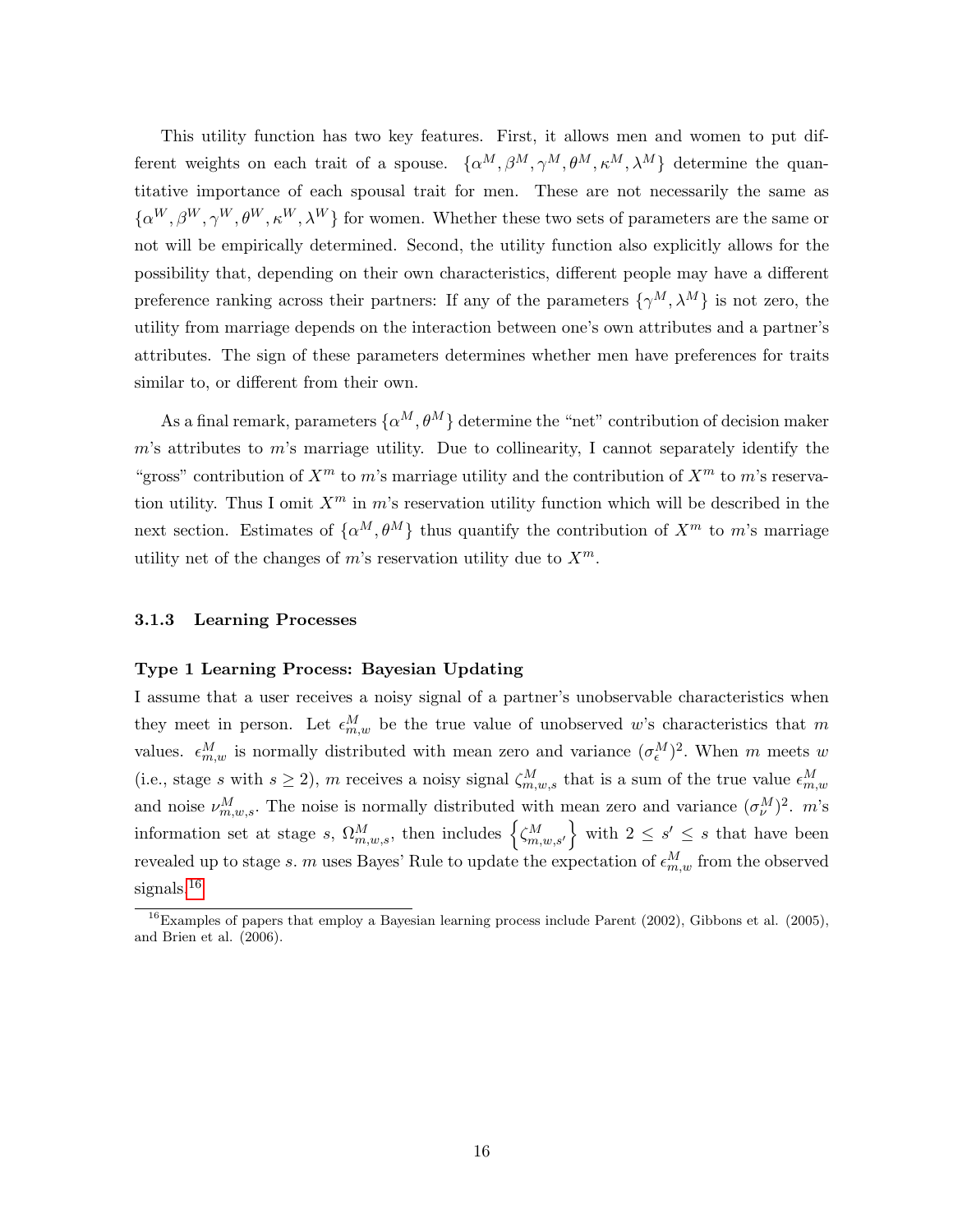The distribution of  $\epsilon_{m,w}^M$  given signals can be written as:

$$
\epsilon_{m,w}^M |\Omega_{m,w,1}^M \sim N\left(0, (\sigma_\epsilon^M)^2\right) \tag{4}
$$

<span id="page-17-0"></span>
$$
\epsilon_{m,w}^M |\Omega_{m,w,s}^M \sim N \left[ \frac{(\sigma_{\nu}^M)^{-2} \left( \sum_{i=2}^s \zeta_{m,w,i}^M \right)}{(\sigma_{\epsilon}^M)^{-2} + (s-1)(\sigma_{\nu}^M)^{-2}}, \frac{1}{(\sigma_{\epsilon}^M)^{-2} + (s-1)(\sigma_{\nu}^M)^{-2}} \right]
$$
(5)

Having multiple dates with w improves the precision of m's prediction on  $\epsilon_{m,w}^M$  since the conditional variance of w's unobserved attributes  $(Var(\epsilon_{m,w}^M | \Omega_{m,w,s}^M))$  decreases in s.

 $\Omega_{m,w,s}^M$ , the information set of m for a match  $(m, w)$  at stage s, is then

$$
\Omega_{m,w,1}^M = \{X^m, X_1^w\}
$$
\n
$$
\Omega_{m,w,2}^M = \{X^m, X_1^w, X_2^w, \zeta_{m,w,2}^M\}
$$
\n
$$
\Omega_{m,w,3}^M = \{X^m, X_1^w, X_2^w, \zeta_{m,w,2}^M, \zeta_{m,w,3}^M\}
$$
\n(6)

#### Type 2 Learning Process: Linear Projection

As discussed in Section 3.1.2, a subset of a dating partner's attributes are revealed in the first stage  $(X_1^w)$ , and the rest is revealed in the second stage  $(X_2^w)$ . If a variable  $X_2^w(k) \in X_2^w$  is correlated with some variable  $X_1^w(j) \in X_1^w$ , then a user m can use  $X_1^w(j)$  in order to predict  $X_2^w(k)$ . I assume that individuals use a linear projection rule to predict  $X_2^w(k)$ :

$$
E(X_2^w(k)|\{X_1^w(j)\}_{j=1}^J) = \rho_{k0} + \sum_{j=1}^J \rho_{kj} X_1^w(j)
$$
\n(7)

#### 3.1.4 Specification of Utility Functions

For my estimation, I use users' stated preferences to select attributes for the marriage utility functions. Table 9 presents the attributes that I assume affect a user's utility from marriage. Some variables in Table 9 require additional explanation. First, I use hours worked as a proxy for a user's industry. The underlying assumption is that when simultaneously controlling for income, this variable captures most of industry-level variation. I adopt this approach for reasons of parsimony in order to reduce the computational burden of estimation. The variable is constructed from the WS conditional on the user's gender, age group, educational attainment and industry. Second, Body Mass Index (BMI) is a height-adjusted measure of weight and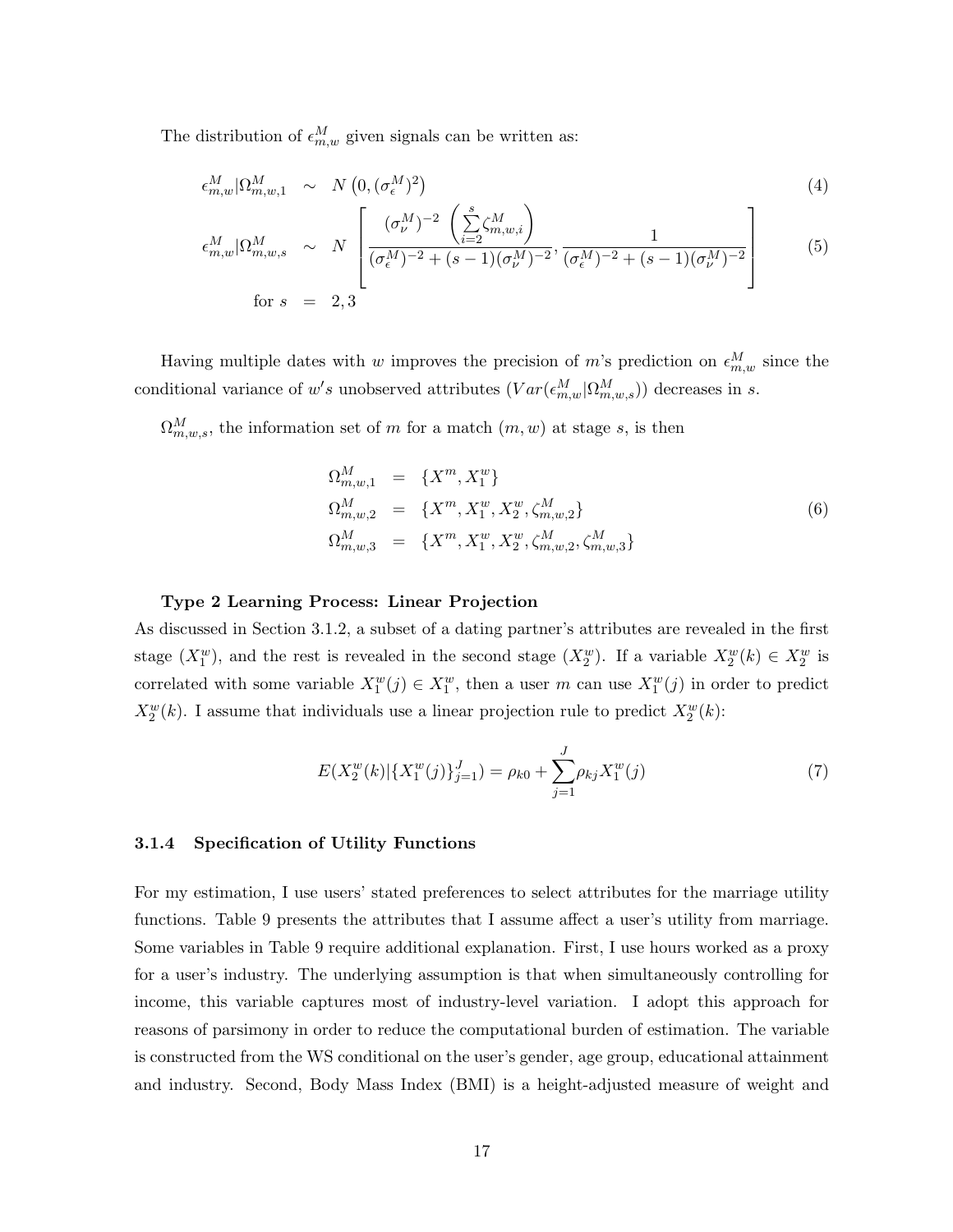ranges between 18.5 and 24.9 for normal-weight adults 20 years old and older.<sup>[17](#page-0-0)</sup> Third, I assume that the marriage utility function depends on either the logarithm of current income or the logarithm of present discounted value of expected future income (PDV). PDV is the product of the logarithm of current income, average income growth rate, and the job retention rate conditional on gender, age, and industry. Detailed explanation is provided in Appendix B.2 and B.3. Primary care-provider is a binary variable that is one if a man is the eldest son or if a woman is the eldest daughter and has no male siblings. This indicates whether a user is likely to be the primary care provider for his or her parents. If a person is the primary care provider of his or her parents, the burden is likely to be shared with his/her spouse. Marital status of parents is a binary variable that is zero if the biological parents of a user are alive and still married to each other. Finally, in the 1970s and 1980s, Korean government leaders from Gyeongsang discriminated against people from Jeolla in social and economic policies. This political history resulted in regional conflicts. I define conflict between hometowns as a binary variable that is one if a user from Jeolla meets a partner from Gyeongsang or vice versa.

I use four specifications for my estimation (see Table 10). Specifications A and B assume that no Type 2 learning occurs. On the other hand, Specifications  $C$  and  $D$  allow for the learning over a partner's characteristics that are observable to researchers but may not be to other people (Type 2 learning). Specifications  $A$  and  $C$  use the current income of users whereas Specification B and D use PDV.

In specifications that allow for Type 2 learning (i.e.,  $C$  and  $D$ ), I assume that a user only observes information available in the online database and then receives additional information at stage 2 (e.g., income and parental wealth). I assume that people use only education and hours worked to predict a partner's income and father's education to predict parental wealth. This assumption both allows identification and reduces computational burden. If all of  $X_1^m$ are assumed to be used to predict  $X_2^m(k)$ , the model implies that any coefficient in front of regressors in stage 1 is not the same as the corresponding coefficient in the second stage. For identification of the variance of the stage 2 errors, we need at least one restriction on coefficients across stages. In order to identify characteristics that are the least informative in the prediction of income or parental wealth, I regress income and parental wealth individually on the entire set of characteristics of a user as well as on subsets of them. I find that income is mainly accounted for by education and hours worked, and parental wealth is for by father's education. In an OLS regression of income on the entire set of characteristics, education and hours worked account for over 93 percent of R-squared. In an OLS regression of parental wealth on the entire set of characteristics, father's education accounts for over 50 percent of

<sup>&</sup>lt;sup>17</sup>Source: U.S. Center for Disease Control and Prevention, Department of Health and Human Services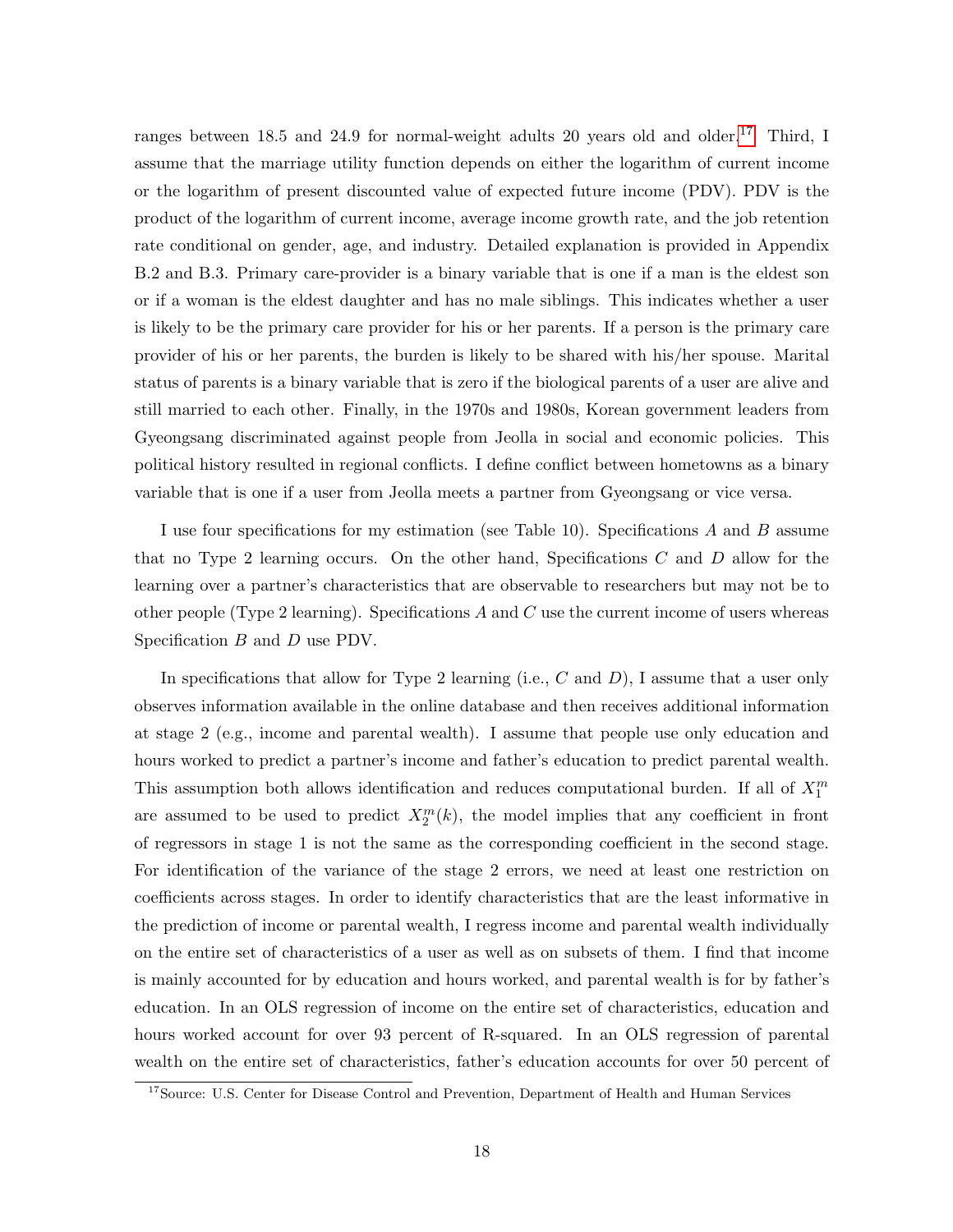R-squared. Since education, hours worked, and father's education mainly account for own income and parental wealth, I assume that people use education and hours worked to predict income and father's education to predict parental wealth in order to reduce computational burden.

### 3.1.5 Reservation Utility

A user m's reservation utility depends on four components. A gender-stage specific component  $\mu_s^M$  allows for the possibility that burden of commitment of a relationship may differ by gender and stage. The second component is the number of singles of the opposite gender per  $km^2$ in the region where m lives  $L^m$ . It captures the option value of finding a spouse outside the matchmaking service.<sup>[18](#page-0-0)</sup> A user-specific random utility  $\eta_m$  incorporates unobserved user's characteristics such as willingness to marry. Finally, a pair-and-stage specific random component  $\omega_{m,w,s}^M$  is a random utility shock realized to m at stage s in a match with w.  $\omega_{m,w,1}^M$  for example contains whether or not  $m$  had a bad day when  $m$  considers a first date with  $w$ .

<span id="page-19-0"></span>
$$
v_s^M(m, w) = \mu_s^M + \chi^M L^m + \eta_m + \omega_{m, w, s}^M
$$
  
\nwith  $\eta_m \sim N(0, (\sigma_\eta^M)^2)$   
\n
$$
\omega_{m, w, s}^M \stackrel{iid}{\sim} N(0, 1)
$$
\n(8)

### 3.2 Missing Data Problems

Missing data problems arise in two cases. The first is when a pair receives no first-date proposals. In other words, neither side of the pair proposes a first date, nor does the company. In this case, a user's response for a first date is missing. In the second case, a pair agreed to have a first date but the data does not have information about their response for a second date or marriage. Alternatively, the pair had a first date and agreed to have a second date, but the data does not have information about whether or not they married. The second case arises if the data is collected while a pair is continuing their relationship, or alternatively if the pair "disappeared" from the data. This second case leads to the censoring problem.

The event that a pair  $(m, w)$  does not receive a first date proposal may not be random. This can be because it is immediately obvious to all parties that they are not a good match.

<sup>&</sup>lt;sup>18</sup>The assumption that only  $L^m$ , not  $L^w$ , is included in the reservation utility or the marriage utility is for identification and will be discussed in Section 4.3. I also examined an alternative specification using both *L<sup>m</sup>* and the sex-ratio. I find that the sex-ratio is not statistically significant at 10 percent level, after controlling for *L<sup>m</sup>*.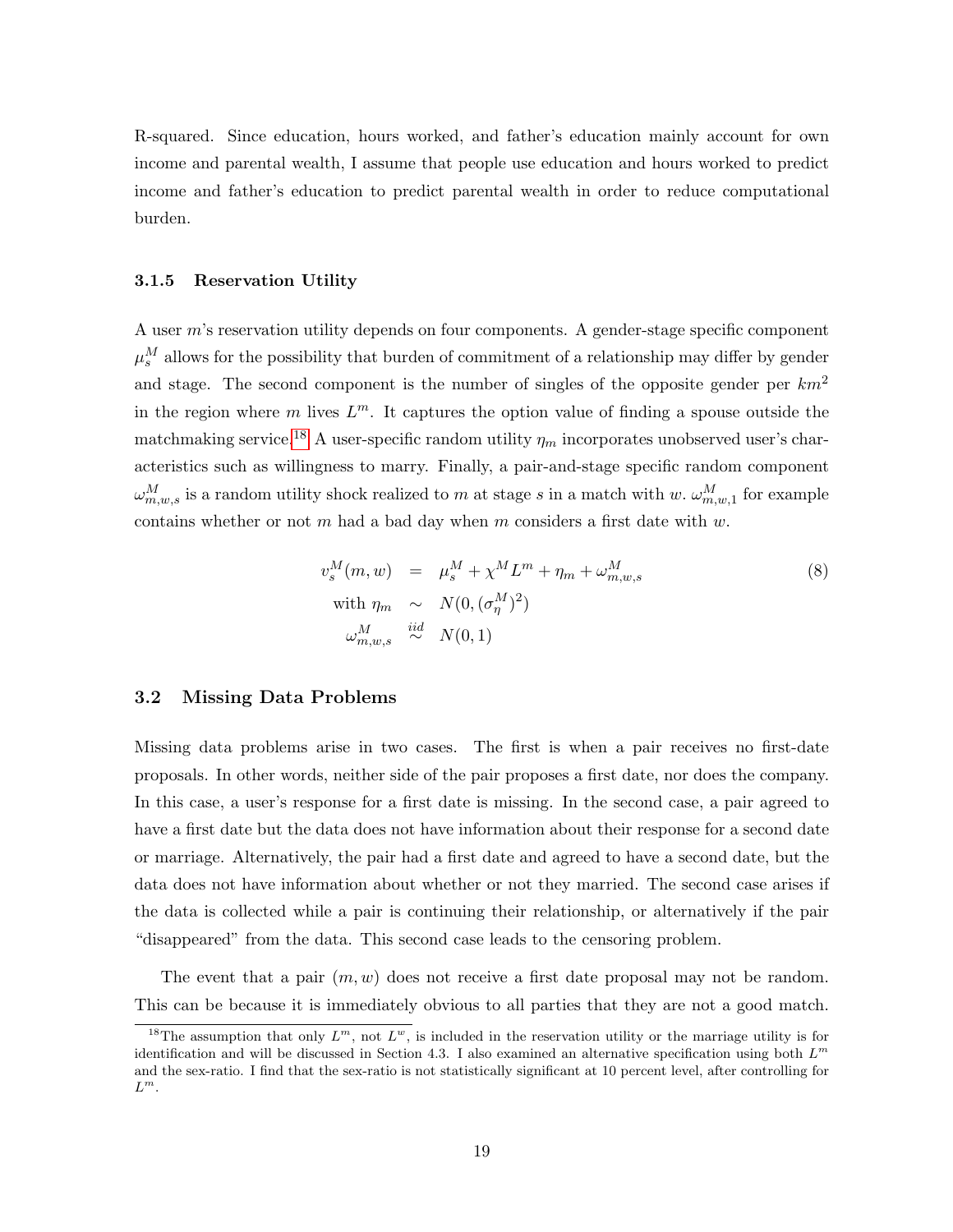For example, if m lives in Seoul and w lives in Jeju, an island far from Seoul, both m and  $w$ may not consider each other as a good match. The company also will not suggest they have a first date. Since there is no information about how often such an event occurs in a non-random manner, the potential bias must be examined empirically. In order to handle this potential selection issue, I introduce the following two assumptions:

- Assumption 1: A user exhaustively searches for other users' profiles in the online database.
- Assumption 2: A user sends a proposal to another user that he/she sees in the online database if and only if the expected utility from marrying the other user exceeds his/her reservation utility.

Assumption 1 may be plausible since users can easily eliminate other users who the users are not interested in using keyword searches in the online database.[19](#page-0-0) Assumption 2 and an alternative modeling approach will be discussed in Section 4.2. Assumptions 1 and 2 imply that a match outcome for a pair with no first date proposal may be treated in the same manner as a pair in which both declined a first date proposal. A practical issue of estimation is that the number of such pairs with no first date proposals is so large that it is infeasible to use all such pairs in my estimation. Currently I randomly select 65,489 pairs with no first date proposals, constituting 24 percent of the pairs used for estimation.

Second, the censoring issue does not cause severe problems for estimation since the fraction of pairs censored is only 2.6 percent of all pairs with first-date proposals. The estimation results change very little regardless of whether I assume the pair censored eventually got married or vice versa.

### 3.3 Identification

Examining users' responses for a first and a second date can identify all parameters except the following six: the gender specific component for marriage decision in reservation utility  $(\mu_3^M, \mu_3^W)$ , the gender-specific variance of unobserved types of partners  $((\sigma_{\epsilon}^M)^2, (\sigma_{\epsilon}^W)^2)$ , the gender-specific variance of noises for unobserved types of partners  $((\sigma_{\nu}^M)^2, (\sigma_{\nu}^W)$ . Identification of all other parameters comes from three features: (1) the normalization of the variance of pair-stage specific shocks in the reservation utility (i.e., the variance of  $\omega_{m,w,s}^M$  and  $\omega_{m,w,s}^W$  in

<sup>&</sup>lt;sup>19</sup>Keywords cover eight dimensions: age, education, marital history, location, occupation, industry, religion and height. As of October 2007, there are 12,230 male users. However, the number of never-married collegeeducated male users aged between 30 and 35 and living in Seoul reduces to 1,760.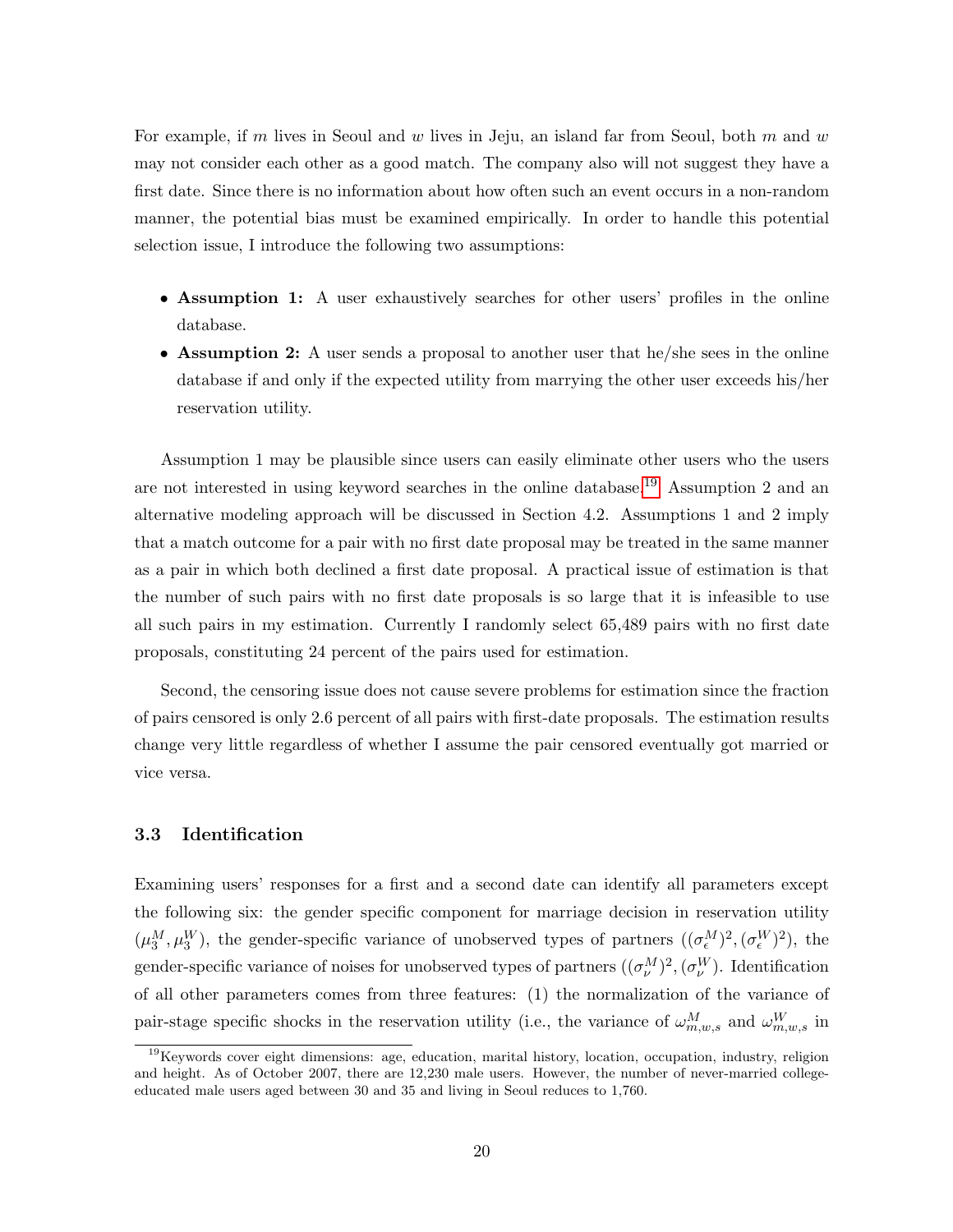$Eq.(8)$ ,  $(2)$  a full rank condition of regressors, and  $(3)$  the constraints on coefficients across stages described in Section 3.1.4.

Next consider identification of the remaining six parameters. At stage 3 (marriage decision), the expected surplus from marriage can be written as

$$
Y_3^{M*}(m, w) = \mu_3^M + g_3^M(m, w) + \eta_m + \xi_{m, w, 3}^M. \tag{9}
$$

 $g_3^M(m, w)$  includes all components which are identified by analyzing first and second dates.  $\eta_m$ is m's willingness to marry.  $\xi_{m,w,3}^{M}$  is a random component that is a sum of expectation about a partner's unobserved type  $\epsilon_{m,w}^M$  and a pair-specific shock  $\omega_{m,w,3}^M$ . I simplify a user's decision rule at the third stage as:

$$
Y_3(m, w) = Y_3^M(m, w) \times Y_3^W(m, w)
$$
\n(10)

$$
Y_3^M(m, w) = 1 \left( Y_3^{M*}(m, w) > 0 \right) \tag{11}
$$

where

$$
\xi_{m,w,3}|\Omega_{m,w,3}^M = E(\epsilon_{m,w}^M|\Omega_{m,w,3}^M) + \omega_{m,w,3}^M
$$
  

$$
(\sigma_3^M)^2 \equiv Var(\xi_{m,w,3}^M) = \frac{2(\sigma_{\epsilon}^M)^4}{2(\sigma_{\epsilon}^M)^2 + (\sigma_{\nu}^M)^2} + 1.
$$

Identification of  $\mu_3^M$  and  $(\sigma_3^M)^2$  comes from two features: (1) the coefficient of  $g_3^M(m, w)$  is one, and (2)  $g_3^M(m, w)$  is non-degenerate and is different from  $g_3^W(w, m)$  since  $X^m$  and  $X^w$ vary across people and the density of singles of the opposite gender is assumed not to affect a partner's marriage utility.<sup>[20](#page-0-0)</sup> Finally,  $\{(\sigma_{\epsilon}^M)^2, (\sigma_{\epsilon}^W)^2, (\sigma_{\nu}^W)^2, (\sigma_{\nu}^W)^2\}$  are identified from the variances of the composite error terms at stages 2 and 3  $((\sigma_2^M)^2, (\sigma_3^M)^2, (\sigma_2^W)^2, (\sigma_3^W)^2)$  (see Appendix A.3.2 for further explanation).

### 3.4 Estimation Method

I use a Laplace type estimator (LTE) as suggested by Chernozhukov and Hong (2003). The LTEs are defined similarly to Bayesian estimators but use more general objective functions in place of the likelihood function in Bayesian estimators. For the LTE, I define my objective function to minimize the distance between an actual match outcome and the predicted proba-

 $^{20}$ In addition, if the estimated coefficients in the men's marriage utility function are different from those in the women's marriage utility function,  $g_3^M(m, w)$  is not the same as  $g_3^W(m, w)$  without relying on the exclusion restriction of  $L^m$  or  $L^w$ .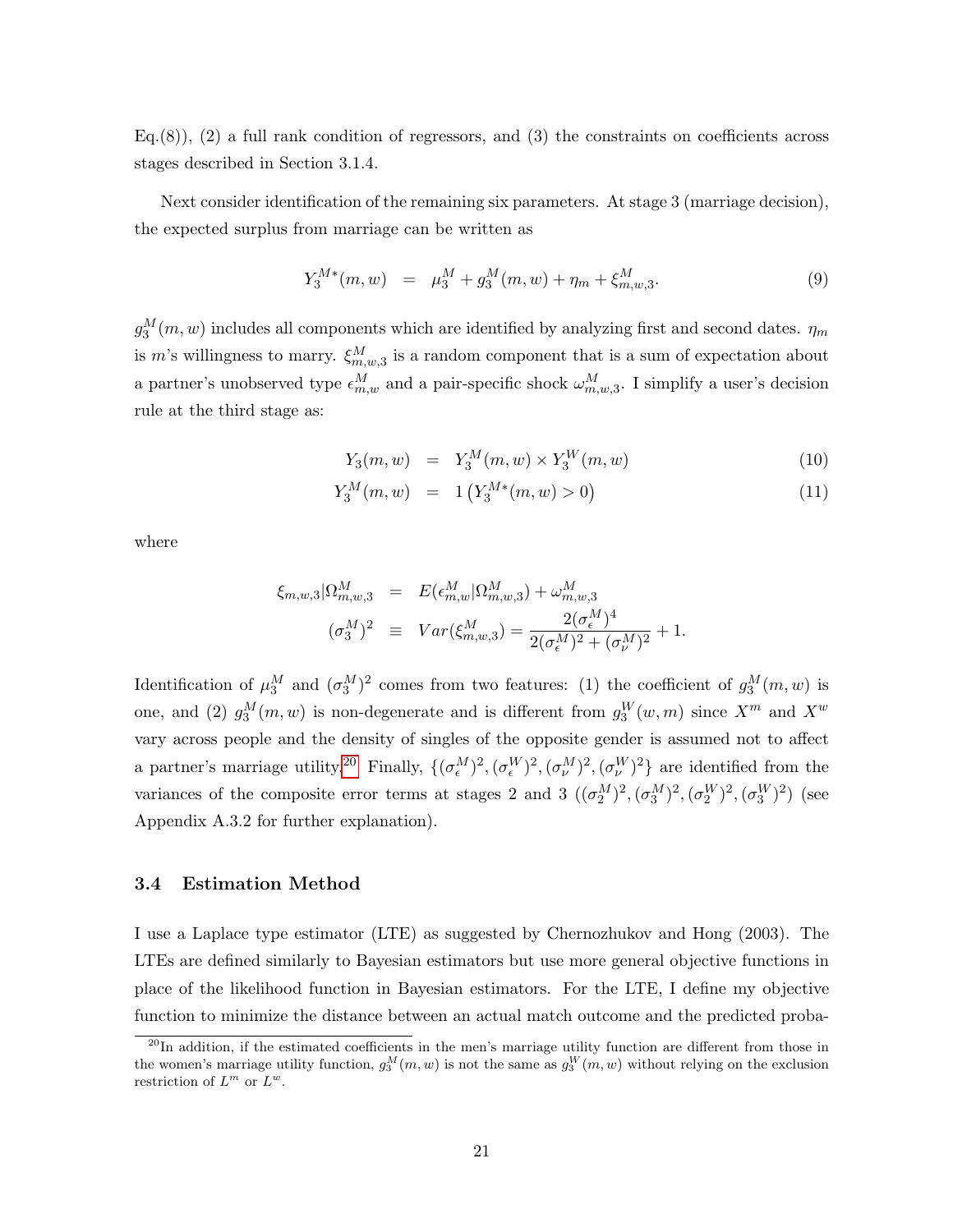bility that this outcome occurs, in a similar fashion as in a simulated nonlinear least squares. Appendix A provides further explanation of the estimation method.

Compared to other alternative estimators, the LTE provides a feasible and computationally attractive solution for estimation. In my data, each user has a different number of first date proposals, and the number of stages that a pair survives is different across pairs. This feature makes the use of Bayesian estimators computationally costly, since an update of the posterior distribution of the likelihood function is complicated. Simulated maximum likelihood estimator is not feasible for my estimation. This is because the model allows a random reservation utility  $\eta_m$  in Eq.[\(8\)](#page-19-0) and marriage decisions at stage 3 are the product of both users' binary responses. Due to these two features, the (log) likelihood function to be used in estimation involves a high-dimensional integration of cumulative probability densities, leading to the likelihood indistinguishable from zero for computation. LTEs are also found to perform better than simulated method of moments estimators when the objective functions have many local optima and the parameter dimension is high. (see Appendix A.4 for further discussion of infeasibility of Maximum likelihood estimators, and Chernozhukov and Hong (2003) for further discussion about LTEs).

# 4 Findings

In this section, I discuss the estimated model and examine its goodness of fit.

### 4.1 Marital Preferences and Reservation Utilities

Tables 11 and 12 report the estimated model for men and women respectively, using the four specifications described in Section 3.1.4.

### Marriage Utility from a Partner's Characteristics

Tables 11 and 12 show that people consider a large number of partner traits when they make their decisions on dating and marriage. In all four specifications, the estimated parameters governing how much people value others with different traits (i.e.,  $\gamma^M$  and  $\gamma^W$  in Eq.(3)) are negative for almost all traits. The estimates imply that men prefer women who are younger than them but not by too much while women prefer men who are older than themselves but not by too much. For example, *ceteris paribus*, average men (33 year old) consider 28 year old women as the best whereas 28 year old women consider 31 year old men the best. However, for specific characteristics, these preferences for similarity can be dominated by preferences for a "better" type. For example, all men and women strictly prefer partners of better appearance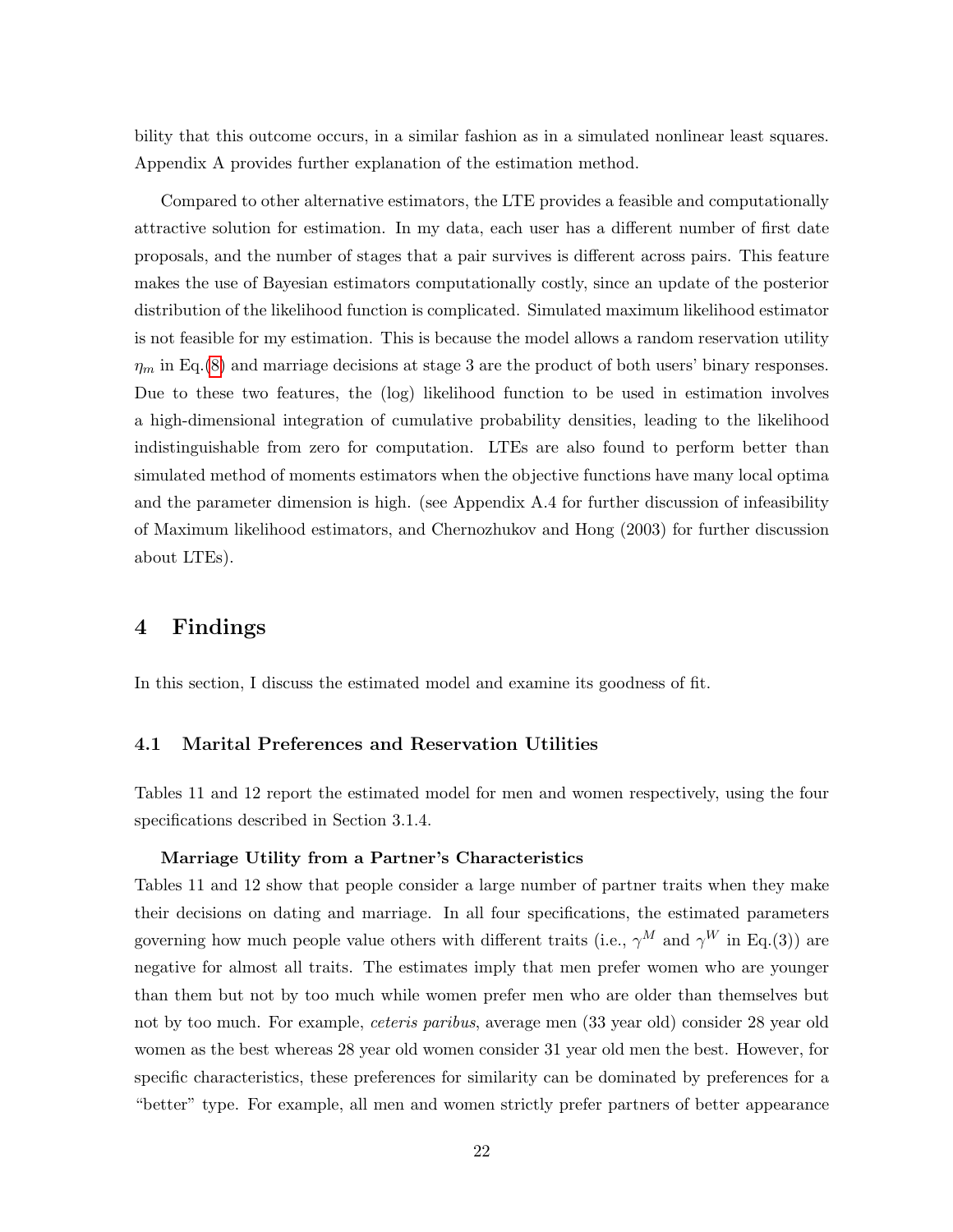(i.e., higher facial grade). In some cases, this offsetting effect is gender- as well as trait-specific. Male high school graduates prefer female high school graduates, while male college graduates prefer female college graduates except Specification C; On the other hand, in Specification A and B, all women prefer men who hold masters or Ph.D. degrees regardless of their own educational attainment. The finding that people have unanimous revealed preference rankings for "better" types for some traits suggests that strategic behavior resulting from concerns about rejection may not be severe.

The estimation results also show that parental socioeconomic status, such as father's education and parental wealth, still affects people's decision even after controlling for a large number of individual characteristics.<sup>[21](#page-0-0)</sup> Both men and women prefer a spouse from the same hometown. Marriage between a person from Jeolla and a person from Gyeongsang (hometown conflict) is more difficult than marriage between other counterparts. Both men and women avoid a partner who is likely to be the primary care-provider for his or her parents.

#### Marriage Utility from One's Own Characteristics

The estimation results show that people who have more desirable characteristics receive less utility from marriage, all else being equal. For example, a man with facial grade A has less utility from marriage than a man with facial grade  $C$ . This arises if people with more desirable characteristics have a higher reservation utility. Recall that the coefficient on one's own attribute reflects the attribute's contribution to the utility of marriage *net* of its contribution to reservation utility.

#### Reservation Utility

People who live in a region where there are many singles of the opposite gender have a higher reservation utility. This may reflect that a high density of available singles increases the opportunity of finding a more attractive spouse than the current partner.

#### Learning Processes

The estimated variances of pair-specific errors  $\{(\sigma_{\epsilon}^M)^2, (\sigma_{\epsilon}^W)^2\}$  and noise terms  $\{(\sigma_{\nu}^M)^2, (\sigma_{\nu}^W)^2\}$ determine how fast people can improve their prediction of their partner's unobserved characteristics over multiple dates. The estimates suggest that for men, the variance of the prediction based on a second date (see Eq.[\(5\)](#page-17-0)) is 50 percent of that based on the first date alone. The equivalent number for women is 57 percent. This implies that over multiple dates, men update their beliefs about their dating partner's type faster than women. One interpretation of this is that women may take a wider variety of unobservable characteristics into account when making decisions.

 $^{21}$ Charles et al. (2006) also find positive marital sorting by parental wealth even after controlling for individual characteristics among married couples in the United States.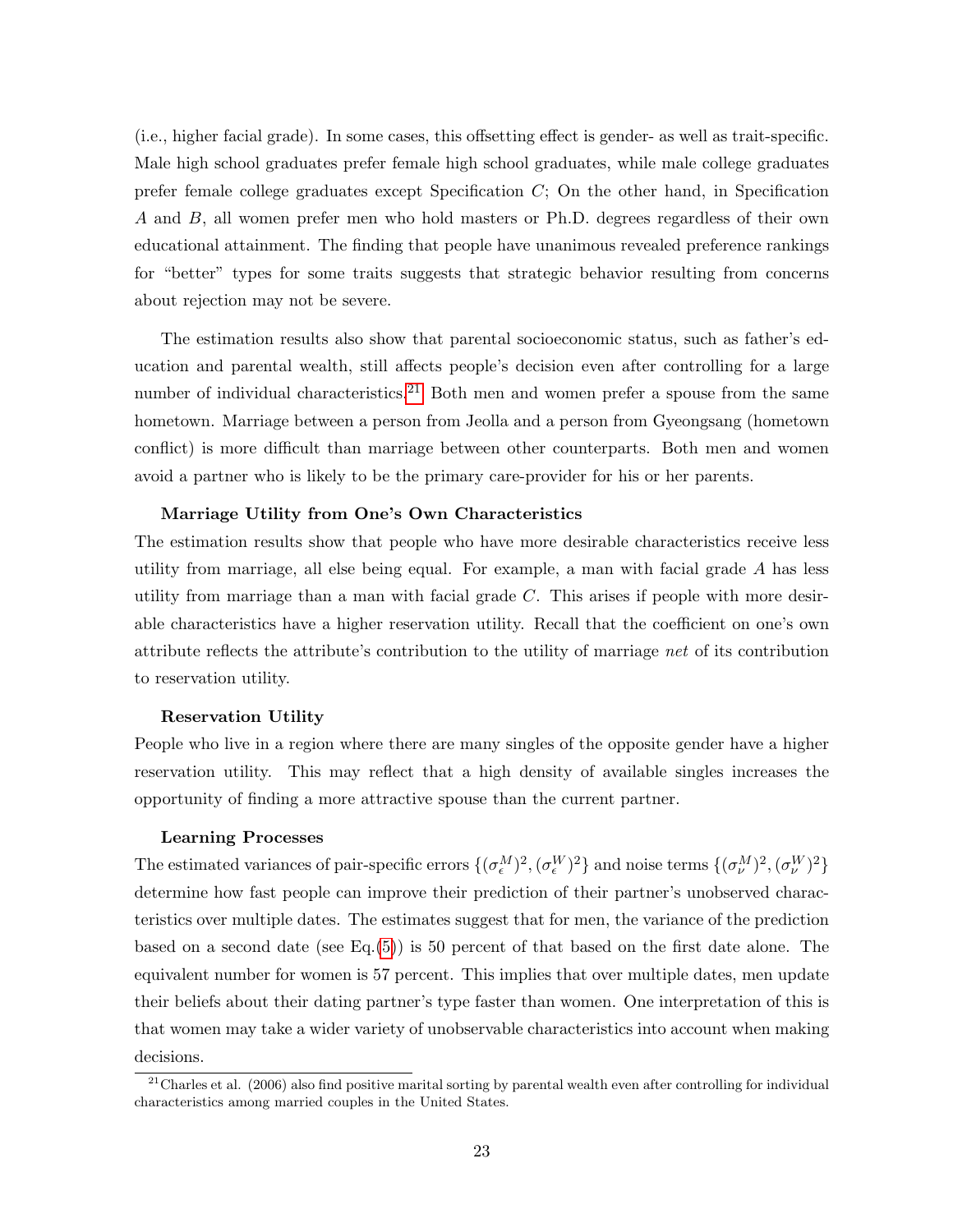### 4.2 Goodness of Fit

I perform two sets of tests for goodness of fit. The first test uses a table of hits and misses: it compares actual binary responses in the matchmaking data to a simulated response using the point estimates of parameters. In my data, 16 percent of all pairs jointly want to have a first date, 4 percent of all pairs jointly want to have a second date, and 0.3 percent of them result in marriage. Since the sample is unbalanced in the sense that the number of zeros for having a date or marriage is much higher than ones, there is no natural threshold value for computing such a "hit-miss" table (see Greene (2007) for further discussion). Here I use a threshold value that maximizes the percent correctly predicted (see Table 13).

Another test which is a less direct but more important measure of goodness of fit, is to compare the sorting among users observed in the data to predictions of the model. I randomly select 5,000 users and use the estimated model to compute the expected marriage utility prior to a first date,  $U_1^M(m, w)$  and  $U_1^W(m, w)$  for each possible match among the users. Applying the Gale-Shapley algorithm to the preference ranking yields a stable matching.<sup>[22](#page-0-0)</sup>

Since there are multiple equilibria, I compute both the male-optimal stable marriage equilibrium and the female-optimal stable marriage equilibrium. If the estimates are unbiased and the search cost is negligible, the simulated marriage outcome will be close to actual sorting in the data. The left panel in Table 14 shows the sorting observed in the matchmaking in terms of married couples, pairs who had a second date, and pairs who had a first date. The center panel shows sorting when men and women are randomly matched. The right panel shows sorting in the simulated matching using the estimated model with the four previous specifications. I compare three types of statistics from the data and the simulation results: the fraction of couples with an identical trait (top panel in Table 14), the age gap, and the correlation between a husband's and a wife's traits (bottom panel in Table 14). For the first two types of statistics, the model with the male-optimal stable matching, matches the observed sorting in the data well and performs much better than a random match. For example, 55 percent of couples in the actual data have the same level of education.<sup>[23](#page-0-0)</sup> The fraction of such couples predicted by random matching is only 36 percent, whereas the model prediction is between 52 and 55

 $^{22}$ The empirical model in Section 3.1 remains agnostic about people's search algorithm. Therefore, in order to simulate marriage, I use a simplifying assumption: people's preference rankings at the first-date stage are the same as that at the marriage stage. This assumption is reasonable considering the finding in Section 2.2.6 that sorting at the first-date stage and at marriage are similar to each other. Since users continually see numerous potential spouses in the online database, the set of equilibrium in this case coincides with the set of stable matches generated by the Gale-Shapley algorithm (see Adachi (2003) for the relationship between matching outcomes and search outcomes. Examples of papers that employ the Gale-Shapley algorithm to simulate marriage include Hitsch et al. (2006), Del Boca and Flinn (2006), and Mobarak et al. (2007)).

<sup>&</sup>lt;sup>23</sup>The education here is classified into four categories: high school or less, technical college, college, and master's degree or Ph.D.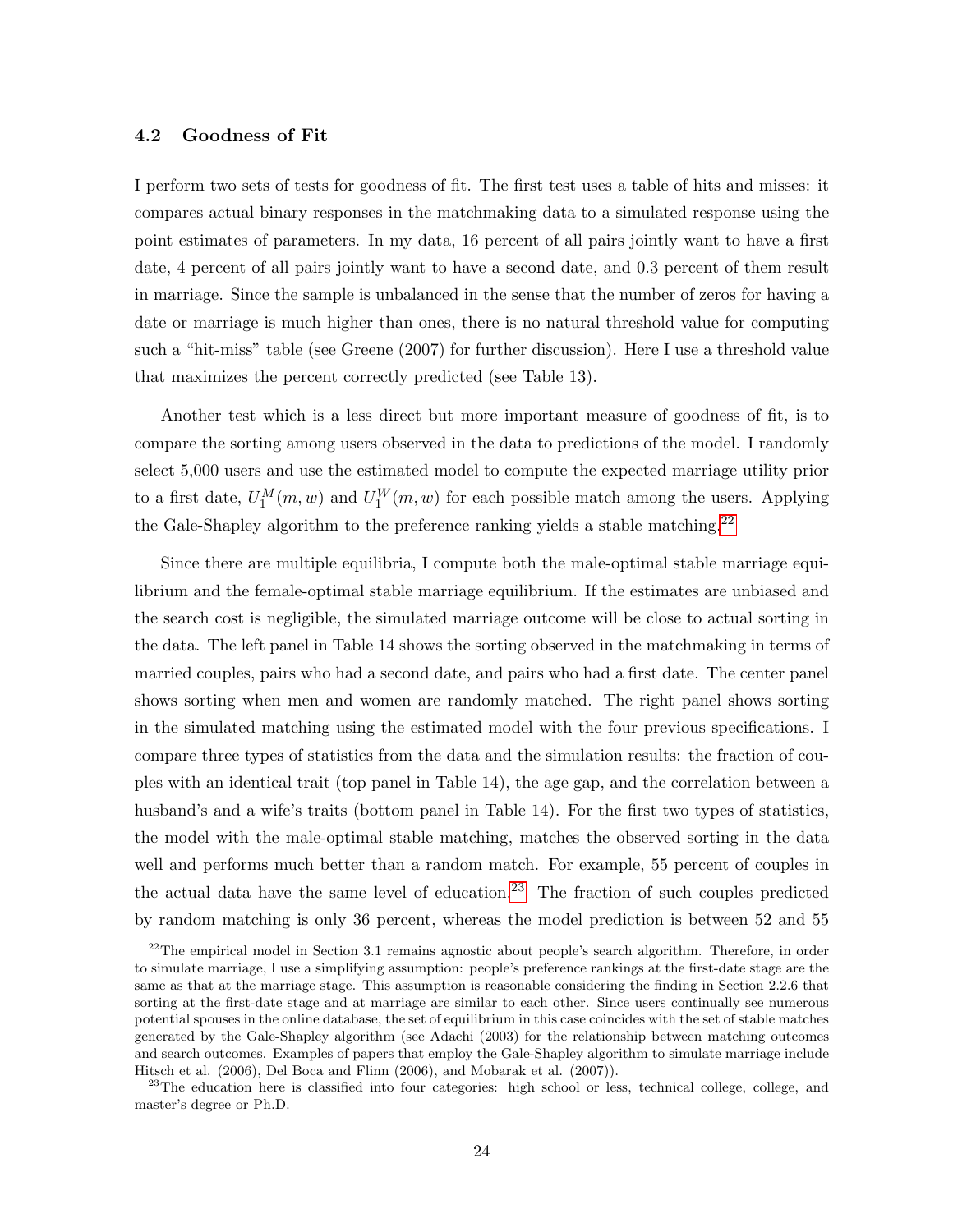percent. The model shows some weakness in matching the observed correlation between a man and a woman such as height and parental wealth. However, even for those dimensions, it significantly outperforms random matches.

Finally, in Section 3.2, I discuss the issue of pairs with no first date proposals. In column 11 of Table 14, I show the model prediction estimated excluding all such pairs. The fit of the model is poor. The magnitude of marital sorting is considerably lower than that in the data. More strikingly, the predicted correlation between traits is much lower and even reverses the sign. This suggests that analyzing pairs with no first date proposals is important to recover marital preferences.

Among all the specifications, Specification A with the male-optimal stable equilibrium generates overall sorting that best fits the data. I thus use it for my counterfactual analysis in the subsequent section.

### 4.3 Preferences Revealed at Early Stages

This section studies whether preferences revealed at early stages of a relationship can reasonably predict marriage decisions. This question is motivated by the observation that most data sources rarely have information about both dating partners and spouses. Even if the data contains information about dating partners, it often only describes first dates. This exercise gives us an important understanding of how much studies based only on dating outcomes can teach us about marital preferences.

I mimic "dating-only" studies by re-estimating my model first using only first-date outcomes and then using only first- and second-date outcomes. I then compare sorting based on estimates from the first two analyses to sorting in the model estimated using all match outcomes, including the marriage decisions. As Table 15 shows, sorting along various dimensions remains similar across all three. This suggests that in a setting where people are seriously searching for a spouse, analyzing first-date outcomes is sufficient to identify their marital preferences.

# 5 Further Discussion

In this section, I discuss assumptions of the empirical model and the issue of selection bias.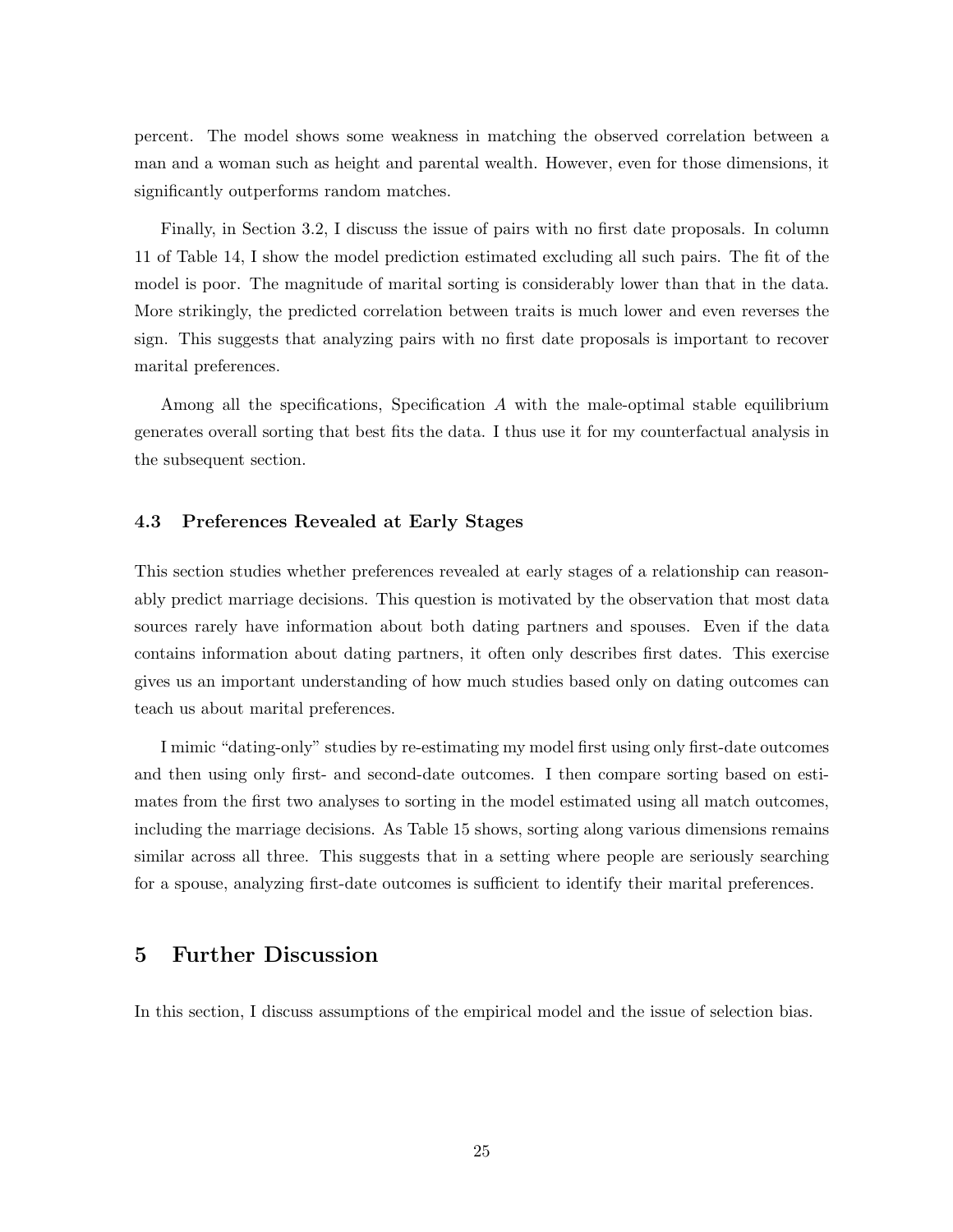### 5.1 Assumptions of The Model

In this section, I will discuss assumptions of the empirical model regarding the functional form of utility from marriage and the current assumption regarding pairs with no first-date proposals.

### 5.1.1 Marriage Utility Functions

I assume that people within a gender are homogeneous in terms of the marriage utility function. This assumption can be relaxed to account for the possibility that a subset of people may have a different utility function. I divide men (or women) into two groups: college graduates (say C) and non-college graduates. I estimate the following model which relaxes the homogeneity assumption:

$$
Y_1^M(m, w) = \alpha^M X^M + \beta^M X^W + \gamma^M h(X^M, X^W) + 1(m \in C)(\beta_C^M X^W + \gamma_C^M h(X^M, X^W)) + \eta_m + \omega_{m, w, 1}^M
$$
(12)

Almost all of the 70 parameters included in  $\beta_C^M$  or  $\gamma_C^M$  are not statistically different from zero at a five percent level. I find similar results when I divide people based on their father's educational attainment. I thus conclude that the assumption of within-gender homogeneity of the utility function is reasonable.

### 5.1.2 Pairs with No First-Date Proposals

Suppose a pair  $(m, w)$  does not receive a first date proposal either from each other or from the company. I currently assume that such an event happens if for  $m$  and  $w$ , the expected utility from marrying each other is lower than their reservation utility. Realistically,  $(m, w)$  may not receive a first date proposal for many other reasons. Consider the following case: the period of  $m$ 's using the service briefly overlapped the period that  $w$  used the service. During the time w is available, suppose that m was engaged in a relationship with another female user, and thus  $m$  had stopped searching the online database and so did  $w$ . Note that the company has a policy that it stops initiating a first-date proposal to users who have an ongoing relationship. Another example is that m thinks that utility from marrying  $w$  is higher than his reservation utility but lower than that from marrying another woman  $w'$  who he is considering and vice versa. While these are legitimate counter examples, Section 4.2 shows that the estimated model with the current assumption predicts sorting patterns in the data sufficiently well to serve as a reasonable starting point.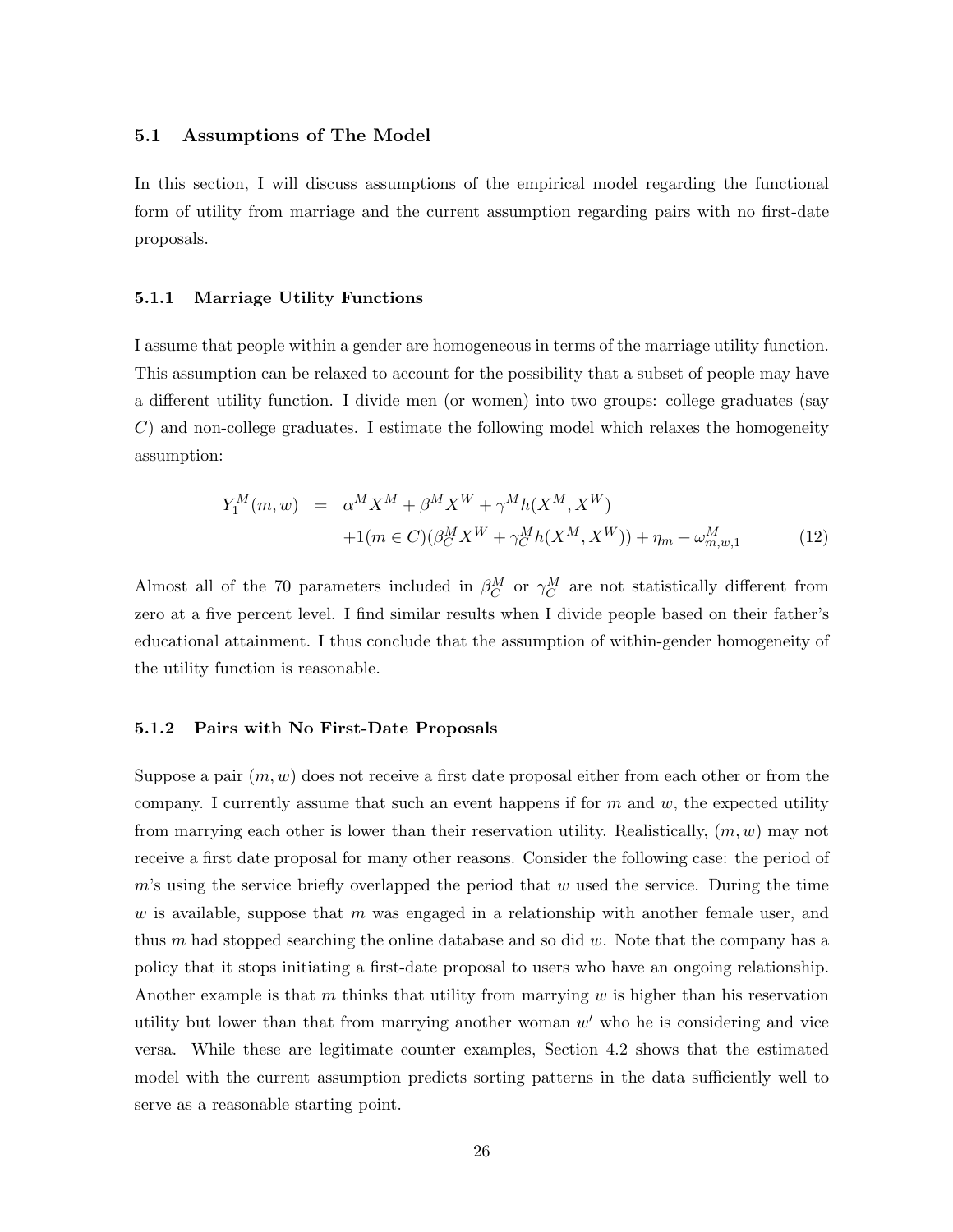### 5.2 Selection Bias

In the counterfactual analysis, I use the estimated model to understand marital sorting in the general population. This approach will be valid if people choose to use the matchmaking service in a random manner. Below I discuss two important sources of potential selection bias.

The first is when people who are more (or less) willing to marry use the matchmaking service, even after controlling for their observable characteristics. I maintain the assumption that individuals of a given gender have the same utility function. For simplicity, consider only first-date decisions of male users and suppose that the users' behavior is modeled as a random-effects linear probability model:

$$
Y_1^M(m, w) = \alpha^M X^M + \beta^M X^W + \gamma^M h(X^M, X^W) + \eta_m + \omega_{m, w, 1}^M
$$
 (13)

Selection bias arises if  $E(\eta_m|m \in \{\text{users}\})$  is not zero. Since the source of bias is the individualspecific willingness to marry  $(\eta_m)$ , using individual-fixed effects denoted as  $a_m$  in Eq.(14) will yield unbiased estimates of  $\beta^M$  and  $\gamma^M$ .

$$
Y_1^M(m, w) = a_m + \beta^M X^W + \gamma^M h(X^M, X^W) + \omega_{m, w, 1}^M
$$
\n(14)

Note that in a fixed-effects model,  $\alpha^M$  is not identified since m's time-invariant characteristics  $(X^M)$  are subsumed in the fixed effect  $(a_m)$ .

Comparing the estimates using the random-effects model with that using the fixed effects can inform us about the possibility of selection bias. Table 16 presents the estimates from these two models and the results of testing whether the two sets of estimates are statistically different from each other. Among the 70 estimated parameters, I find that only 9 of them are statistically different at a five percent significance level. Even for those 9 parameters, the preference ranking generated by the two models is the same. For example, even though the coefficient of an indicator of whether a dating partner has the same marital history is different across the models, both models predict that never-married men prefer never-married women to divorced women. Both models predict that average men (33 year old) prefer 28 year old women to the others. Note that for simulating marriages, only preference rankings matter and the estimated coefficients are relevant only for the construction of these rankings. I conclude that this form of selection bias is unlikely to be severe. A caveat to this conclusion is that I use a linear probability model instead of the probit model used for my model estimation. This is due to the fact that fixed effect probit model do not yield consistent estimates.

The second possible source of selection bias is when people have heterogeneous marriage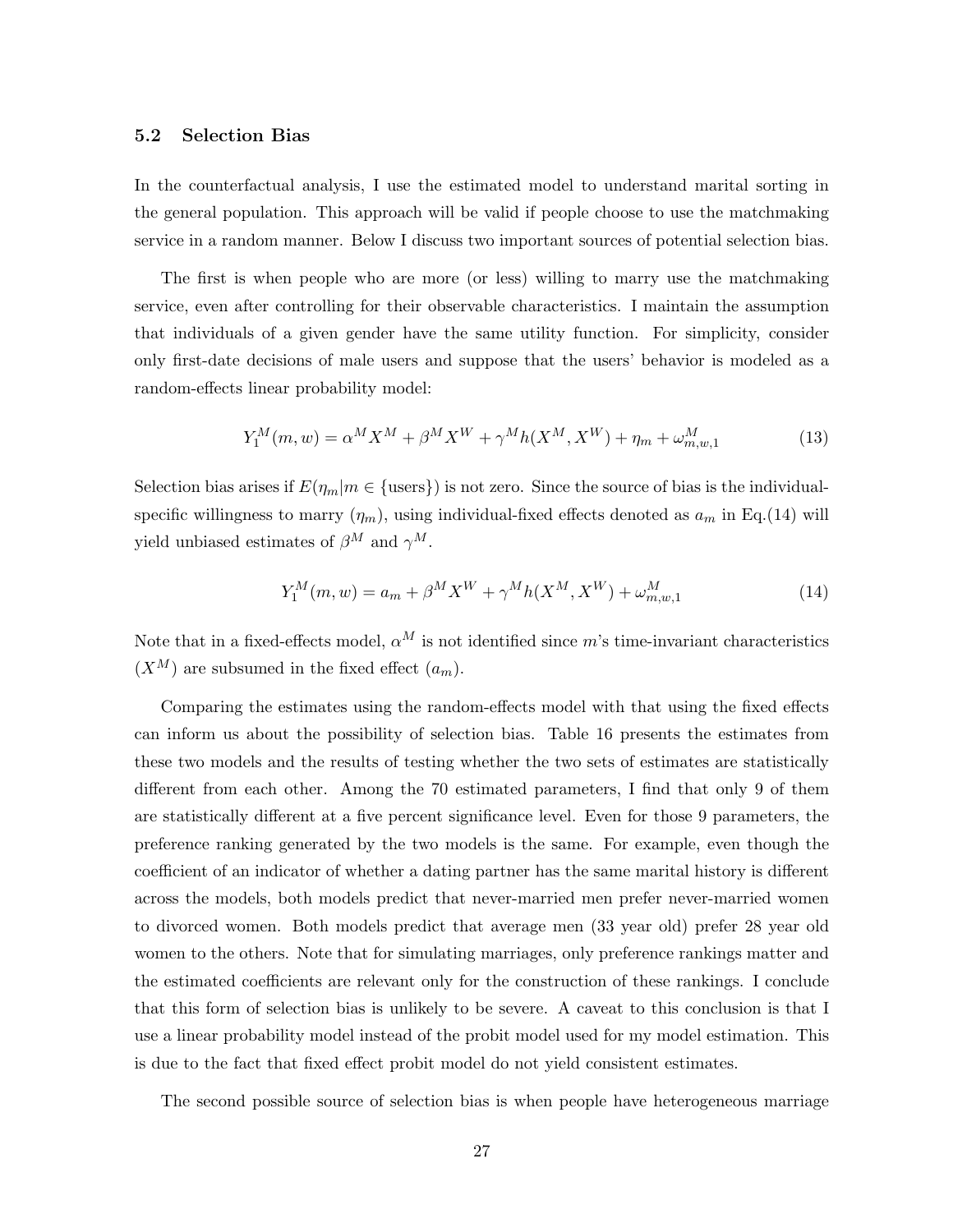utility functions and the user group does not reflect the population distribution. This type of selection bias could be directly examined if we observed those who do not use the matchmaking service and have some exogenous shock affecting participation. Unfortunately, no such data are available to examine this issue. As discussed in Section 2, matchmaking services are widely used in Korea and such services have been well-established. This may be suggestive that such a selection problem may not be severe.

# 6 Counterfactual Analysis

In this section, I examine the importance of choice-set constraints and the relationship between marital sorting and income inequality. I use a random sample of 15,000 users of the matchmaking company, weighted such that the distribution of characteristics matches the 2005 marriage register. I use the estimated model in Section 4 to predict people's preference rankings and simulate marriages using the Gale-Shapley algorithm (1962). I use Specification A and male-optimal stable equilibrium.

### 6.1 The Importance of Choice-Set Constraints

I compare marital sorting observed in the general population to sorting in simulated marriages under a fully integrated marriage market, in which people see all singles in the population. Column 2 in Table 17 shows marital sorting in the fully-integrated market. Sorting by age and marital history is similar to the general population, but significantly less sorting along education, industry, region and hometown is observed. The fraction of married couples with the same education is reduced from 79 to 62 percent,<sup>[24](#page-0-0)</sup> while the fraction of married couples in the same industry falls from 36 to 13 percent.

To understand what generates such differences, I allow the market to be segregated along the six dimensions: age, marital history, education, region and hometown. I then calibrate the degree of segregation such that the simulation results match the marital sorting observed in the population data. I find that the observed marital sorting can be generated in a marriage market that is partially segregated along four dimensions: education, industry, region, and hometown. Even though these variables are correlated to each other, a marriage market

 $^{24}$ Despite a decrease in sorting along education, preferences for education in the fully integrated market still generates strong sorting along education (i.e., 78 percent of the observed marital sorting along education). On the other hand, using speed dating outcomes Belot and Francesconi (2006) conclude that preferences for education account for less than 6 percent of sorting along education. The difference in our results may be due to differences in the U.K. and Korean marriage markets. However, we cannot rule out the possibility that speed-daters may not be sufficiently committed to searching for their spouse in that environment.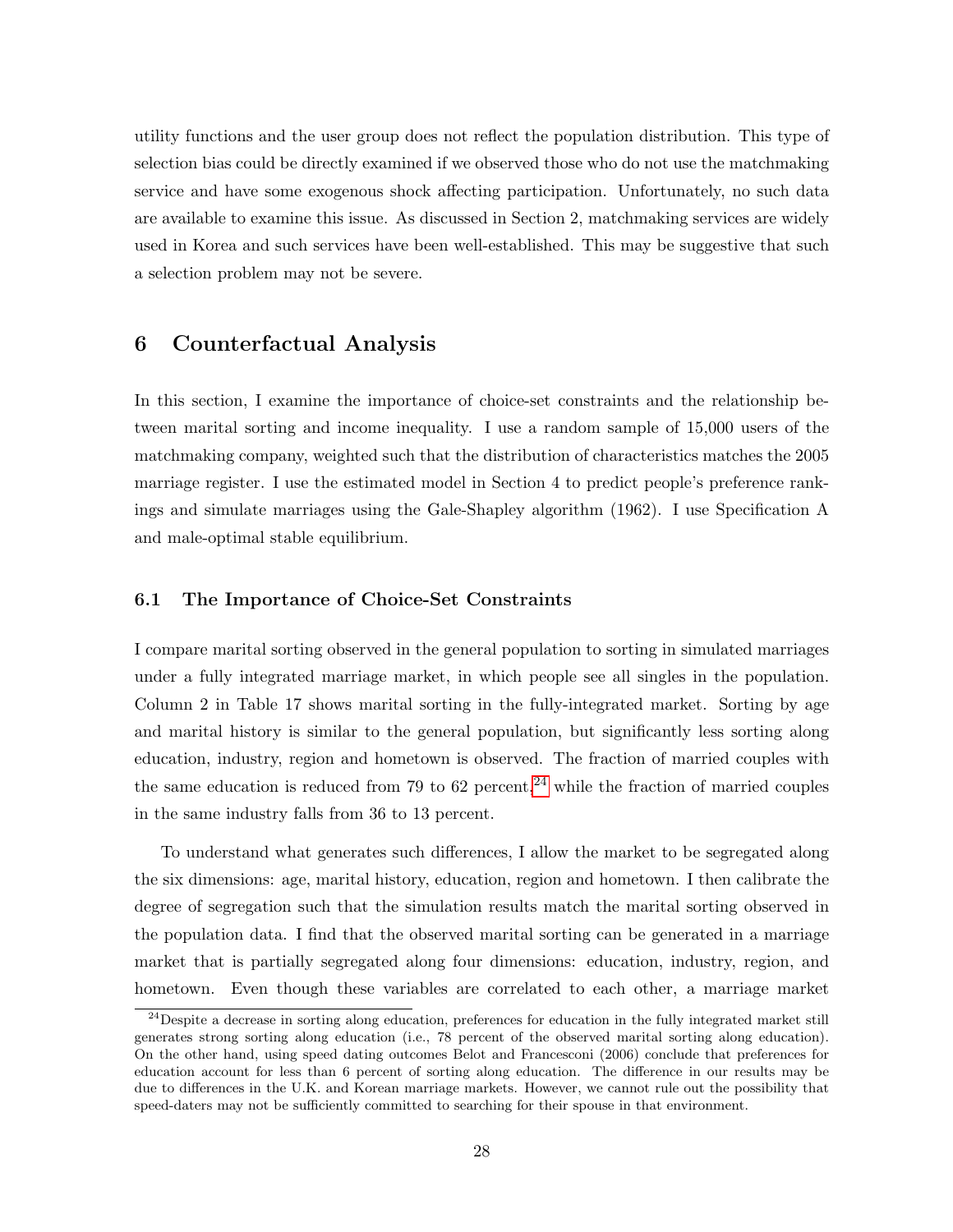partially segregated along a subset of these four (columns 3 to 5) does not generate observed sorting in the data set. A somewhat surprising finding is that although a marriage market is segregated by region, additional segregation along hometown is required to match the observed sorting. This may be because a large fraction of Koreans originally from other parts of Korea move into Seoul or its surroundings where they are likely to form social networks based on their hometown.

This suggests that although preferences contribute to overall marital sorting, constraints on people's choice sets do account for observed sorting along these dimensions. As a result, new search technologies may significantly reduce sorting along the latter dimensions. Less sorting along education may increase intergenerational mobility and less sorting along industry may cause households to be less vulnerable to industry-level income shocks.

### 6.2 Marital Sorting and Household Income Inequality

The relationship between marital sorting and income inequality, has been the focus of much previous discussion (for example, Kremer, 1997; Greenwood et al., 2003; Fernandez, 2001, 2005; and Pencavel, 1998, 2006). In theory, greater marital sorting by income may multiply the effect of increases in individual-level income inequality, leading to even higher household-level differences in income. On the other hand, it is plausible to expect very little response in terms of sorting if income is negatively correlated with other important positively-valued traits. The overall strength and direction of this relationship is therefore ultimately an empirical question.

To address this question, I perform two experiments. In the first experiment, all people have the same income and parental wealth, effectively removing all individual-level income inequality. In the second, income-inequality is increased by raising incomes of college graduates by 10 percent and 50 percent.

I examine how marital sorting responds to such changes in individual-level income inequality in the fully-integrated market as well as the market that matches sorting in the general population discussed previously. Columns 1 and 5 in Table 18 show marital sorting in the simulation presented earlier. Columns 2 and 6 give the results of the first experiment. Columns 3 and 7 show the results for the second experiment given a 10 percent increase of college graduates' income, while columns 4 and 8 show the results of a 50 percent increase. In all cases, I find that marital sorting along various dimensions changes very little relative to sorting under actual individual-level income inequality, regardless of whether or not marriage markets are assumed to be segregated. This suggests that increasing income inequality does not lead to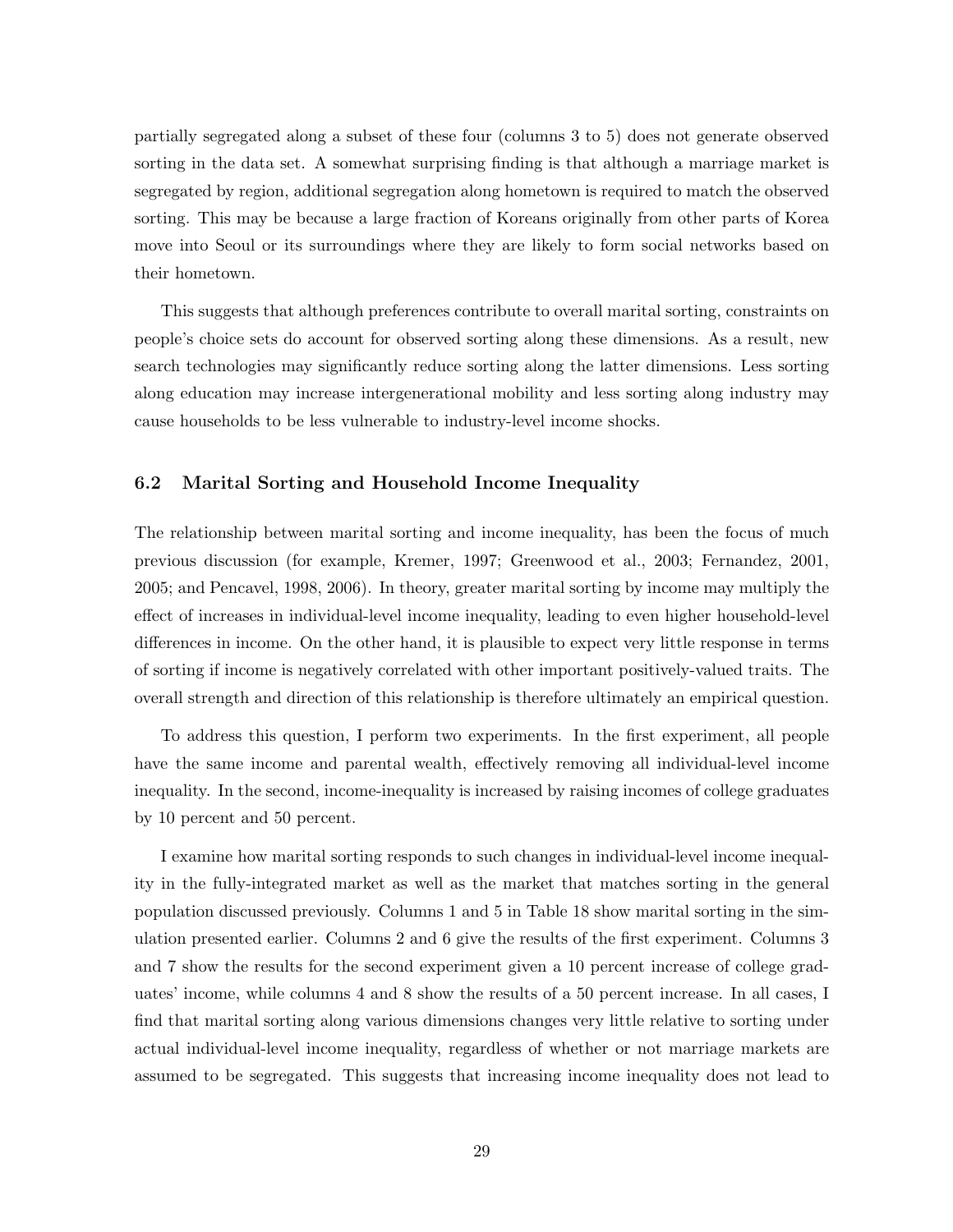greater marital sorting, implying that changes in individual-level income inequality are unlikely to be amplified at the household-level by endogenous marital sorting.

# 7 Conclusion

This paper studies marital preferences and disentangles the mechanisms underlying observed marital sorting. I identify people's marital preferences using a novel data set from a major Korean matchmaking company. People consider a large number of attributes when choosing a spouse. Men and women value given attributes differently, but in general people prefer partners who are similar to themselves. I also find that constraints on people's choice sets may account for a substantial fraction of observed sorting along education, industry and geographic location in the general population. In addition, changes in individual-level income inequality are unlikely to be amplified at the household-level by endogenous marital sorting.

This paper suggests several directions for future research. One limitation of this paper is that it does not allow for the possibility that people change their reservation utility depending on their match outcomes. I leave the task of extending my model to a dynamic framework for future research. Next, my estimation results show that parental socioeconomic status directly affects a person's marriage decisions, even after controlling for the person's socioeconomic status. It thus may be useful to examine intergenerational mobility in an environment in which parental socioeconomic status partially determines a child's educational attainment, as well as the child's marriage. Thirdly, I also find that multiple dimensions are an empirically important feature of matching, suggesting the need to extend the theoretical analysis of matching to include multi-dimensional traits. Finally, I find empirical evidence that in reality people's marriage choices are constrained by the fact that they are likely to meet others sharing similar traits. It may be beneficial to study the implications of search frictions resulting from such constraints in other two-sided search markets, including job search.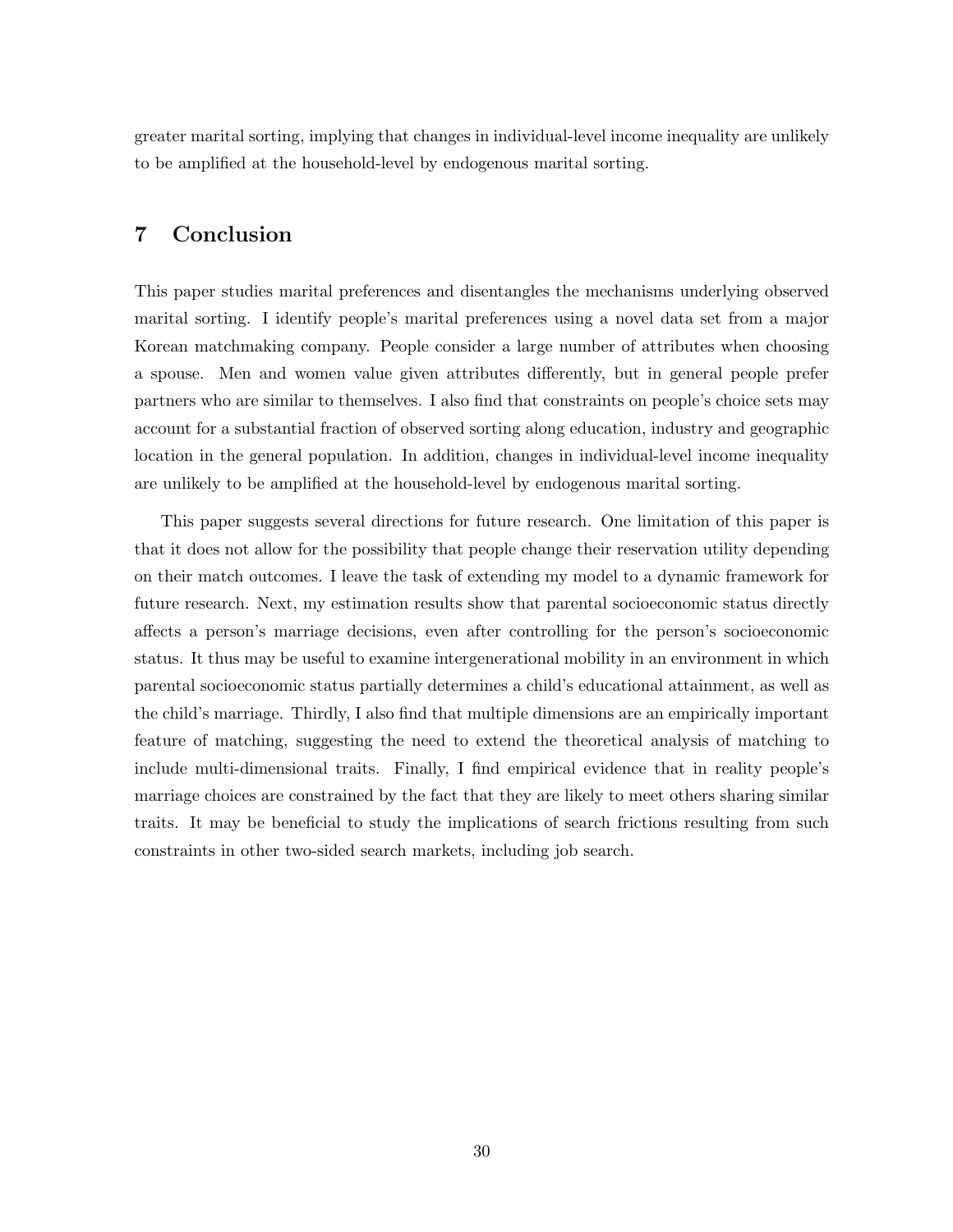## References

- Abramitzky, Ran, Adeline Delavande, and Luís Vasconcelos, "Marriage and War." 2007, Working Paper, Stanford University.
- Adachi, Hiroyuki, "A Search Model of Two-Sided Matching under Nontransferable Utility," *Journal of Economic Theory*, 2003, *113*, 182–198.
- Angrist, Joshua, "How Do Sex Ratios Affect Marriage And Labor Markets? Evidence From America's Second Generation," *The Quarterly Journal of Economics*, August 2002, *117* (3), 997–1038.
- Banerjee, Abhijit, Esther Duflo, Jeanne Lafortune, and Maitreesh Ghatak, "Marry for What? Mate Selection in Modern India," 2008. Working Paper, MIT.
- Becker, Gary, "A Theory of Marriage: Part I.," *Journal of Political Economy*, 1973, *81*, 813–849.
- , "A Theory of Marriage: Part II.," *Journal of Political Economy*, 1974, *82* (2), 511–526.
- Belot, Michèle and Marco Francesconi, "Can Anyone be 'The' One? Evidence on Mate Selection from Speed Dating," IZA Discussion Papers 2377, Institute for the Study of Labor (IZA) October 2006.
- Bisin, Alberto, Giorgio Topa, and Thierry Verdier, "Religious Intermarriage and Socialization in the United States," *Journal of Political Economy*, 2004, *112*, 615–664.
- Blossfeld, Hans-Peter and Andreas Timm, eds, *Who Marries Whom? Educational Systems as Marriage Markets in Modern Societies*, Kluwer Academic Publisher, 2003.
- Boca, Daniela Del and Christopher Flinn, "Household Time Allocation and Modes of Behavior: A Theory of Sorts," 2006. New York University.
- Brien, Michael J., Lee A. Lillard, and Steven Stern, "Cohabitation, Marriage, and Divorce in a Model of Match Quality," *International Economic Review*, 2006, *47*, 451–494.
- Burdett, Ken and Melvyn G. Coles, "Marriage and Class," *The Quarterly Journal of Economics*, February 1997, *112* (1), 141–168.
- Charles, Kerwin, Liqian Ren, and Erik Hurst, "The Nature and Consequences of Marital Sorting by Parental Wealth." 2006, Working Paper, University of Chicago.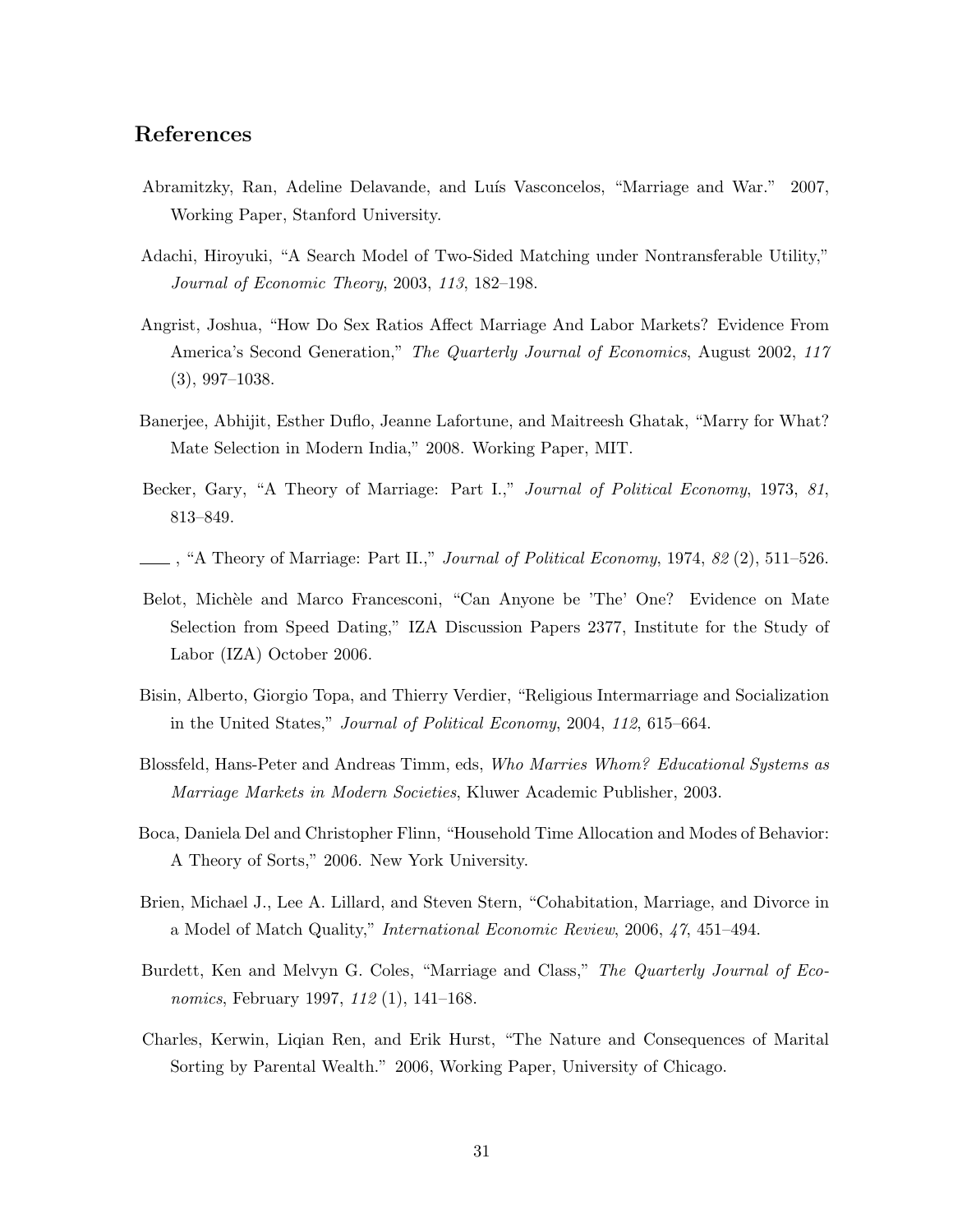- Chernozhukov, Victor and Han Hong, "An MCMC Approach to Classical Estimation," *Journal of Econometrics*, 2003, *115*, 293–346.
- Choo, Eugene and Aloysius Siow, "Who Marries Whom and Why," *The Journal of Political Economy*, February 2006, *114* (1), 175–202.
- Fern´andez, Raquel and Richard Rogerson, "Sorting and Long-Run Inequality," *The Quarterly Journal of Economics*, November 2001, *116* (4), 1305–1341.
- , Nezih Guner, and John Knowles, "Love and Money: A Theoretical and Empirical Analysis of Household Sorting and Inequality," *The Quarterly Journal of Economics*, January 2005, *120* (1), 273–344.
- Fisman, Raymond, Sheena S. Iyengar, Emir Kamenica, and Itamar Simonson, "Gender Differences in Mate Selections: Evidence from a Speed Dating Experiment," *The Quarterly Journal of Economics*, May 2006, pp. 673–679.
- $, \_\_\_\$ , and  $\_\_\_\$ , "Racial Preferences in Dating: Evidence from a Speed Dating Experiment," 2007. forthcoming, Review of Economic Studies.
- Fox, Jeremy, "Estimating Matching Games with Transfers," February 2007. University of Chicago.
- Gale, David and Lloyd S. Shapley, "College Admissions and the Stability of Marriage," *The American Mathematical Monthly*, January 1962, *69* (1), 9–15.
- Gibbons, Robert, Lawrence F. Katz, Thomas Lemieux, and Daniel Parent, "Comparative Advantage, Learning, and Sectoral Wage Determination," *Journal of Labor Economics*, October 2005, *23* (4), 681–723.
- Gould, Eric D. and M. Daniele Paserman, "Waiting for Mr. Right: Rising Inequality and Declining Marriage Rates," *Journal of Urban Economics*, March 2003, *53* (2), 257–281.
- Greene, William, *Econometric Analysis*, Prentice Hall, 2007.
- Greenwood, Jeremy, Nezih Guner, and John A. Knowles, "More on Marriage, Fertility, and the Distribution of Income," *International Economic Review*, August 2003, *44* (3), 827–862.
- Hajivassiliou, Vassilis, "Some Practical Issues in Maximum Simulated Likelihood," in Roberto Mariano, Til Schuermann, and Melvyn J. Weeks, eds., *Simulation-Based Inference in Economics*, Cambridge University Press, 2000, chapter 3, pp. 71–99.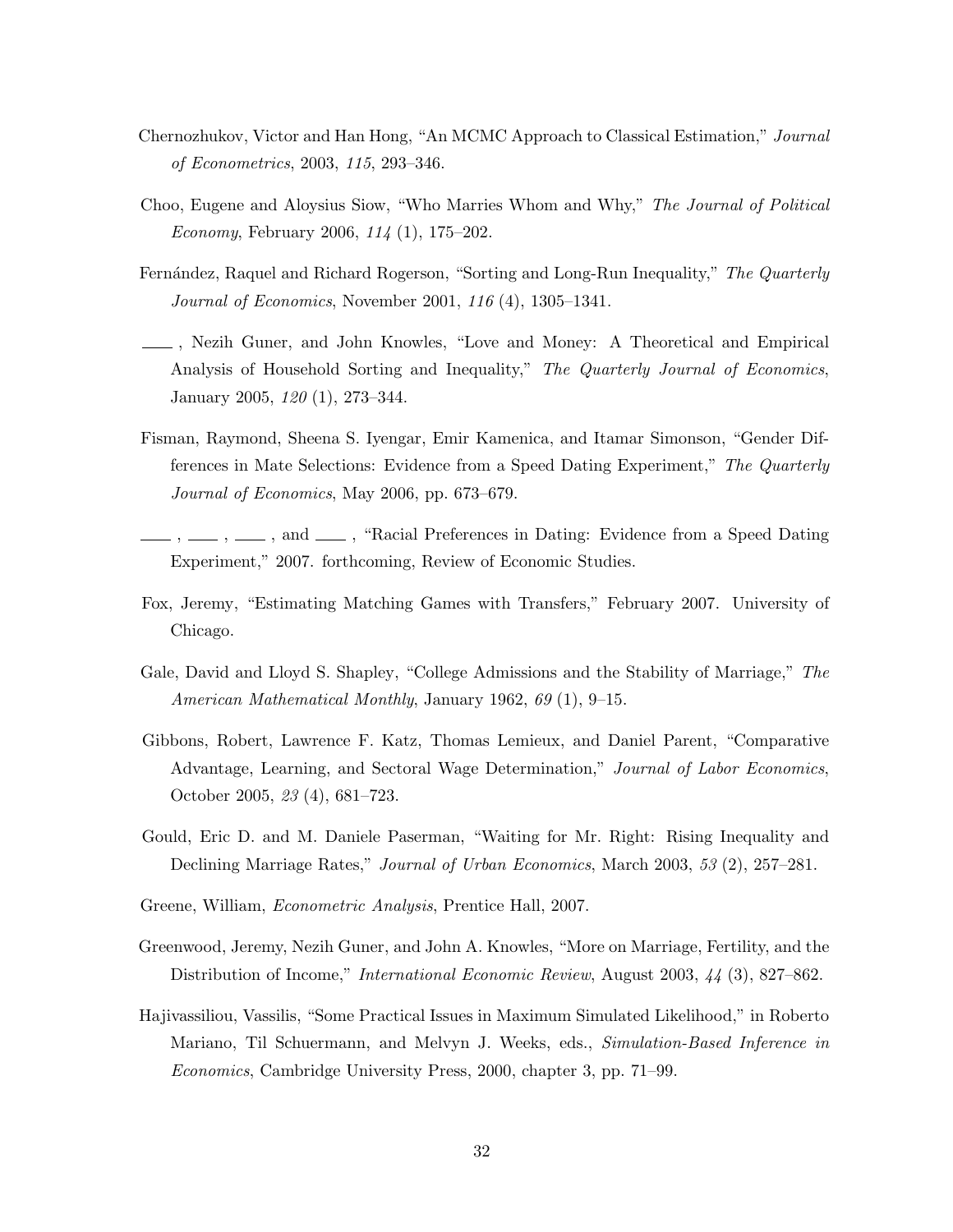- , Daniel McFadden, and Paul Ruud, "Simulation of Multivariate Normal Rectangle Probabilities and Their Derivatives Theoretical and Computational Results," *Journal of Econometrics*, 1996, *72* (1-2), 85–134.
- Hitsch, Günter J., Ali Hortaçsu, and Dan Ariely, "What Makes You Click? Mate Preferences and Matching Outcomes in Online Dating," April 2006. University of Chicago.
- Judd, Kenneth, *Numerical Methods in Economics*, The MIT Press, 1999.
- Kalmijn, Matthijs, "Intermarriage and Homogamy: Causes, Patterns, Trends," *Annual Review of Sociology*, 1998, *24*, 395–421.
- Korea Consumer Association, *Survey of Matchmaking Services Providers* 2000.
- Korea Labor Institute, *Labor Statistics*, The Korean Labor Institute, 2007.
- Korea Marriage Culture Institute, *Survey of the Korean Marriage Culture* 2005.
- Korean Agency of Techonology and Standards, *Survey of Physical Traits of Koreans* 2004.
- Kremer, Michael, "How Much Does Sorting Increase Inequality?," *The Quarterly Journal of Economics*, February 1997, *112* (1), 115–139.
- Legros, Patrick and Andrew F. Newman, "Beauty is a Beast, Frog is a Prince: Assortative Matching with Nontransferabilites," December 2006.
- Madden, Mary and Amanda Lenhart, "Online Dating," Technical Report, PEW/INTERNET March 2006.
- Mobarak, A. Mushfiq, Randall Kuhn, and Christina Peters, "Marriage Market Effects of a Wealth Shock in Bangladesh," 2007. Yale School of Management.
- Parent, Daniel, "Matching, Human Capital, and the Covariance Structure of Earnings," *Labour Economics*, 2002, *9* (3), 375–404.
- Pencavel, John, "Assortative Mating by Schooling and the Work Behavior of Wives and Husbands," *The American Economic Review*, May 1998, *88* (2), 326–329.
- , "Earnings Inequality and Market Work in Husband-Wife Families," *IZA Discussion Paper*, 2006.
- Pollever, *Survey of Korean Marriage* 2004.

Republic of Korea. Fair Trade Comission, *Press Release* March 2004.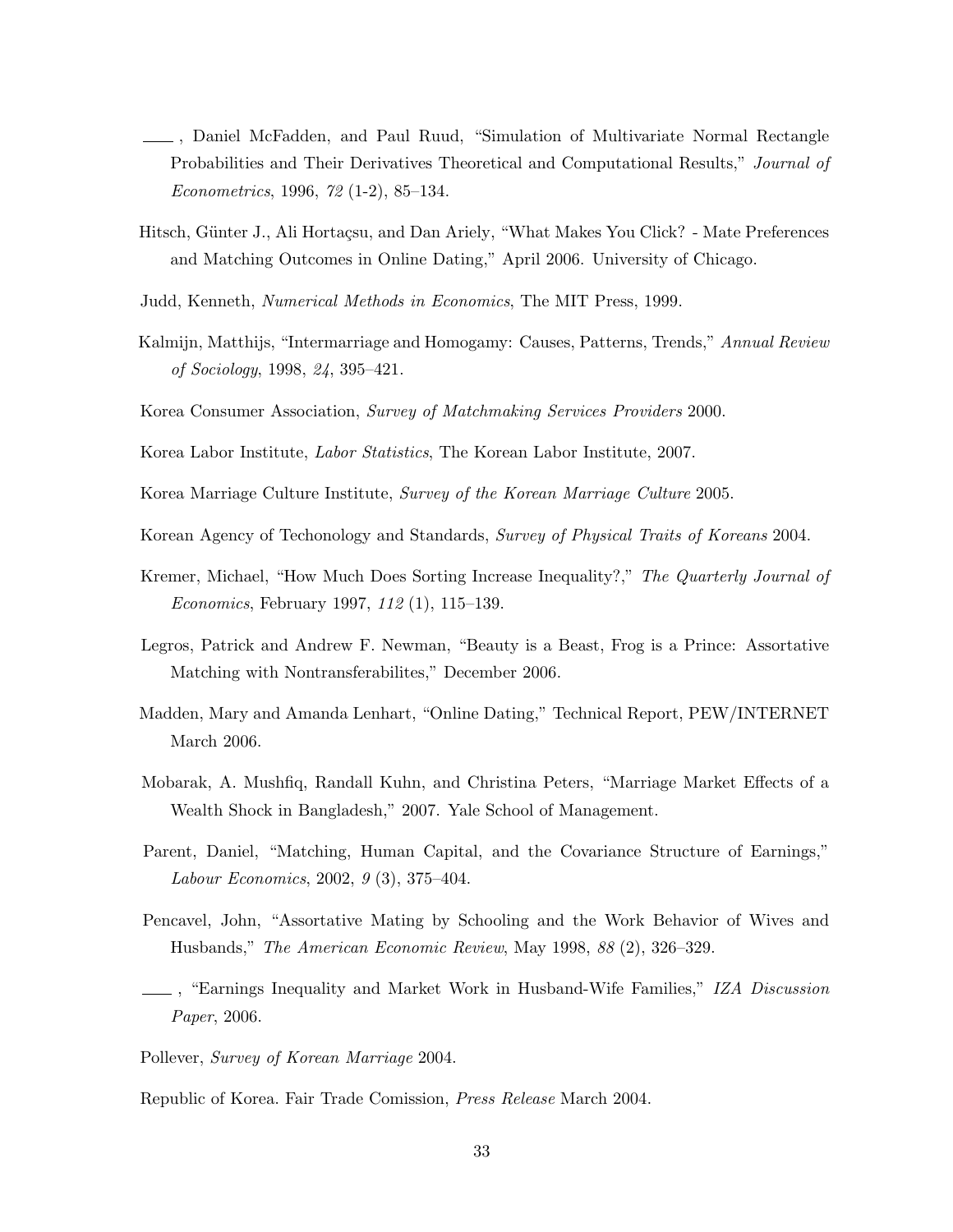Republic of Korea. Ministry of Labor, *Basic Statistical Survey of Wage Structure* 1994 – 2006.

- , *Labor Demand Survey* 1994 2006.
- Republic of Korea. National Statistical Office, *National Population and Fertility Survey* 1998 – 2005.

, *National Household Income and Expenditure Survey* 2002 – 2005.

- Sándor, Zsolt and Kenneth Train, "Quasi-Random Simulation of Discrete Choice Models," 2002.
- and P. Pèter András, "Alternative Sampling Methods for Estimating Multivariate Normal Probabilities," *Journal of Econometrics*, 2004, *120* (2), 207–234.
- Shimer, Robert and Lones Smith, "Assortative Matching and Search," *Econometrica*, March 2000, *68* (2), 343–369.
- Stevenson, Betsey and Justin Wolfers, "Marriage and Divorce: Changes and Their Driving Forces," *Journal of Economic Perspectives*, 2007, *21* (2), 27–52.
- Train, Kenneth, "Halton Sequences for Mixed Logit," 1999. Working paper No. E00-278, Department of Economics, University of California, Berkeley.
- , *Discrete Choice Methods with Simulation*, Cambridge University Press, New York, 2002.
- Wang, Xiaoqun and Fred J. Hickernell, "Randomized Halton Sequences," *Mathematical and Computer Modeling*, 2000, *32*, 887–899.
- Wong, Linda Y., "Structural Estimation of Marriage Models," *Journal of Labor Economics*, July 2003, *21* (3), 699–727.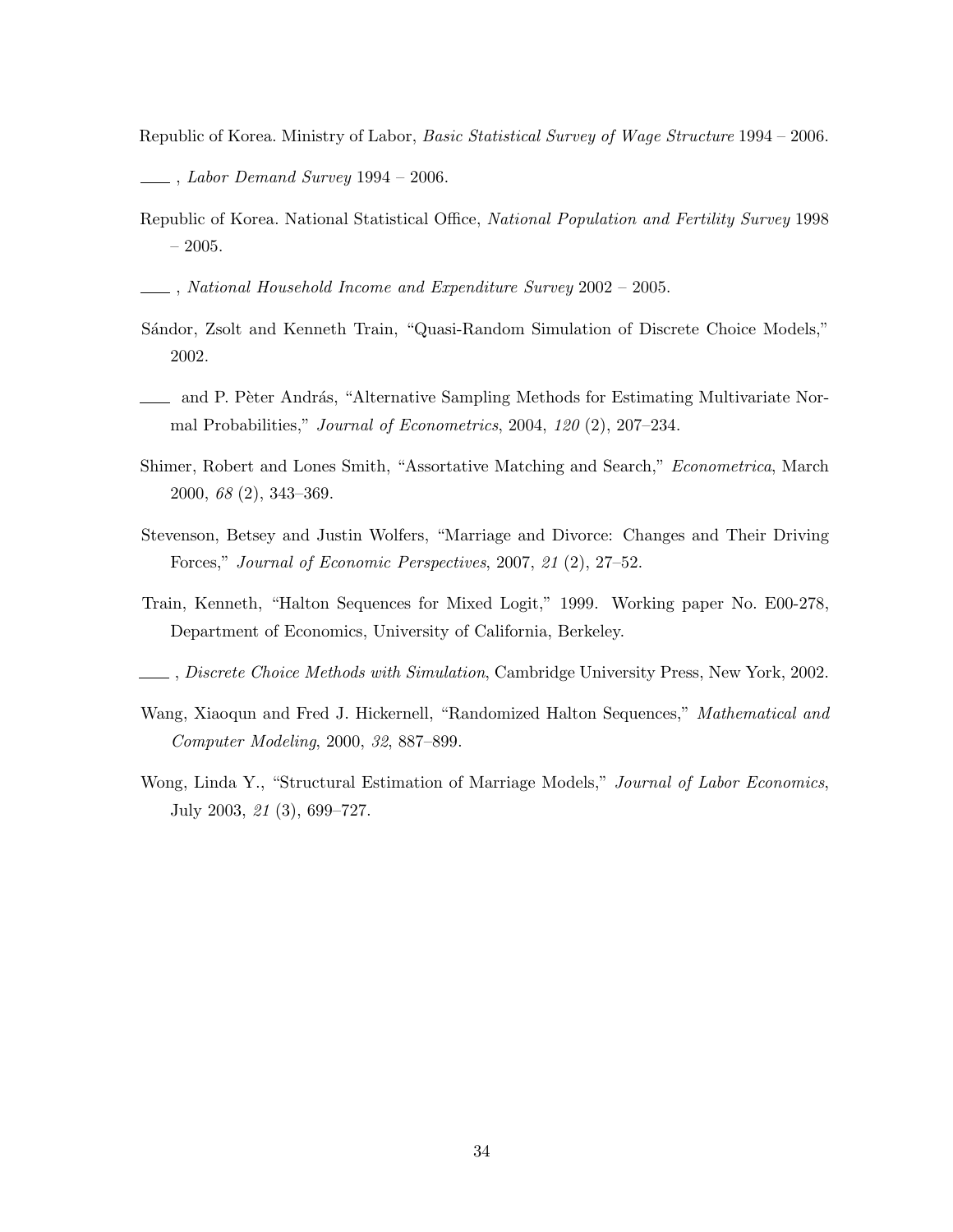# Appendix

# A Identification and Estimation Method

Here I present the gender-specific marriage utility functions of Section 3 in detail. To do so, I consider a man m's decisions for a match with a woman w. w's decision is characterized in the same way as  $m$ 's.

### A.1 The Surplus from Marriage

In the first stage, m can only observe  $F^w$ . However, m can predict w's income based on her educational attainment and her hours worked, and her parental wealth from her father's educational attainment. Let  $w^w$  be the log of w's income,  $e^w$  be the level of w's education,  $h^w$  be w's hours worked,  $pw^w$  be the log of w's parental wealth, and  $pe^w$  be the level of w's father's education. Let  $\Gamma^w$  be a set of variables revealed in the first stage and correlated with some variables revealed in the second stage (i.e.,  $\Gamma^w = \{e^w, h^w, pe^w\}$ ).

The expected utility from the log income  $(S_{k'}^{Cm})$  given w's hours worked  $(F_1^{Cw})$  and education  $(F_2^{Dw})$  can be expressed as below:

$$
E\left\{\theta_{k'}^{MS}S_{k'}^{Cm} + \kappa_{k'}^{MS}S_{k'}^{Cw} + \lambda_{k'}^{MS}\left(S_{k'}^{Cm} - S_{k'}^{Cw}\right)^2 | F_1^{Cw}, F_2^{Dw} \right\}
$$
  
=  $a_1 + a_2 S_{k'}^{Cm} + \lambda_{k'}^{MS} \left(S_{k'}^{Cm}\right)^2$   
 $+ a_3 F_1^{Cw} + a_4 F_2^{Dw} + a_5 \left[S_{k'}^{Cm} F_1^{Cw}\right] + a_6 \left[S_{k'}^{Cm} F_2^{Dw}\right]$   
 $+ a_7 \left(F_1^{Cw}\right)^2 + a_8 \left(F_2^{Dw}\right)^2 + a_9 \left[F_1^{Cw} F_2^{Dw}\right]$ 

where  $a_i$  with  $i \in 1, \ldots, 9$  is a nonlinear function of parameters. The expected utility from the log parental wealth given the education level of w's father can be expressed similarly. Therefore, the surplus from marriage in the first stage is summarized as

$$
Y_1^{M*}(m, w)
$$
  
= 
$$
\sum_{i \notin \Gamma} \{ \alpha_i^M F_i^m + \beta_i^M F_i^w + \gamma_i^M h \left( F_i^m, F_i^{Cw} \right) \}
$$
  
+ 
$$
\sum_{j \in \Gamma} \{ \alpha_j^{MC} F_j^{Cm} + (\beta_j^{MC} + a_{3j}) F_j^{Cw} + \gamma_j^{MC} \left( F_j^{Cm} - F_j^{Cw} \right)^2 + a_{7j} \left( F_j^{Cw} \right)^2 \}
$$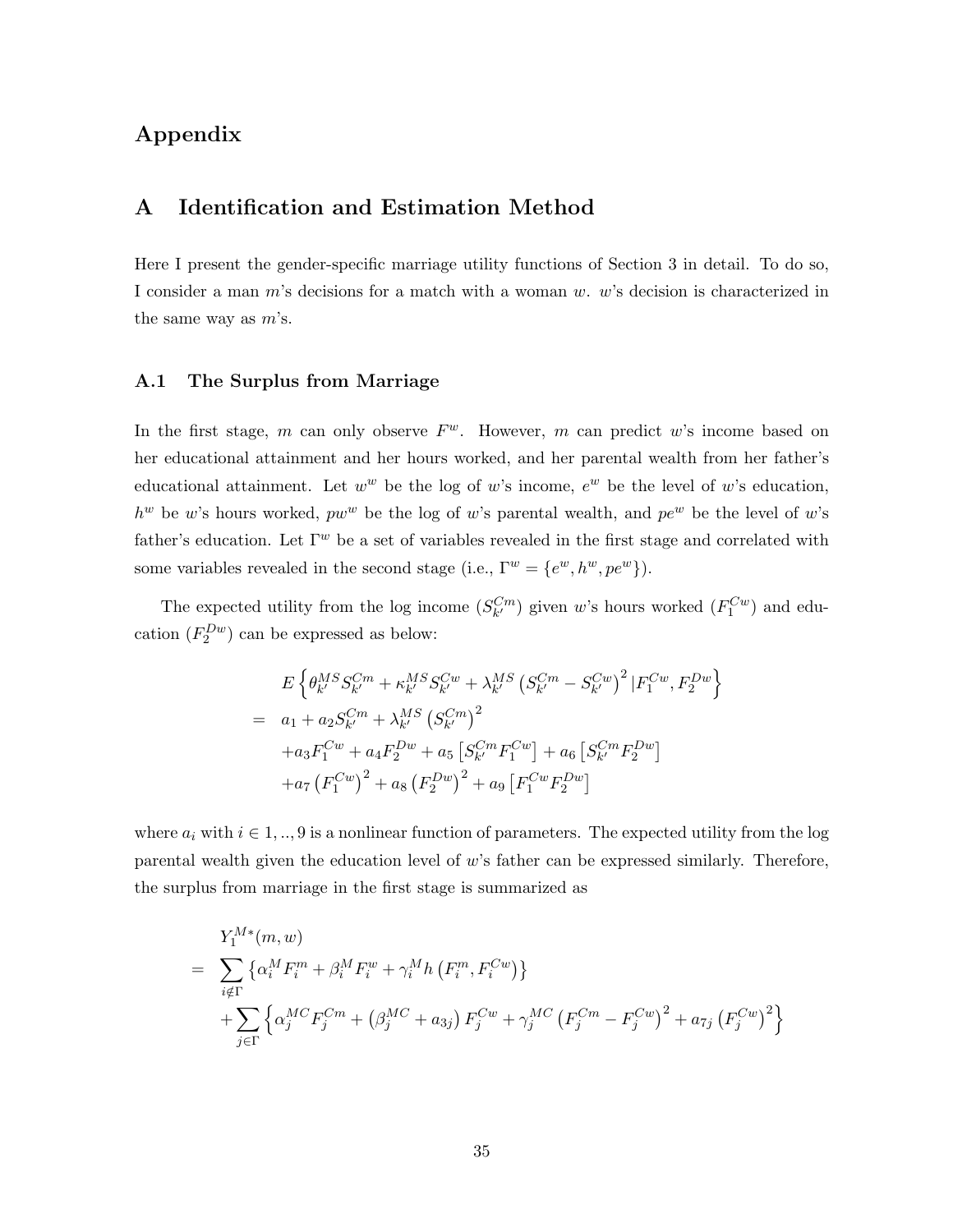+
$$
\sum_{k \in \Gamma} \left\{ \alpha_k^{MD} F_k^{Dm} + \left( \beta_k^{MD} + a_{4k} + a_{8k} \right) F_k^{Dw} + \gamma_k^{MD} \mathbf{1} \left( F_k^{Dm} \neq F_k^{Dw} \right) \right\} + \sum_{l \in \Gamma} \left\{ a_{2l} S_l^{Cm} + \lambda_l^{MS} \left( S_l^{Cm} \right)^2 + a_{5l} \left( S_l^{Cm} F_{1l}^{Cw} \right) + a_{6l} \left( S_l^{Cm} F_{2l}^{Dw} \right) + a_{9l} \left( F_{1l}^{Cw} F_{2l}^{Dw} \right) \right\} + \chi^M L^m + \left( \mu_1^M + c_1^M \right) + \eta_m + \xi_{m,w,1}^M
$$

It is worth noting that coefficients of regressors which are not correlated with stage 2 regressors are the same in stage 1 and stage 2. Since there is no Type 2 learning between stage 2 and stage 3, the coefficients of all regressors except the constant in stage 2 are the same as those in stage 3. This feature leads to constraints on coefficients across stages.

### A.2 The LPE Method for Joint Estimation of All Stages

The empirical model is characterized by Eq.[\(1\)](#page-15-1) and [\(2\)](#page-15-0) where the latent index  $Y_s^{M*}(m, w)$  can be simplified as below:

$$
Y_s^{M*}(m, w) = f_s^M(X^m, X^w) + \eta_m + \xi_{m, w, s}^M
$$
  
\n
$$
\xi_{m, w, s}^M \equiv E(\epsilon_{m, w}^M | \Omega_{m, w, s}^M) + \omega_{m, w, s}^M
$$
  
\n
$$
(\sigma_2^M)^2 \equiv Var(\xi_{m, w, 2}^M) = \frac{(\sigma_\epsilon^M)^4}{(\sigma_\epsilon^M)^2 + (\sigma_\nu^M)^2} + 1
$$
  
\n
$$
(\sigma_3^M)^2 \equiv Var(\xi_{m, w, 3}^M) = \frac{2(\sigma_\epsilon^M)^4}{2(\sigma_\epsilon^M)^2 + (\sigma_\nu^M)^2} + 1
$$

Let  $R_{m,w}$  be a discrete variable to indicate the match outcome out of all possible events:

| Table A.1 Possible Match Outcomes |  |                                                                     |  |  |  |  |  |  |  |
|-----------------------------------|--|---------------------------------------------------------------------|--|--|--|--|--|--|--|
| $R_{m,w}$                         |  | $Y_1^M(m, w)$ $Y_1^W(m, w)$ $Y_2^M(m, w)$ $Y_2^W(m, w)$ $Y_3(m, w)$ |  |  |  |  |  |  |  |
|                                   |  |                                                                     |  |  |  |  |  |  |  |
|                                   |  |                                                                     |  |  |  |  |  |  |  |
| 3                                 |  |                                                                     |  |  |  |  |  |  |  |
|                                   |  |                                                                     |  |  |  |  |  |  |  |
| 5                                 |  |                                                                     |  |  |  |  |  |  |  |
| 6                                 |  |                                                                     |  |  |  |  |  |  |  |
|                                   |  |                                                                     |  |  |  |  |  |  |  |
|                                   |  |                                                                     |  |  |  |  |  |  |  |
|                                   |  |                                                                     |  |  |  |  |  |  |  |
| 10                                |  |                                                                     |  |  |  |  |  |  |  |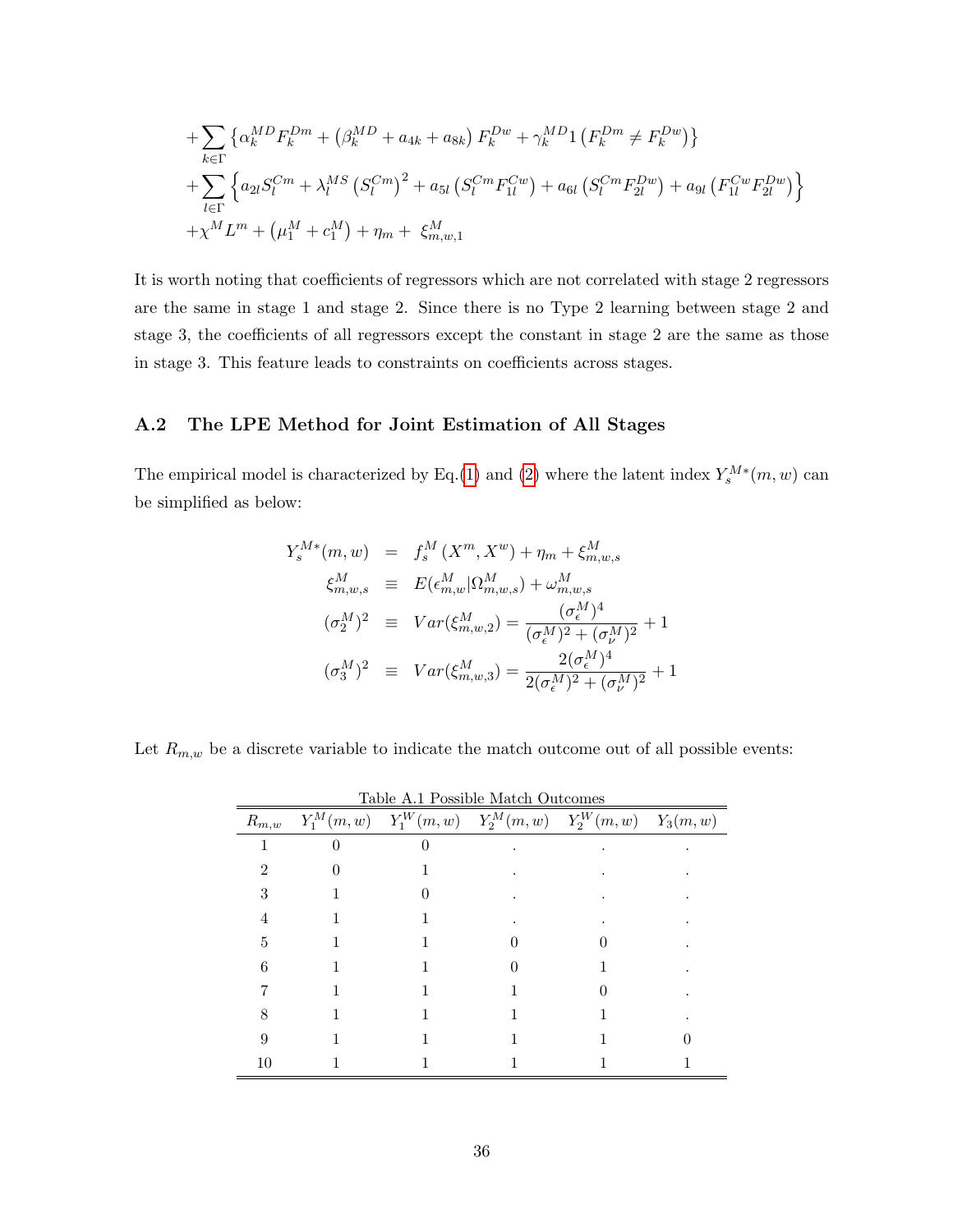Similar to a simulated nonlinear least squares, I model the objective function  $L$  as a weighted average distance between a dummy variable of the realized match outcome and the corresponding probability that the outcome may be realized given parameters  $\Theta$ :

$$
\max L = -\sum_{(m,w)} L_{m,w}
$$
  
= 
$$
-\sum_{(m,w)} \sum_{r=1}^{10} \left( 1(R_{m,w} = r) - \frac{1}{S} \sum_{s=1}^{S} \Pr(R_{m,w} = r | \Theta, X^{m}, X^{w}, \eta_{m}^{s}, \eta_{w}^{s}) \right)^{2}
$$

where  $S$  is the number of simulations used for computing conditional probabilities.

I estimate parameters Θ using the following algorithm: First, I estimate the model with a two-step simulated maximum likelihood and use the estimates  $\Theta^0$  as the starting value for the LTE estimates. Second, I use a normal distribution as a proposal density and tune a scaling matrix V such that the acceptance ratio of proposed parameters is between 0.4 and 0.6. Third, I generate a set of parameters  $\varphi$  from the proposed density  $q(\varphi|\Theta^j) \sim N(\Theta^j, V)$  and update Θ using the following rule:

$$
\Theta^{j+1} = \begin{cases} \varphi \text{ with probability } \rho(\Theta^j, \varphi) \\ \Theta^j \text{ with probability } 1 - \rho(\Theta^j, \varphi) \end{cases}
$$

where  $\rho(x,y) = \inf \left( \frac{\exp(L(y))}{\exp(L(x))}, 1 \right)$ . I repeat the third step for 10,000 times and take the results' mean value as  $\widehat{\Theta}$ .

By Theorem 4 in Chernozhukov and Hong (2003),  $\widehat{\Theta}$  follows normal distribution with mean  $\Theta$  and variance-covariance matrix  $V(\widehat{\Theta})$  where

$$
V(\hat{\Theta}) = \frac{1}{n} G_n(\hat{\Theta})' \times W_n(\hat{\Theta}) \times G_n(\hat{\Theta})
$$
  
\n
$$
G_n(\hat{\Theta}) \equiv n \times Cov(\Theta^1, ..., \Theta^I)
$$
  
\n
$$
W_n(\hat{\Theta}) = \frac{1}{n} \sum_{(m,w)} \left[ \frac{\partial L_{m,w}}{\partial \hat{\Theta}} \times \frac{\partial L_{m,w}}{\partial \hat{\Theta}'} \right]
$$

### A.3 A Two-Step Simulated Maximum Likelihood Estimation

I classify parameters in the model into two parts: parameters that determine only a response at the third stage  $\Theta_2 \equiv {\{\mu_3^M, \mu_3^W, (\sigma_\epsilon^M)^2, (\sigma_\nu^M)^2, (\sigma_\nu^W)^2, (\sigma_\nu^W)^2\}}$  and the remaining parameters Θ1. Θ<sup>1</sup> is identified by users' responses in the first and the second stages (the first step). I then estimate  $\Theta_2$  given parameter estimates of  $\Theta_1$  as the second step.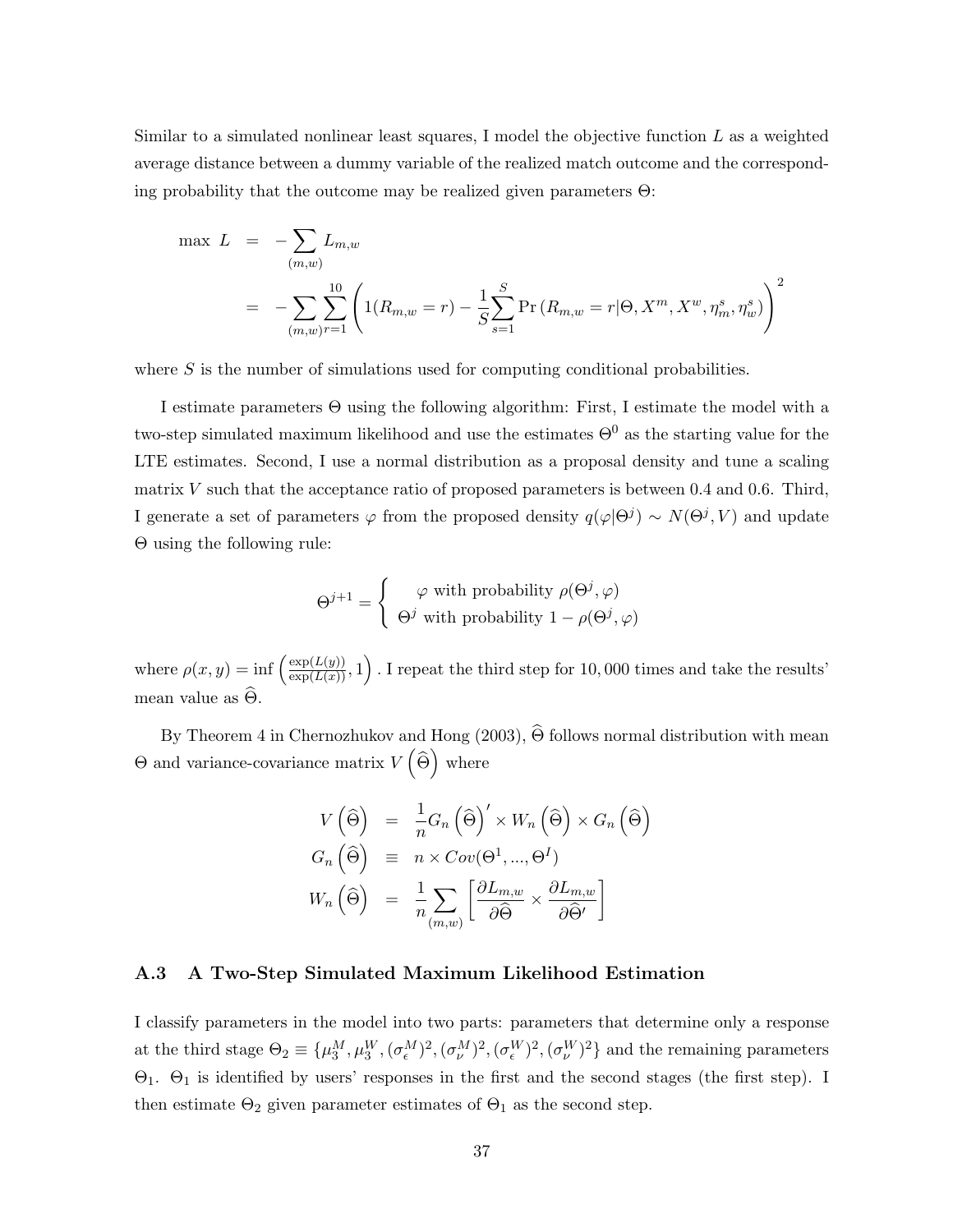### A.3.1 The Likelihood Function of the First Step

Let  $R'_{m,w}$  be a discrete variable that is the same as  $R_{m,w}$  in Table A.1 if  $R_{m,w}$  < 9 and is 8 if  $R'_{m,w} > 8$ . The probability that an event  $R'_{m,w}$  occurs given individuals' random effects is as follows:

$$
Pr(R'_{m,w} = r | X^m, X^w, \eta_m, \eta_w)
$$
  
= 
$$
P^M(R'_{m,w} = r | X^m, X^w, \eta_m) \times P^W(R'_{m,w} = r | X^w, \eta_w)
$$

where

$$
P^{M}(R'_{m,w} = r | X^{m}, X^{w}, \eta_{m}) = \begin{cases} \Phi\left(q_{m,w,1}^{M}\left(f_{1}^{M}\left(X^{m}, X^{w}\right) + \eta_{m}\right)\right) & \text{for } r \leq 4\\ \Phi\left(q_{m,w,1}^{M}\left(f_{1}^{M}\left(X^{m}, X^{w}\right) + \eta_{m}\right)\right) & \text{otherwise}\\ \times \Phi\left(q_{m,w,2}^{M}\left(f_{2}^{M}\left(X^{m}, X^{w}\right) + \eta_{m}\right) / \sigma_{2}^{M}\right) & \text{otherwise} \end{cases}
$$

with  $q_{m,w,s}^M = 2Y_s^M(m, w) - 1$ . Let  $\Theta_M$  be the set of all men and  $W(m)$  be the set of all women with whom m was matched.  $\Theta_W$  and  $M(w)$  are likewise defined. The log likelihood function is then the sum of the log likelihood of men and the log likelihood of women where the log likelihood function for men is

$$
\sum_{m=1}^{M} \ln \left\{ \int_{\eta_m(m,w) \in m \times W(m)} \left[ \sum_{s=1}^{8} \ln \left( R'_{m,w} = r \right) P^{M}(R'_{m,w} = r | X^{m}, X^{w}, \eta_m) \right] \phi \left( \frac{\eta_m}{\sigma_{\eta}^{M}} \right) d\eta_m \right\}
$$

and the log likelihood function for women is

$$
\sum_{w=1}^{W} \ln \left\{ \int_{\eta_w(m,w) \in M(w) \times w} \left[ \sum_{r=1}^{8} \mathbf{1} \left( R'_{m,w} = r \right) P^{W}(R'_{m,w} = r | X^m, X^w, \eta_w) \right] \phi \left( \frac{\eta_w}{\sigma_{\eta}^W} \right) d\eta_w \right\}.
$$

Since there is no restriction of parameters across genders, I estimate parameters for men and those for women by separately maximizing the log likelihood of each gender. I use Gauss-Hermite quadrature to compute the log likelihood function that requires a one-dimensional integration over  $\eta_m$  or  $\eta_w$ . I estimate parameters using NPSOL, an optimization algorithm that was developed by Stanford Business Software Inc. with tolerance level  $e^{-7}$ .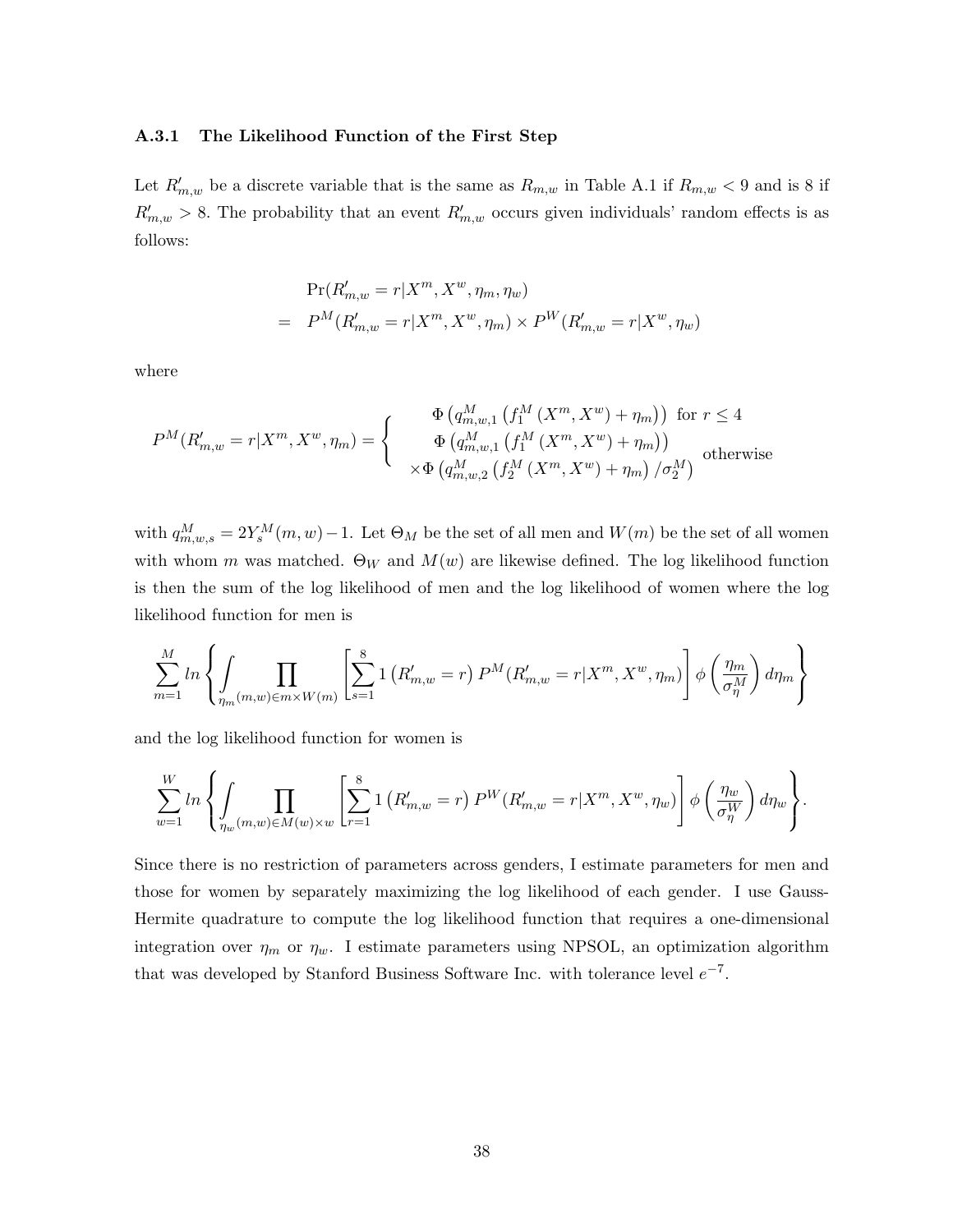### A.3.2 The Likelihood Function of the Second Step

A third stage error term given the information set is expressed as below:

$$
\xi_{m,w,3}^{M} | \Omega_{m,w,3}^{M} = \rho_M \xi_{m,w,2}^{M} + c_M \xi_{m,w}^{M}
$$
  

$$
\xi_{m,w,3}^{W} | \Omega_{m,w,3}^{W} = \rho_W \xi_{m,w,2}^{W} + c_W \xi_{m,w}^{W}
$$

where

$$
\rho_M = \frac{(\sigma_2^M)^2 - 1}{(\sigma_2^M)^2}, c_M = \sqrt{(\sigma_3^M)^2 - \frac{((\sigma_2^M)^2 - 1)^2}{(\sigma_2^M)^2}}
$$

$$
\rho_W = \frac{(\sigma_2^W)^2 - 1}{(\sigma_2^W)^2}, c_W = \sqrt{(\sigma_3^W)^2 - \frac{((\sigma_2^W)^2 - 1)^2}{(\sigma_2^W)^2}}
$$

$$
\xi_{m,w,2}^M | Y_2^M(m, w) = 1 \sim N \left(0, (\sigma_2^M)^2\right) 1 \left(\xi_{m,w,2}^M > - \left(f_2^M (X^m, X^w) + \eta_m\right)\right)
$$

$$
\xi_{m,w,2}^W | Y_2^W(m, w) = 1 \sim N \left(0, (\sigma_2^W)^2\right) 1 \left(\xi_{m,w,2}^W > - \left(f_2^W (X^m, X^w) + \eta_w\right)\right)
$$

$$
\zeta_{m,w}^W, \zeta_{m,w}^W \sim N(0, 1)
$$

 $\rho_M$  and  $\rho_W$  allow the possibility that  $\xi_{m,w,3}^M$  and  $\xi_{m,w,3}^W$ , are correlated with  $\xi_{m,w,2}^M$  and  $\xi_{m,w,2}^W$ respectively due to pair-specific error terms  $\epsilon_{m,w}^M$  and  $\epsilon_{m,w}^W$ .

Given individual random effects and  $Y_2^M(m, w) = Y_2^W(m, w) = 1$ , the probability of realizing  $Y_3(m, w) = 1$  is

$$
P(Y_3(m, w) = 1 | X^m, X^w, \eta_m, \eta_w)
$$
  
=  $P(Y_3^{M*}(m, w) > 0 | Y_2^{M*}(m, w) > 0, X^m, X^w, {\eta_m | Y_s^M(m, w') \text{ with } w' \in W(m), s \in \{1, 2\}\})$   
 $\times P(Y_3^{W*}(w, m) > 0 | Y_2^{W*}(w, m) > 0, X^m, X^w, {\eta_w | Y_s^W(w, m') \text{ with } m' \in M(w), s \in \{1, 2\}\})$ 

which I calculate using a Halton sequence with ten points per pair. I use Halton sequences instead of a Monte-Carlo simulation such as the GHK in order to reduce computation time. (see Judd, 1999; Sándor and András, 2004; Sándor and Train, 2002; Train, 1999; Train, 2002 for further discussion)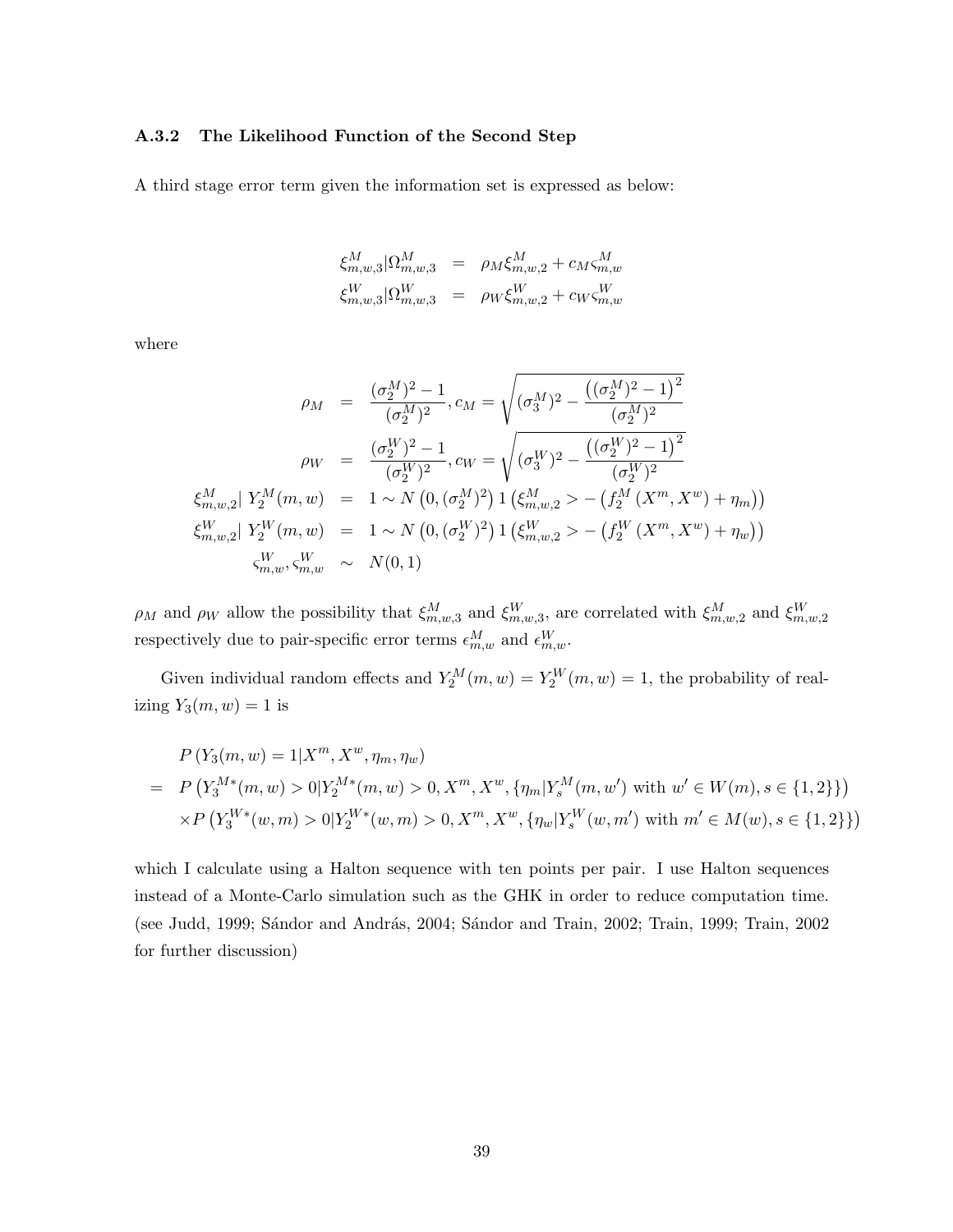The second step estimation problem is thus

$$
\left(\mu_3^M, \mu_3^W, (\sigma_3^M)^2, (\sigma_3^W)^2\right) =
$$
\n
$$
\operatorname*{argmin}_{(m,w)} \sum_{j=1}^J \frac{1}{J} \left\{ \begin{array}{l} (1 - Y_3(m,w)) \left( P\left(Y_3(m,w) = 0 | X^m, X^w, \eta_m^j, \eta_w^j, Y_2^M, Y_2^W\right) \right) \\ + Y_3(m,w) \left( P\left(Y_3(m,w) = 1 | X^m, X^w, \eta_m^j, \eta_w^j, Y_2^M, Y_2^W\right) \right) \end{array} \right\}
$$
\ns.t.\n
$$
(\sigma_2^M)^2 \leq (\sigma_3^M)^2 < 2(\sigma_2^M)^2 - 1
$$
\n
$$
(\sigma_2^W)^2 \leq (\sigma_3^W)^2 < 2(\sigma_2^W)^2 - 1
$$

 $\left\{\eta_m^j, \eta_w^j\right\}_{j=1}^J$  are simulated random effects drawn from a normal distribution conditional on match outcomes of  $m$  and  $w$  up to the first and the second stage, and  $J$  is set 20.

Finally, from  $\{(\sigma_2^M)^2,(\sigma_3^M)^2,(\sigma_2^W)^2,(\sigma_3^W)^2\}$ , I identify  $\{(\sigma_\epsilon^M)^2,(\sigma_\nu^W)^2,(\sigma_\epsilon^W)^2,(\sigma_\nu^W)^2\}$  using the following formula:

$$
\begin{array}{rcl} (\sigma_{\epsilon}^{M})^{2} & = & \displaystyle \frac{\left( (\sigma_{2}^{M})^{2} - 1 \right) \left( (\sigma_{3}^{M})^{2} - 1 \right)}{\left( 2 (\sigma_{2}^{M})^{2} - (\sigma_{3}^{M})^{2} - 1 \right)} \\ \\ (\sigma_{\nu}^{M})^{2} & = & \displaystyle \frac{2 \left( (\sigma_{3}^{M})^{2} - (\sigma_{2}^{M})^{2} \right) \left( (\sigma_{2}^{M})^{2} - 1 \right) \left( (\sigma_{3}^{M})^{2} - 1 \right)}{\left( 2 (\sigma_{2}^{M})^{2} - (\sigma_{3}^{M})^{2} - 1 \right)^{2}} \end{array}
$$

### A.4 Infeasibility of MLE

For illustration of the need for high dimension integration, suppose that there are two men and two women characterized by the four pairs  $(m_1, w_1), (m_1, w_2), (m_2, w_1), (m_2, w_2)$ . For simplification, suppose that all four matches yield two successful dates but no marriage (i.e.,  $Y_3(m, w) = 0$  for  $\forall m$  and w). The probability that the pair  $(m_1, w_1)$  reaches to the third stage depends on the users' random utilities (i.e.,  $\eta_{m1}$  and  $\eta_{w1}$ ). Since we can only observe the product of  $m_1$  and  $w_1$ 's responses at the third stage, the probability that the match outcome of  $(m_1, w_1)$  may arise, should be jointly computed with the probability of other match outcomes, which include  $m_1$  or  $w_1$ . As Eq.[\(15\)](#page-40-0) shows, the likelihood function is not separable across matches nor across genders, and thus it involves integration with dimension 4, the number of people. Since the number of users in my data set is over 20,000, computing the likelihood function is not feasible.

<span id="page-40-0"></span>
$$
L \equiv \int \int \int \int \int \int \left( \frac{P(Y^3(m_1, w_1) = 0 | X^{m1}, X^{w1}, \eta_{m1}, \eta_{w1})}{\times P(Y^3(m_1, w_2) = 0 | X^{m1}, X^{w2}, \eta_{m1}, \eta_{w2})} \right) \times P(Y^3(m_2, w_1) = 0 | X^{m2}, X^{w1}, \eta_{m2}, \eta_{w1}) \times P(Y^3(m_2, w_2) = 0 | X^{m2}, X^{w2}, \eta_{m2}, \eta_{w2}) \times \phi(\frac{\eta_{m1}}{\sigma_{\eta}^M}) \phi(\frac{\eta_{m2}}{\sigma_{\eta}^M}) \phi(\frac{\eta_{w1}}{\sigma_{\eta}^W}) \phi(\frac{\eta_{w2}}{\sigma_{\eta}^W}) d\eta_{m1} d\eta_{m2} d\eta_{w1} d\eta_{w2}.
$$
\n
$$
(15)
$$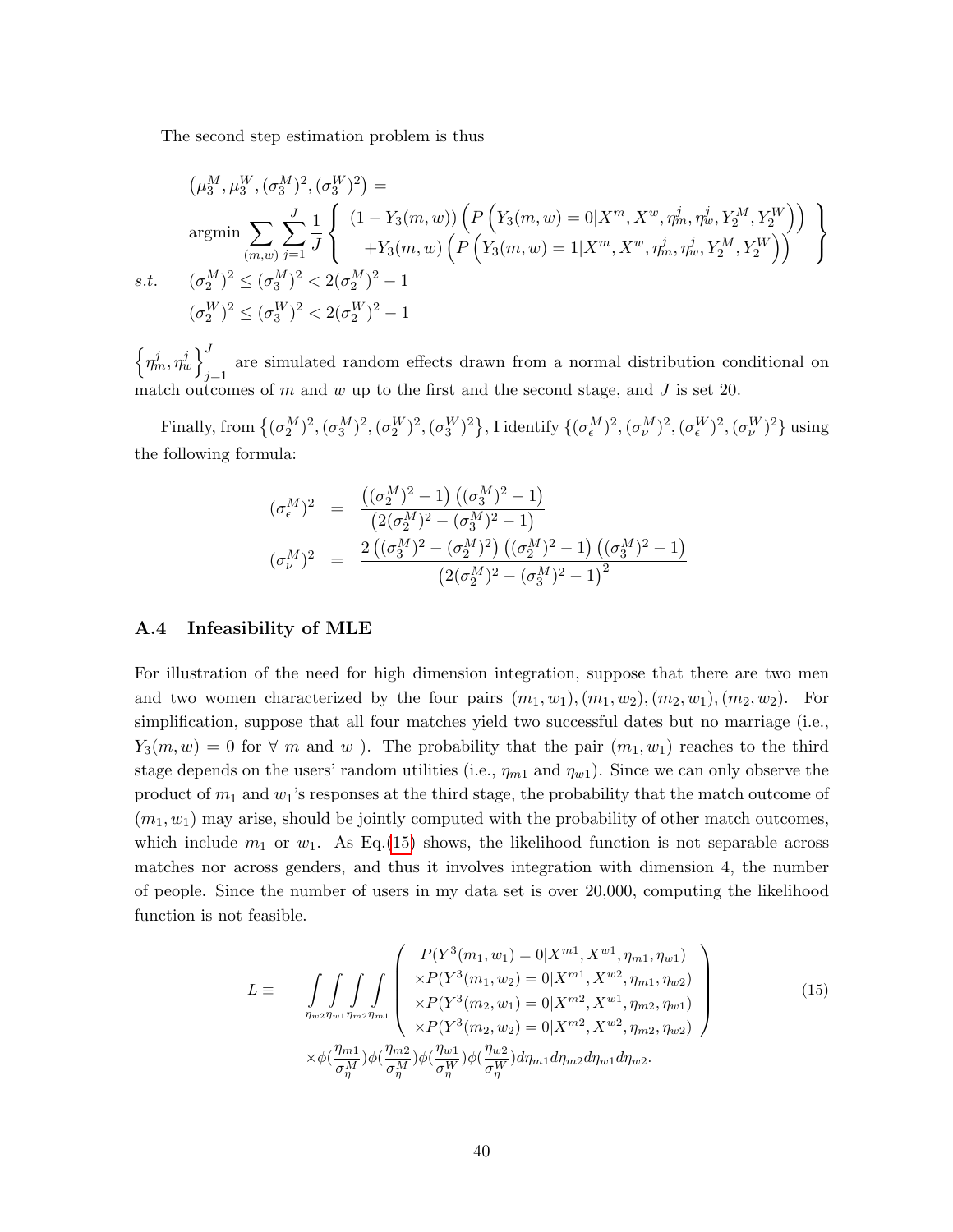### B Construction of Variables

### B.1 Weights for Comparison of Marital Sorting

I classify people in the marriage register (MR) into 1,176 categories based on eight age groups, three education levels, seven regions and seven hometowns. I then calculate  ${p_c}_{c=1}^{1176}$  which is the frequency of observations in each category. I likewise calculate the frequency of observations  ${m_c}_{c=1}^{1176}$  using the matchmaking data set. I compute weights  $w_c = (p_c/P)/(m_c/M)$  where P is the total number of individuals in the MR and  $M$  is the number in the matchmaking data set. I then apply the weights to the matchmaking data set to adjust the importance of a married couple in which a wife belongs to a category c.

I similarly compute weights for comparison between the matchmaking data set and the HIS, except I use the WS instead of the MR as the baseline population data. Following the classification used in the WS, I classify people into 316 categories based on eight age groups, three education levels, and thirteen industries.

### B.2 Hours Worked, Income Growth, and Job Retention Rate

I construct a user's hours worked and income growth using the WS. A user's hours worked is constructed as the average hours worked of workers in the WS who are the same as the user in terms of gender, industry, and education level. Likewise, the annual income growth rate of a user is constructed as the average growth rate of the annual income of corresponding workers in the WS. I use the WS from 1994 to 2006, excluding 1997 and 1998 when the Korean economy was seriously influenced by financial crisis. I construct a user's job retention rate from the annual Labor Demand Survey (LDS) conducted by the Korean Ministry of Labor. I take the LDSs from 1994 to 2006 (excluding 1997 and 1998) and calculate the job separation rate of workers who are the same as a user in terms of gender, industry, and education level. The job retention rate for a user is then one minus the job separation rate.

### B.3 Present Value of Expected Utility of Future Income

Let  $g_{Mei}$  be the average annual income growth rate of m whose education level is e and who works in the industry *i*. Let  $\theta_{mi}$  be m's job retention rate. m's income at time t is then

$$
E\left(\ln(w_t^m)|w^m, e, i\right) = \ln(w^m) + g_{Mei}t + \alpha_1(a_t^m - a_0^m) + \alpha_2(a_t^m - a_0^m)^2
$$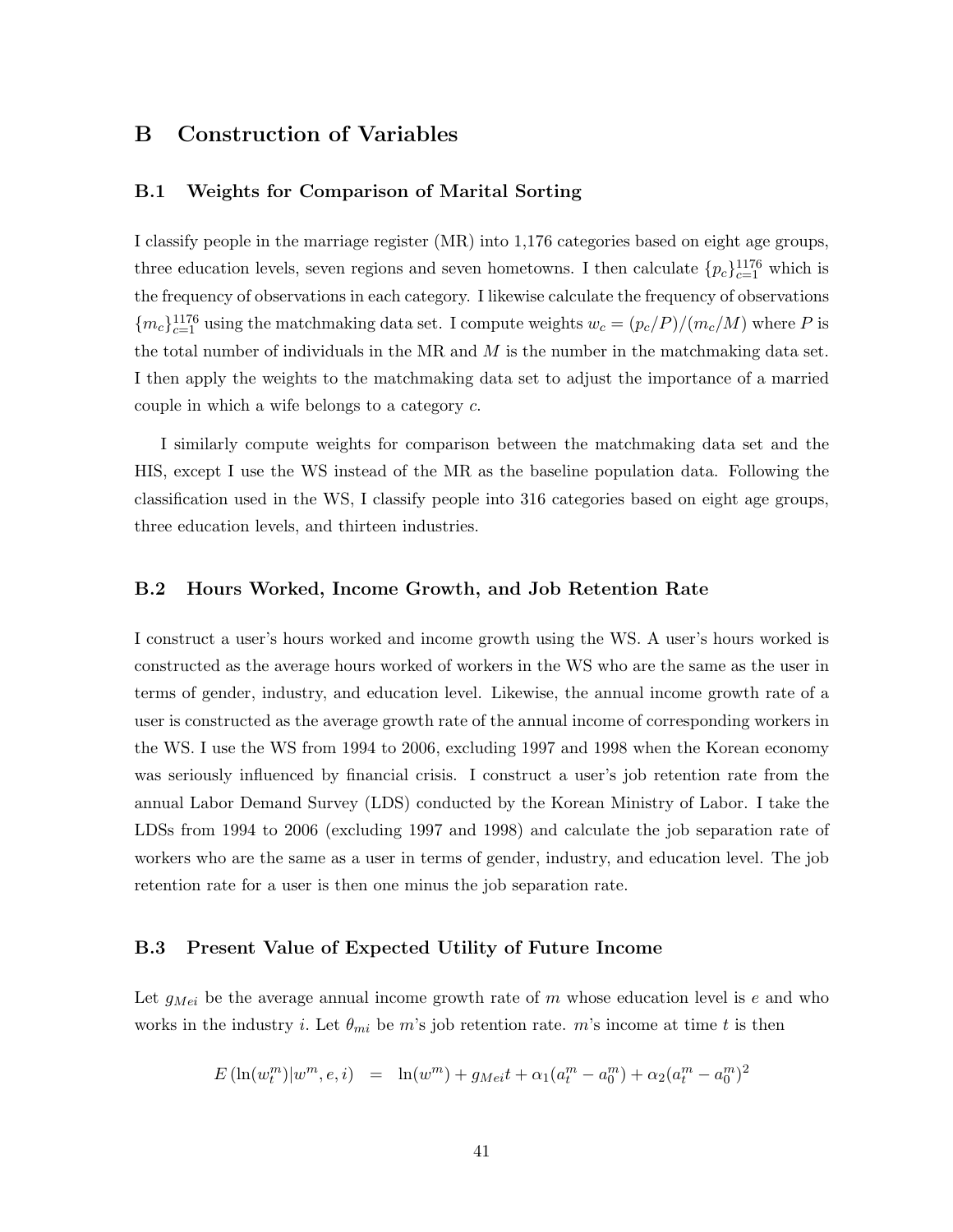where  $w^m$  is m's current income, and  $a_t^m$  is m's age at time t.  $g_{Mei}$  allows industry-specific time trends and  $\alpha_1$  and  $\alpha_2$  incorporate gender-specific returns to experience. I estimate  $\alpha_1$ and  $\alpha_2$  using the HIS from 2002 to 2005.

The present discount value of utility from expected future income is the present discount value of expected future income multiplied by the job retention rate.

$$
I^{m} = \sum_{t=1}^{T} \frac{\theta_{Mi}^{t}}{(1+r)^{t}} E\left(\ln(w_{t}^{m})\right)
$$

I assume the discount rate r to be 7.61 percent, the average interest rate of a one-year bond of the Bank of Korea from 1994 to 2005, excepting 1997 and 1998. I assume that all people retire at age 60 since the average retirement age is 56 in companies with 300 or more employees (the Korean Ministry of Labor, 2007).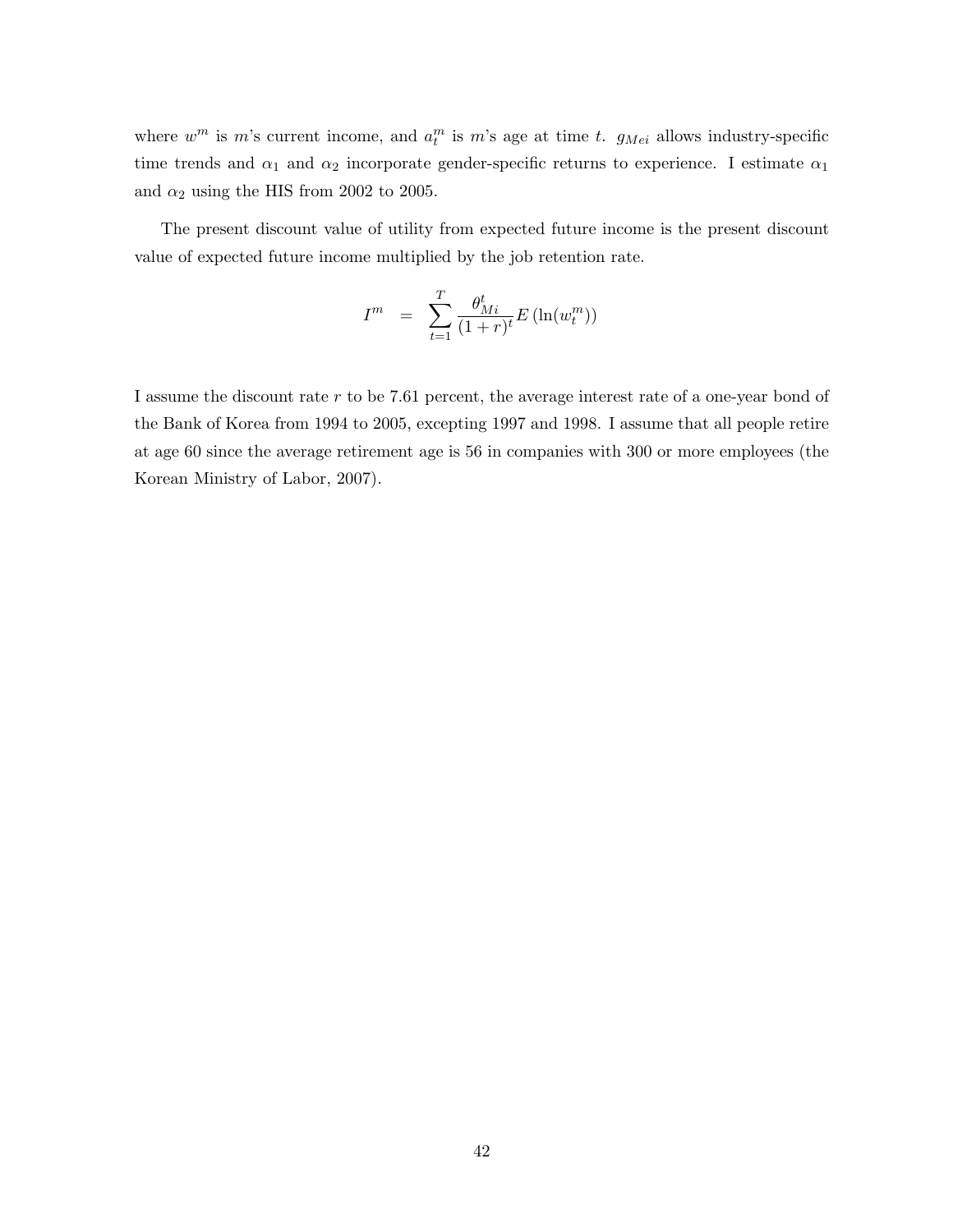| <b>Survey Conductor</b>                 |                              |                 | <b>KMCI</b> | Pollever |                 |
|-----------------------------------------|------------------------------|-----------------|-------------|----------|-----------------|
| Survey year                             |                              |                 | 2005        |          | 2004            |
| Sample                                  |                              |                 | 305 couples |          | 1,941 unmarried |
|                                         |                              | married in 2005 |             |          | internet users  |
| Fraction of men                         |                              |                 | 50          |          | 67.2            |
| Age Groups                              |                              |                 |             |          |                 |
| - younger than 30                       |                              |                 | 29.3        |          | 63.9            |
| $-30-33$                                |                              |                 | 49.8        |          | 25.9            |
| $-34\sim$                               |                              | 20.9            | 10.2        |          |                 |
| Fraction of survey participants who are |                              |                 |             |          |                 |
| in college, college graduates, or more* |                              |                 | 69.7        |          |                 |
| Route of Finding a Spouse               | all                          |                 |             |          | all             |
| by age groups <sup>**</sup>             |                              | (1)             | (2)         | (3)      |                 |
| Friends                                 | 31.8                         | 28.8            | 37.6        | 30.4     | 68.6            |
| College or Work Place                   | 29.5<br>33.7<br>25.8<br>21.7 |                 |             |          |                 |
| Family/Relatives/Matchmakers            | 12.6                         | 11.7            | 11.8        | 17.4     | 8.0             |
| Matchmaking companies                   | 7.6                          | 3.7             | 4.3         | 28.3     | 2.5             |
| Club/Internet                           | 7.9                          | 8.0             | 10.8        | 2.2      | 2.7             |
| Others                                  | 10.6                         | 14.1            | 9.7         | 0.0      | 18.2            |

# **Table 1: Route of Finding a Spouse**

\* In the 2005 marriage register, the fraction of people with tertiary education was 52.28 percent. \*\* Definition of age groups: (1) younger than 30, (2) between 30 and 33, and (3) older than 34. Sources: KMCI Survey of the Korean Marriage Culture 2005, Pollever Survey of Korean Marriage 2004 Route of finding a spouse refers to how a married person met his or her spouse (for the KMCI) or to how an unmarried person wants to find his or her spouse (for Pollever)

| Variables                                           | Source                               |
|-----------------------------------------------------|--------------------------------------|
| 1. User's Demographic and Socioeconomic Information |                                      |
| Age                                                 | Legal documents                      |
| User's birth order                                  | Legal documents                      |
| Marital history                                     | Legal documents                      |
| Region                                              | Legal documents                      |
| <b>Educational background</b>                       | College diploma                      |
| Occupation and industry                             | Proof of employment                  |
| Annual income                                       | Self-reported                        |
| Wealth                                              | Self-reported                        |
| 2. Family Background Information                    |                                      |
| Father's educational background                     | Self-reported                        |
| Parental wealth                                     | Self-reported                        |
| Father's occupation                                 | Self-reported                        |
| Parent's marital status                             | Legal documents                      |
| 3. Physical Traits                                  |                                      |
| Facial Grade $(A \text{ to } F)^*$                  | Evaluated by the matchmaking company |
| Height                                              | Self-reported                        |
| Weight                                              | Self-reported                        |

| Table 2: Contents of the Matchmaking Data Set |
|-----------------------------------------------|
|-----------------------------------------------|

\* A facial grade A is the most attractive to the opposite gender whereas F is the least attractive. In the data, the distribution of facial grades is as follows: A (7.1 percent), B (38.3 percent), C (42.71 percent), D (9.56 percent), E (2.27 percent), F (0.06 percent).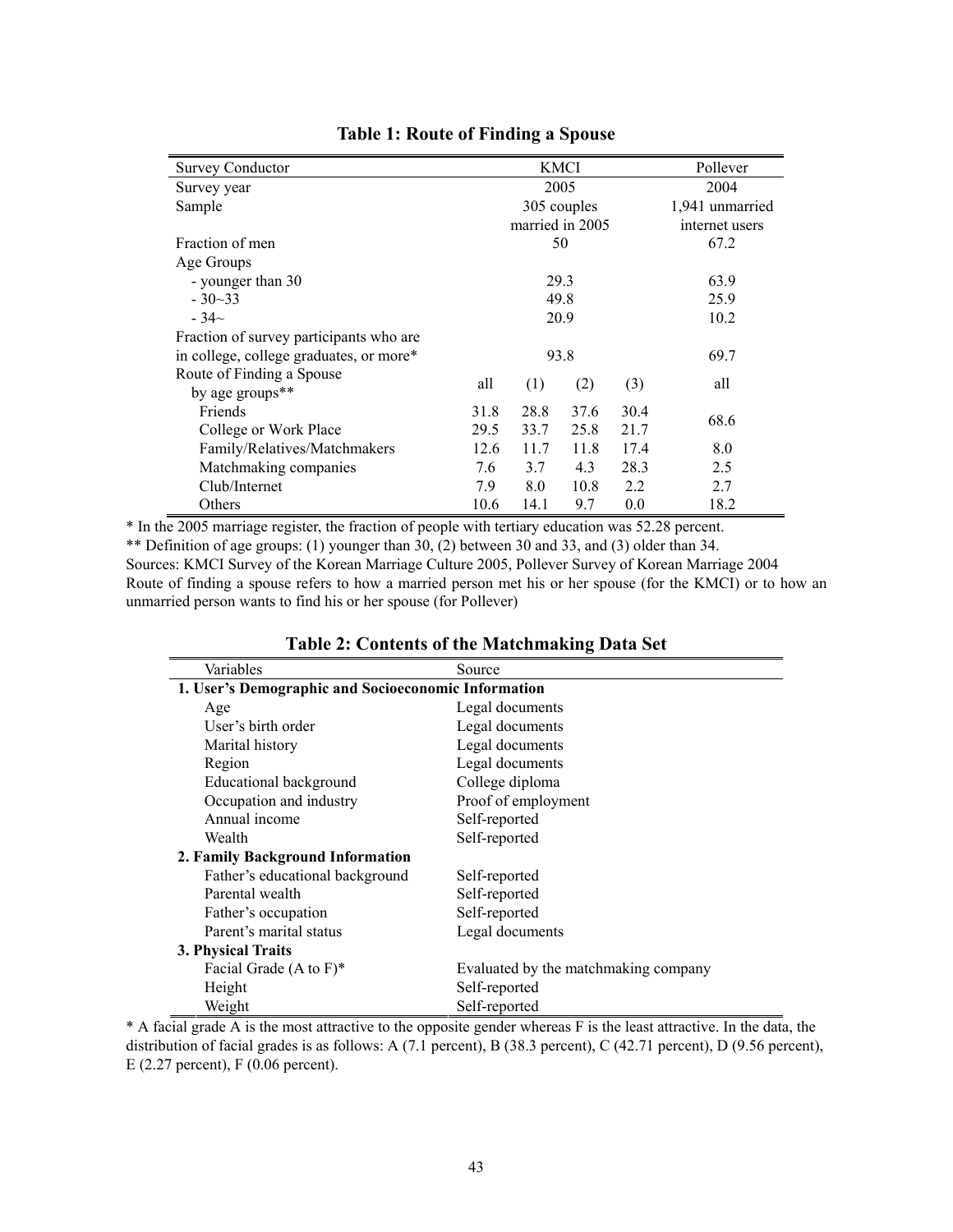# **Table 3: Comparison Across National-Level Data**

This table compares information that is available in four data sets from the general population. MR refers to the official marriage register. WS refers to the Basic Statistics Survey of Wage Structure. HIS refers to the National Household Income and Expenditure Survey. Finally, PT refers to the Survey of Physical Traits of Koreans.

|                             | MR.                | WS                | <b>HIS</b>  | <b>PT</b>         |
|-----------------------------|--------------------|-------------------|-------------|-------------------|
| <b>Survey Conductor</b>     | Ministry of        | Ministry of Labor | National    | Korean Agency of  |
|                             | Government         |                   | Statistical | Technology        |
|                             | Administration and |                   | Office      | and Standards     |
|                             | Home Affairs       |                   |             |                   |
| Level of Data               | Micro level        | <b>Statistics</b> | Micro level | <b>Statistics</b> |
| Spousal Information         | Yes                | N.A               | Yes         | N.A               |
| Classification of Education |                    |                   |             |                   |
| - None                      | (1)                | (1)               | (1)         | N.A               |
| - Primary School            | (2)                | (1)               | (2)         |                   |
| - Middle School             | (3)                | (1)               | (3)         |                   |
| - Technical College         | (4)                | (2)               | (4)         |                   |
| $(2 \text{ year})$          |                    |                   |             |                   |
| - University (4 year)       | (4)                | (3)               | (5)         |                   |
| - Master or Ph.D.           | (4)                | (3)               | (6)         |                   |
| Region                      | Detailed level     | N.A.              | Seoul or    | N.A.              |
|                             |                    |                   | Non-Seoul   |                   |
| Hometown                    | Provincial Level   | NA.               | N.A.        | N.A.              |
| Industry                    | N.A.               | Yes               | Yes         | N.A.              |
| Income                      | N.A                | Average income    | Income of   |                   |
|                             |                    | given gender,     | husbands    |                   |
|                             |                    | age, education,   | and wives   |                   |
|                             |                    | and industry      |             |                   |
| Occupation                  | Yes*               | Yes               | Yes         | N.A.              |
| Physical Trait              | N.A.               | N.A.              | N.A.        | Yes               |

\* The classification of occupations in the MR is not consistent with a standard classification used by the Korean National Statistical Office.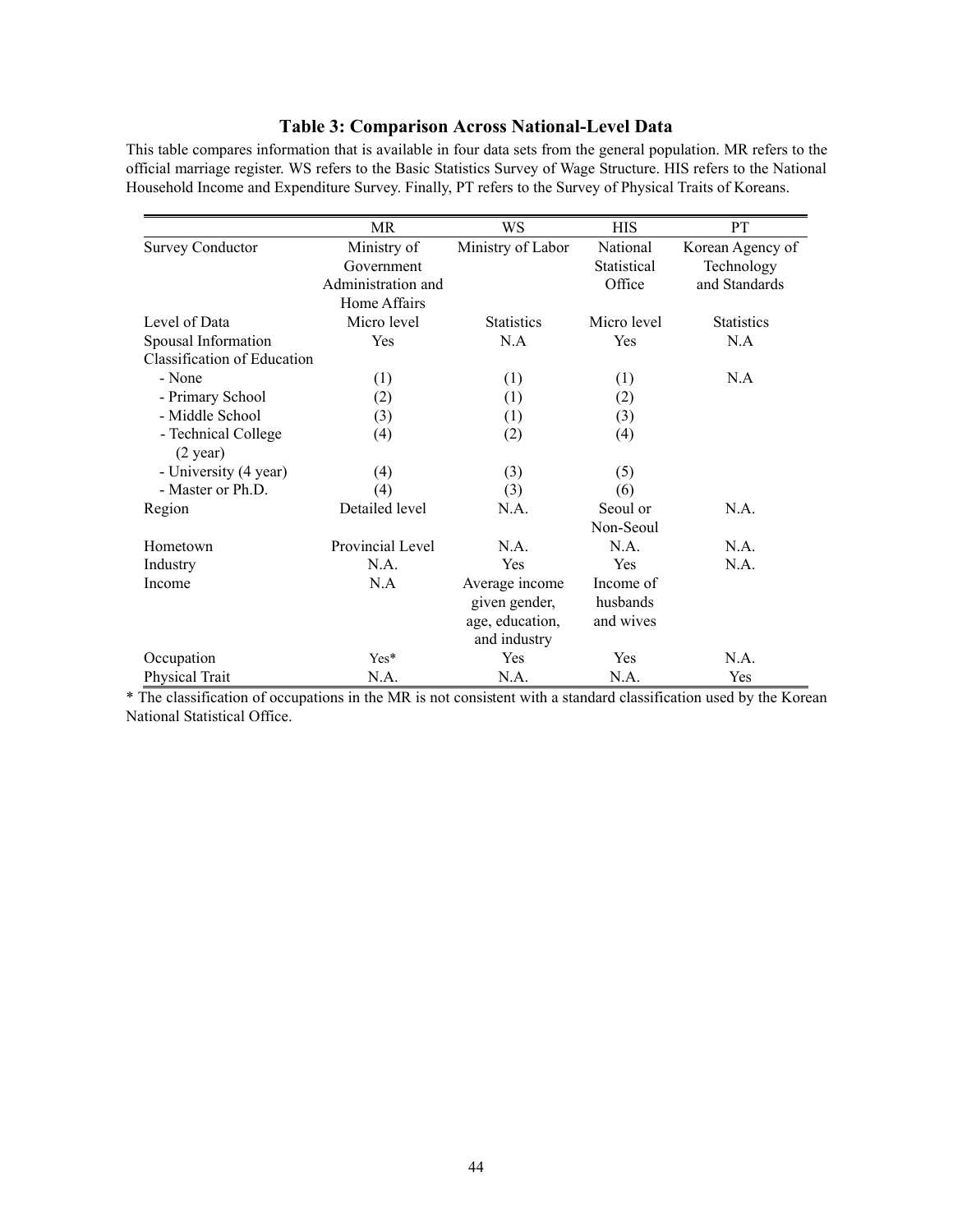# **Table 4: Users' Characteristics 1**

|                               | <b>MM</b> | <b>MR</b>                         |           |
|-------------------------------|-----------|-----------------------------------|-----------|
| Year                          |           | January, $2002 \sim$ June, $2006$ | 2002~2005 |
|                               | All       | Married                           |           |
| Number of individuals         | 20,689    | 1,594                             | 2,477,648 |
| Composition (percentage)      |           |                                   |           |
| Women                         | 53.90     | 50.00                             | 50.00     |
| Divorced                      | 10.70     | 12.57                             | 18.82     |
| Non-Korean                    | 0.00      | 0.00                              | 4.87      |
| Age                           |           |                                   |           |
| younger than 27               | 9.01      | 5.83                              | 28.79     |
| $27 - 29$                     | 25.28     | 24.76                             | 28.08     |
| $30 - 33$                     | 40.05     | 43.61                             | 21.84     |
| Older than 33                 | 25.66     | 25.8                              | 21.31     |
| <b>Educational attainment</b> |           |                                   |           |
| Middle School or less         | 0.87      | 0.09                              | 5.14      |
| High School                   | 6.63      | 8.06                              | 38.27     |
| College or more               | 92.50     | 91.86                             | 56.59     |
| <b>Technical College</b>      | 13.65     | 12.70                             |           |
| University                    | 61.25     | 64.83                             |           |
| Master and Ph.D               | 17.60     | 14.33                             |           |
| Region                        |           |                                   |           |
| Seoul or Gyeonggi             | 75.92     | 77.65                             | 51.44     |
| Gangwon                       | 0.55      | 0.57                              | 2.79      |
| Chungcheong                   | 4.44      | 5.00                              | 9.59      |
| Jeolla                        | 3.34      | 3.46                              | 9.63      |
| Gyeongsang                    | 11.39     | 13.25                             | 25.15     |
| Jeju and others               | 4.35      | 0.06                              | 1.40      |
| Hometown                      |           |                                   |           |
| Seoul or Gyeonggi             | 45.12     | 42.48                             | 27.36     |
| Gangwon                       | 3.26      | 3.79                              | 4.86      |
| Chungcheong                   | 10.65     | 11.76                             | 15.47     |
| Jeolla                        | 13.60     | 14.58                             | 19.32     |
| Gyeongsang                    | 25.86     | 26.11                             | 31.61     |
| Jeju and others               | 1.51      | 1.29                              | 1.38      |

This table compares characteristics of users in the matchmaking data set (MM) with the official marriage register (MR).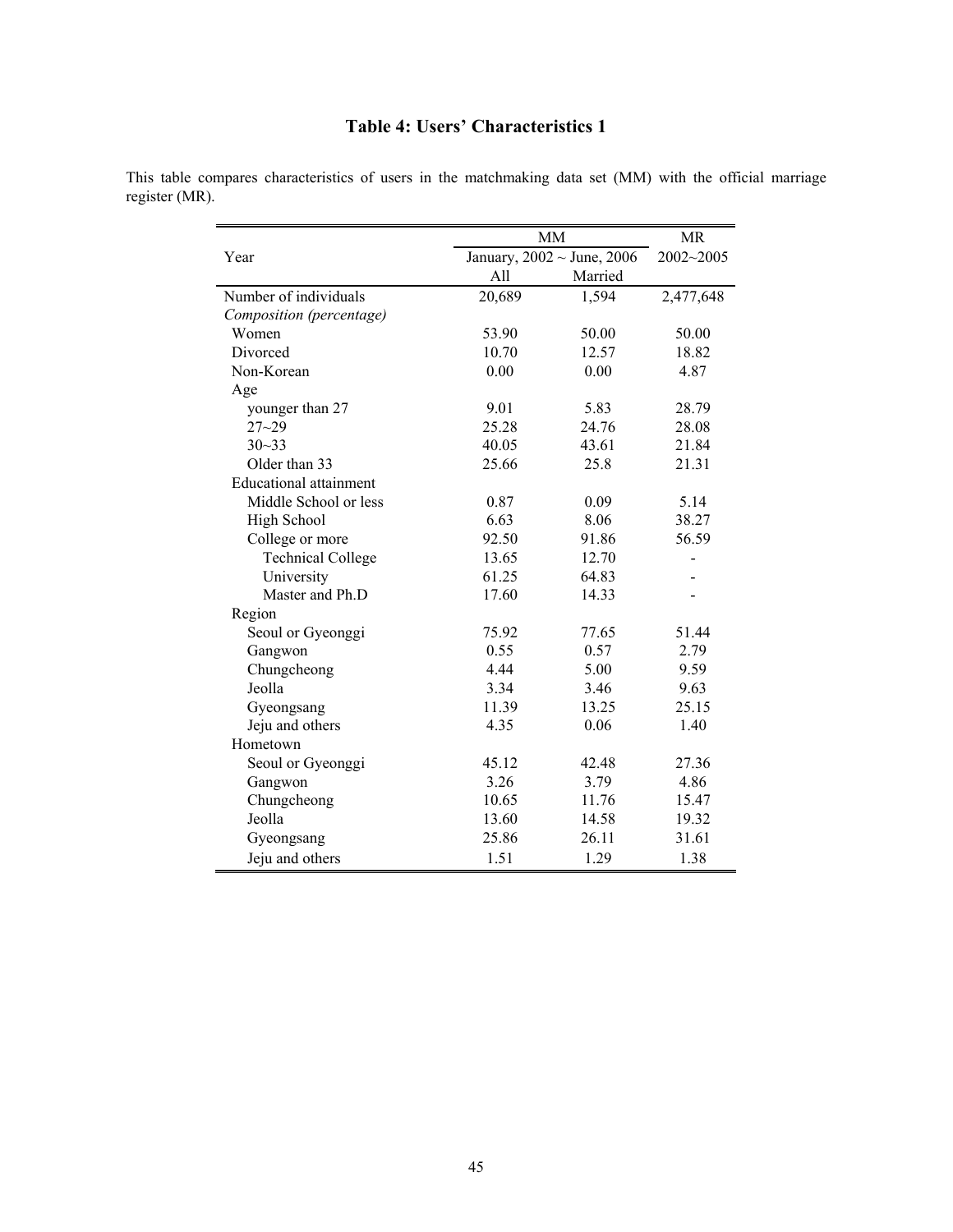# **Table 5: Users' Characteristics 2**

This table compares users of the matchmaking service with the general population. For population data, the top panel uses the WS (2002-2006), and the bottom panel uses the PT (2004).

|                                                         |       | MМ              | General        |
|---------------------------------------------------------|-------|-----------------|----------------|
|                                                         |       |                 | Population     |
| Year                                                    |       | 2002~June, 2006 |                |
| <b>Distribution across industries (Percentage)</b>      |       |                 |                |
| Agriculture, forestry, fishing, Mining                  |       | 0.04            | 7.92           |
| Manufacturing                                           |       | 20.37           | 16.36          |
| Public, electric power, gas, water supply               |       | 9.23            | 6.27           |
| Construction                                            |       | 4.26            | 10.54          |
| Wholesales & retail trade,                              |       | 4.74            | 19.32          |
| consumer goods, restaurants & hotels                    |       |                 |                |
| Transportation, storage, communication                  |       | 9.41            | 5.49           |
| Finance & insurance                                     |       | 10.19           | 5.17           |
| Real estate rent & business service                     |       | 0.76            | 12.69          |
| <b>Education</b> service                                |       | 20.32           | 11.01          |
| Health & social welfare                                 |       | 9.55            | 3.02           |
| Entertainment, housekeeping, personal service           |       | 5.6             | 2.2            |
| International & other foreign institution               |       | 2.41            | $\blacksquare$ |
| Others or unemployed                                    |       | 3.12            |                |
| Average annual income (10,000 won)                      |       |                 |                |
| Average                                                 |       | 4054.63         | 3046.49        |
| Average excluding 99 <sup>th</sup> percentile and above |       | 3468.76         | N.A            |
| Median                                                  |       | 3137.05         | N.A.           |
| <b>Gender-specific Physical Traits</b>                  |       |                 |                |
| Height (foot, inch)                                     |       |                 |                |
| younger than or equal to 34:                            | Men   | 5'9"            | 5'8"           |
|                                                         | Women | 5' 4"           | 5'3''          |
| Older than 34                                           | Men   | 5'8"            | [5' 4", 5' 7"] |
|                                                         | Women | $5'$ 4"         | $5'$ $2"$      |
| Weight (lb)                                             |       |                 |                |
| younger than or equal to 34                             | Men   | 153.7           | [153.2, 157.0] |
|                                                         | Women | 111.4           | [116, 120.4]   |
| Older than 34                                           | Men   | 153.2           | [151.9, 158.3] |
|                                                         | Women | 112.0           | [123.9, 131.0] |
| Body Mass Index*                                        |       |                 |                |
| younger than or equal to 34                             | Men   | 22.8            | [22.6, 24.0]   |
|                                                         | Women | 19.0            | [20.3, 21.7]   |
| Older than 34                                           | Men   | 23.0            | [24.7, 25.0]   |
|                                                         | Women | 19.4            | [22.8, 25.1]   |

\* BMI = 703 \* weight (pounds) / (height (inches))<sup>2</sup>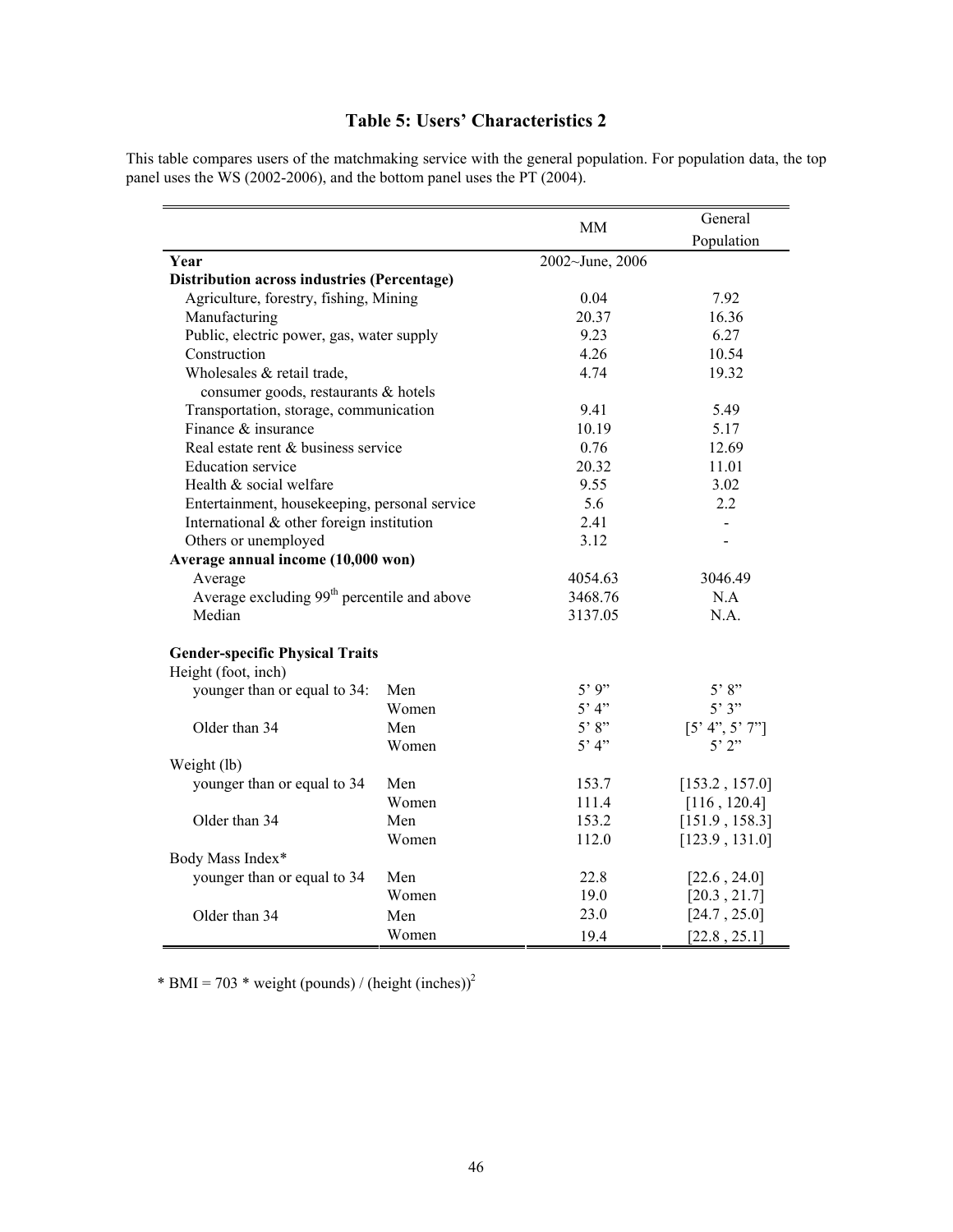# **Table 6: Users' Stated Marital Preferences**

### ! **The Three Most Important Characteristics for a Prospective Spouse**

|                | Number of    |            | Distribution across prospective spouse's characteristics (Percentage) |                          |           |          |      |        |  |
|----------------|--------------|------------|-----------------------------------------------------------------------|--------------------------|-----------|----------|------|--------|--|
|                | observations | Appearance | Personality                                                           | Occupation<br>and Income | Education | Religion | Age  | Others |  |
| Men            |              |            |                                                                       |                          |           |          |      |        |  |
| $1st$ priority | 6,334        | 44.57      | 33.71                                                                 | 11.02                    | 2.01      | 1.97     | 2.78 | 3.95   |  |
| $2nd$ priority | 6,334        | 34.13      | 25.51                                                                 | 16.47                    | 5.00      | 1.36     | 6.71 | 10.82  |  |
| $3rd$ priority | 5,991        | 20.35      | 15.31                                                                 | 23.21                    | 6.96      | 2.65     | 8.31 | 23.21  |  |
| Women          |              |            |                                                                       |                          |           |          |      |        |  |
| $1st$ priority | 7,539        | 5.07       | 26.82                                                                 | 55.64                    | 4.42      | 3.32     | 0.90 | 3.83   |  |
| $2nd$ priority | 7,421        | 8.56       | 24.40                                                                 | 44.19                    | 11.44     | 1.82     | 2.12 | 7.47   |  |
| $3rd$ priority | 7,156        | 23.30      | 16.62                                                                 | 21.03                    | 8.06      | 3.14     | 3.44 | 24.41  |  |

### ! **A Prospective Spouse's Religion that a User Avoids**

|       | Number of           | Avoiding religion |            |          |                 |             |                 |
|-------|---------------------|-------------------|------------|----------|-----------------|-------------|-----------------|
|       | <b>Observations</b> | None              | Protestant | Catholic | <b>Buddhist</b> | No religion | Other religions |
| Men   | 9.458               | 50.9              |            |          | 0.0             | 25.0        | 21.9            |
| Women | 1.052               | 50.7              | 0.6        |          | 0.0             | 24.1        | າາ ເ<br>44.J    |

# ! **A Prospective Spouse's Residential Area or Hometown that a User Avoids**

| rospectrye Spouse s retsiuential Area or Trometown that a Osci Avoius |       |       |          |         |             |        |            |                 |  |
|-----------------------------------------------------------------------|-------|-------|----------|---------|-------------|--------|------------|-----------------|--|
|                                                                       | None  | Seoul | jveonggi | Gangwon | Chungcheong | Jeolla | Gyeongsang | Jeju and Others |  |
| Men                                                                   | 62.21 |       | .49      | 2.03    | ).26        |        |            | 32.39           |  |
| Women                                                                 | 63.80 | 0.29  |          | 0.98    |             | J.16   |            | 32.39           |  |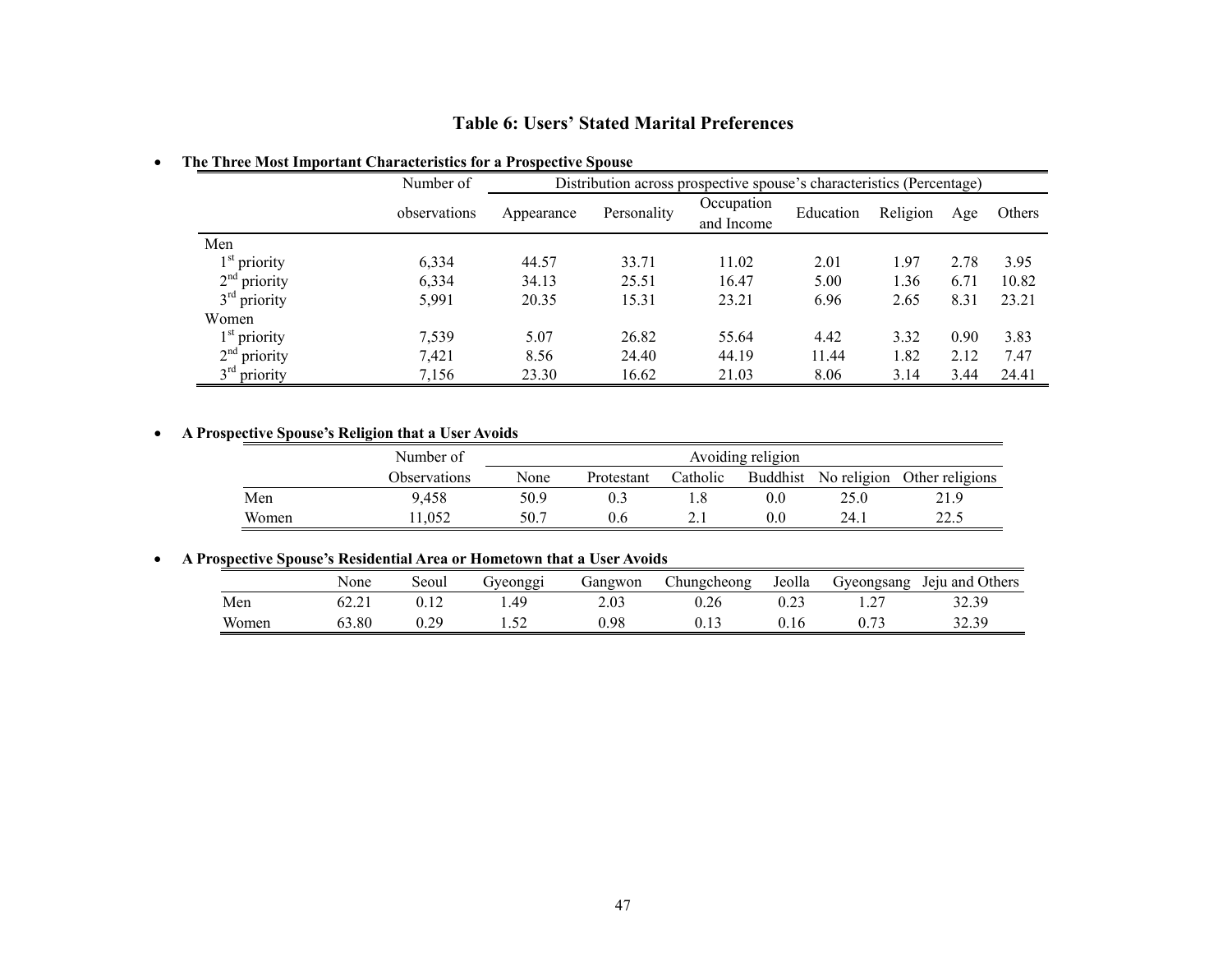|                               | <b>First Date</b> | First   | <b>Second</b> |            |
|-------------------------------|-------------------|---------|---------------|------------|
|                               | <b>Proposals</b>  | Date    | Date          | Marriage** |
| Men                           |                   |         |               |            |
| All users                     | 9,538             | 9,538   | 9,538         | 9,538      |
| Median                        | 28                | 4       | T             |            |
| Mean                          | 42.94             | 5.66    | 1.8           |            |
| <b>Standard Deviation</b>     | 45.81             | 5.29    | 2.15          |            |
| Users with obs. $* > 0$       | 9,538             | 8,911   | 6,690         | 1,370      |
| [Percentage out of all users] | $[100]$           | [93.43] | [70.14]       | [14.37]    |
| Median                        | 28                | 5       | 2             |            |
| Mean                          | 42.94             | 6.06    | 2.56          |            |
| <b>Standard Deviation</b>     | 45.81             | 5.24    | 2.15          |            |
| Women                         |                   |         |               |            |
| All users                     | 11,151            | 11,151  | 11,151        | 11,151     |
| Median                        | 27                | 3       |               |            |
| Mean                          | 38.28             | 4.46    | 1.58          |            |
| <b>Standard Deviation</b>     | 36.72             | 4.38    | 1.91          |            |
| Users with obs. $* > 0$       | 11,151            | 10,006  | 7,351         | 1,409      |
| [Percentage out of all users] | $[100]$           | [89.73] | [65.92]       | [12.64]    |
| Median                        | 27                | 4       | 2             |            |
| Mean                          | 38.28             | 4.97    | 2.4           |            |
| <b>Standard Deviation</b>     | 36.72             | 4.34    | 1.89          |            |

# **Table 7: Description of Match Outcomes**

\* The unit of observation is a pair which reaches each stage. For example, users with obs.>0 for a second date means the number of users who have at least one match which reaches up to the second date.

\*\* There is a discrepancy between the number of male users who found their spouse and the number of female users who found their spouse because 185 male users and 224 female users married persons who joined the matchmaking company prior to 2002.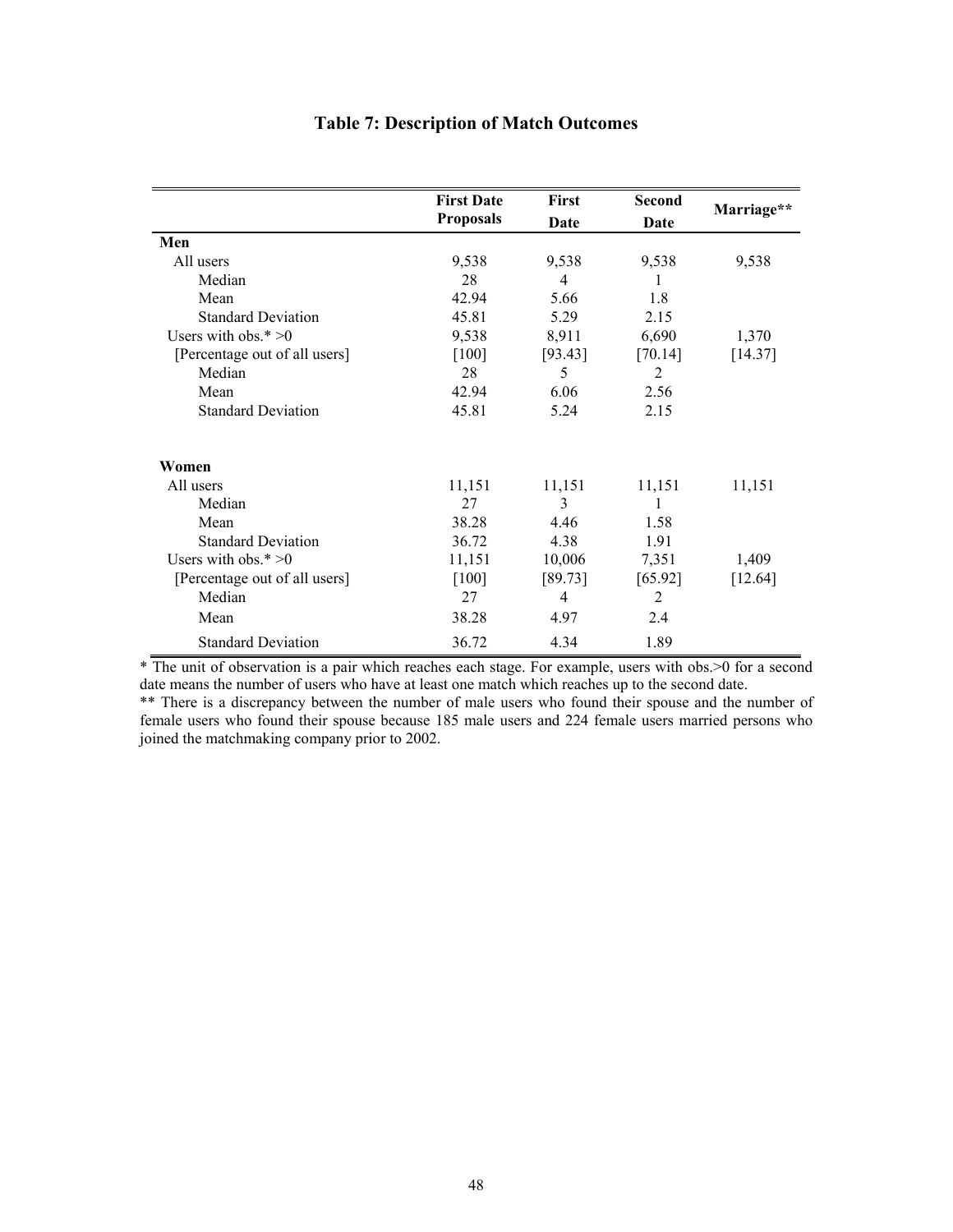# **Table 8: Degree of Sorting**

This table shows the similarity between a man and a woman in the matchmaking data set, who both agreed to have a first date (Column 1), who both agreed to have a second date (Column 2), or who got married each other (Column 3). Column 4 shows similarity between a man and a woman if users are randomly matched.

|                                     | Matchmaking Data | Random   |          |          |
|-------------------------------------|------------------|----------|----------|----------|
|                                     | 1st date         | 2nd date | married  | Matches  |
| Type                                | (1)              | (2)      | (3)      | (4)      |
| Number of couples                   | 58,833           | 14,884   | 1,594    |          |
| [Obs. used for statistics]          | [32, 334]        | [8, 394] | [1, 594] |          |
| Percentage of couples with the same |                  |          |          |          |
| - Education                         | 0.529            | 0.535    | 0.549    | 0.361    |
| - Industry                          | 0.130            | 0.129    | 0.127    | 0.108    |
| - Facial grade                      | 0.394            | 0.407    | 0.456    | 0.310    |
| - Marital status                    | 0.985            | 0.985    | 0.986    | 0.710    |
| - Care provider                     | 0.592            | 0.589    | 0.605    | 0.586    |
| - Region                            | 0.927            | 0.928    | 0.926    | 0.352    |
| - Religion                          | 0.561            | 0.558    | 0.588    | 0.471    |
| - Hometown                          | 0.475            | 0.484    | 0.531    | 0.220    |
| - Hometown conflicts                | 0.031            | 0.032    | 0.035    | 0.137    |
| - Father's education                | 0.536            | 0.533    | 0.553    | 0.437    |
| - Parental marital status           | 0.749            | 0.752    | 0.772    | 0.580    |
| Difference in age                   | 3.374            | 3.331    | 3.343    | 5.040    |
| Correlation                         |                  |          |          |          |
| - Age                               | 0.878            | 0.878    | 0.878    | 0.000    |
| - Income                            | 0.193            | 0.172    | 0.261    | $-0.009$ |
| - Hours worked                      | 0.142            | 0.137    | 0.178    | 0.013    |
| - Parental wealth                   | 0.202            | 0.191    | 0.257    | $-0.030$ |
| - Height                            | 0.333            | 0.313    | 0.339    | $-0.014$ |
| - BMI                               | 0.015            | 0.027    | 0.040    | $-0.003$ |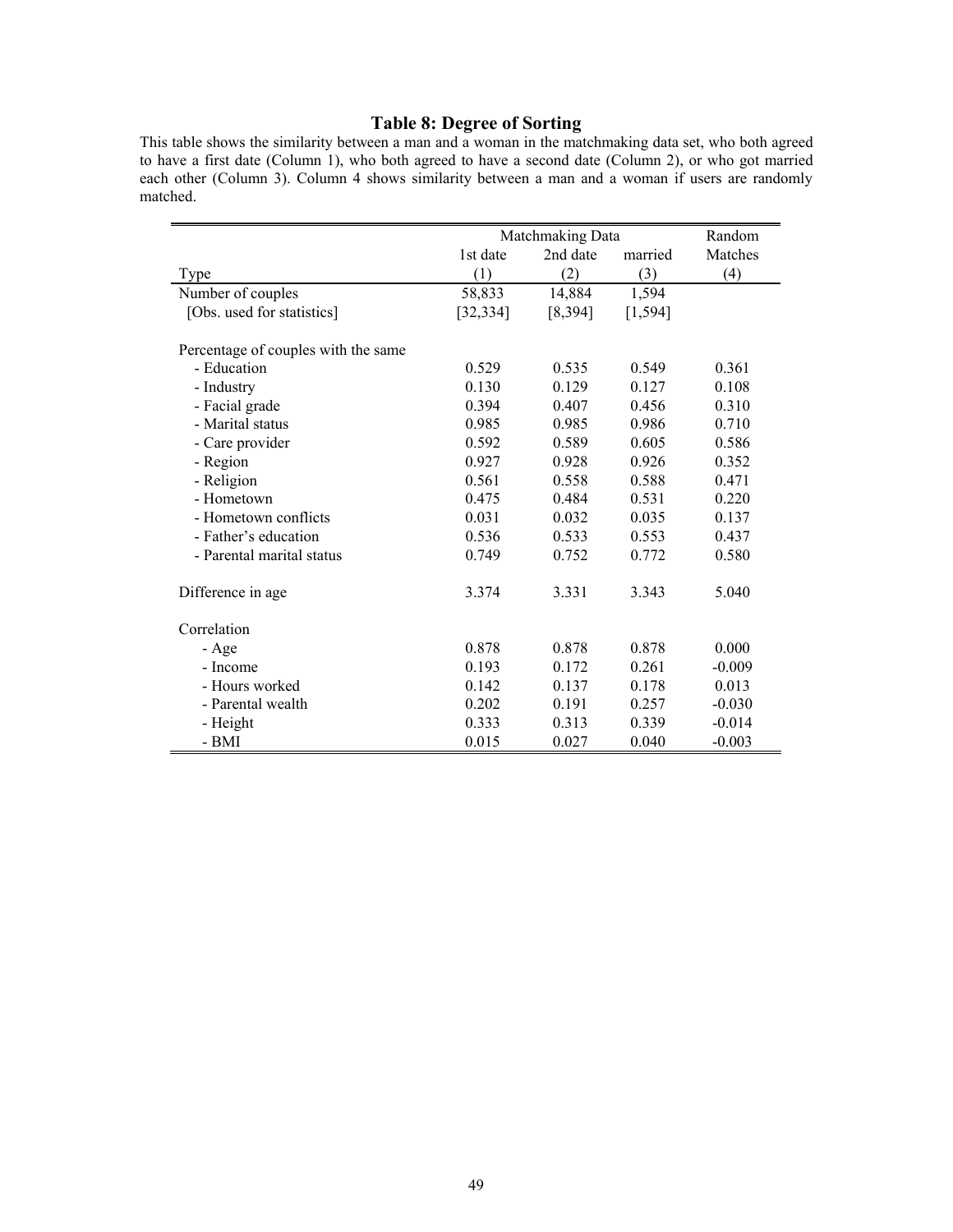# **Table 9: Marriage Sorting**

This table shows the similarity between husbands and wives across the matchmaking data set (MM) and data from the general population. The marriage register (MR) is used to compute statistics for the general population, except industry and income which are computed using the household income survey (HIS). Statistics in column (3) are computed using weights based on men in the population data whereas those in column (4) are computed using weights based on women in the population data. In column (5), measures of sorting along industry and income are computed using weights based on men and women in shown in the Basic Statistical Survey of Wage Structure (WS) since the HIS is not a representative sample of workers. When the HIS is used, I write the statistics using weights on husbands and then using weights based on wives.

| Data                       |          |                                   | MM                |                     | Population        |                                   |
|----------------------------|----------|-----------------------------------|-------------------|---------------------|-------------------|-----------------------------------|
| Sample                     | All      | Seoul and<br>college<br>graduates | Weighted<br>(Men) | Weighted<br>(Women) | All               | Seoul and<br>college<br>graduates |
|                            | (1)      | (2)                               | (3)               | (4)                 | (5)               | (6)                               |
| Number of couples          | 1,594    | 1,036                             | 1,594             | 1,594               | 680,134           | 243,223                           |
| Mean difference of age     | 3.34     | 3.27                              | 2.94              | 3.74                | 2.45              | 2.31                              |
|                            |          | [0.00]                            | [0.02]            | [0.00]              |                   |                                   |
| Percentage of couples with |          |                                   |                   |                     |                   |                                   |
| - Same education           | 89.28    | 100                               | 79.40             | 58.73               | 79.13             | 100                               |
|                            |          |                                   | [0.29]            | [0.00]              |                   |                                   |
| - Same location            | 92.60    | 100                               | 86.99             | 87.80               | 89.05             | 100                               |
|                            |          |                                   | $[0.62]$          | [0.93]              |                   |                                   |
| - Same hometown            | 53.14    | 28.51                             | 38.01             | 66.87               | 55.01             | 30.99                             |
|                            |          | [0.09]                            | [0.00]            | [0.60]              |                   |                                   |
| - Hometown conflicts       | 3.51     | 3.30                              | 8.51              | 3.74                | 4.65              | 4.15                              |
|                            |          | [0.17]                            | [0.12]            | [0.68]              |                   |                                   |
| - Same industry            | 12.70    | 12.51                             | 13.07             | 10.64               | 36.51, 40.04      | 15.51                             |
|                            |          | [0.01]                            | [0.00]            | [0.00]              |                   |                                   |
| Mean income difference     | 1,827.37 | 1,550.31                          | 1,662.32          | 1,599.66            | 1,622.28,1,548.18 | 1,577.64                          |
| $(10,000 \text{ won})$     |          | [0.00]                            | [0.79]            | [0.69]              |                   |                                   |
| Income correlation         | 0.36     | 0.13                              | 0.29              | 0.42                | 0.22, 0.15        | 0.26                              |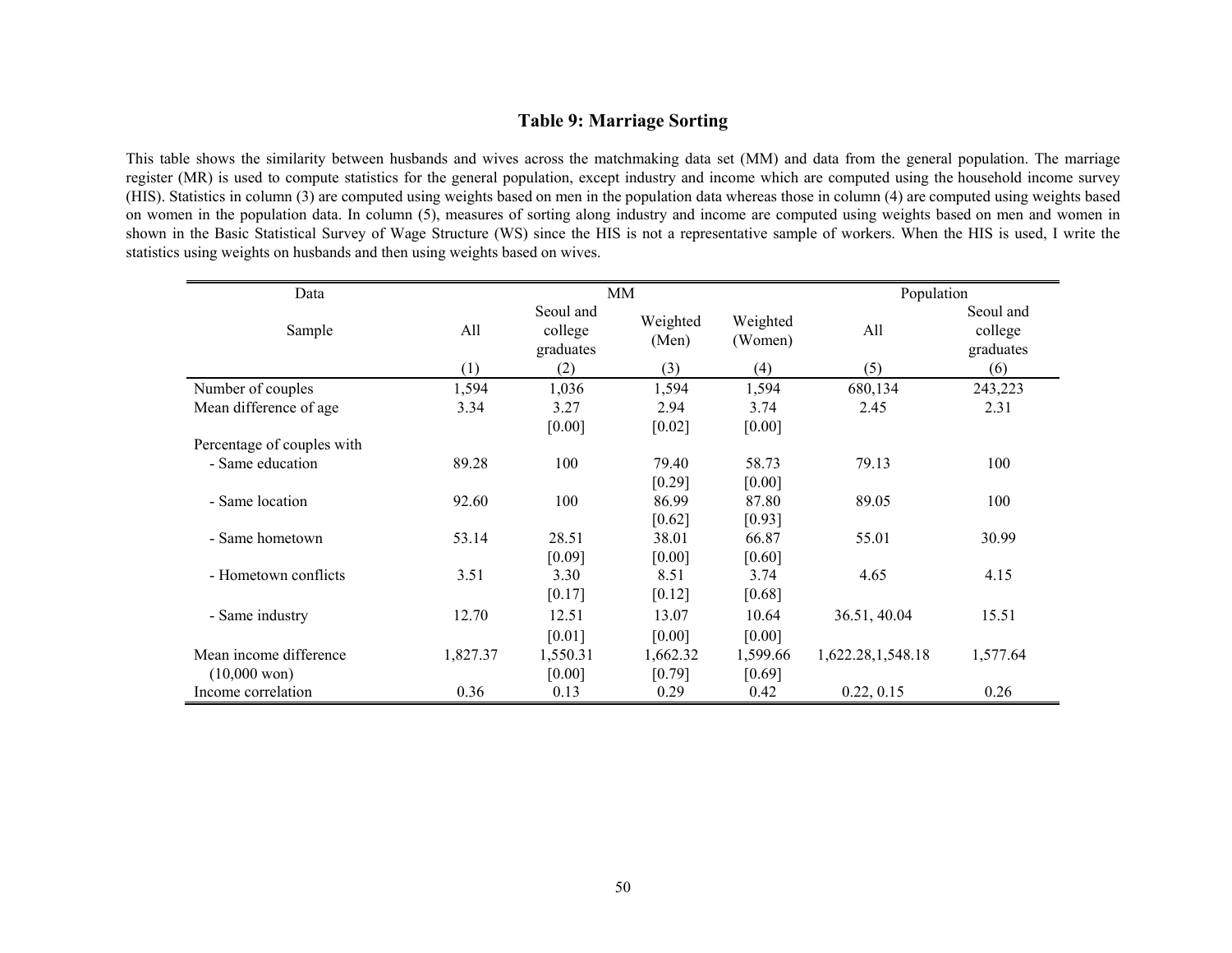# **Table 10: Specification of Marriage Utility Functions**

This table presents the characteristics that are included in the marriage utility function in four specifications. Among a partner's characteristics, variables with F are included from the first stage whereas variables with S are included from the second stage. Specifications with "current" income use the reported income of users whereas Specifications with "PDV" use the expected present discount value of income given each user's gender, education, industry, and current income level. Appendix B.3 explains how to construct such measures in detail.

|                                   |                                                  |                |            | Specification |            |
|-----------------------------------|--------------------------------------------------|----------------|------------|---------------|------------|
|                                   |                                                  | $\mathbf{A}$   | B          | $\mathcal{C}$ | D          |
|                                   | Learning of observables                          | N <sub>0</sub> | No         | Yes           | Yes        |
|                                   | Type of income used                              | Current        | <b>PDV</b> | Current       | <b>PDV</b> |
| Variables                         | Unit                                             |                |            |               |            |
| Age                               | $0.1$ years                                      | F              | F          | F             | F          |
| <b>Educational attainment</b>     | High school or less, Technical college, and      | F              | F          | F             | F          |
|                                   | University*, and Master or Ph.D.                 |                |            |               |            |
| Hours worked per year             | 100 hours                                        | F              | F          | F             | F          |
| Father's educational attainment   | High school or less, Technical college, and      | $\mathbf F$    | F          | F             | F          |
|                                   | University*, and Master or Ph.D.                 |                |            |               |            |
| Facial grade                      | Dummy: A, B, $C^*$ , and D or F                  | F              | F          | F             | F          |
| Height                            | Meter                                            | F              | F          | F             | F          |
| Marital History                   | 0= Never-married, 1=ever-divorced                | F              | F          | F             | F          |
| Primary care provider             | $0 = No$ , $1 = Yes$                             | F              | F          | F             | F          |
| Region                            | 6 regions                                        | F              | F          | F             | F          |
| Religion                          | 6 religions                                      | F              | F          | F             | F          |
| Hometown                          | 6 regions                                        | F              | F          | F             | F          |
| Conflicts between hometowns       | $0 = No$ , $1 = Yes$                             | F              | F          | F             | F          |
| The log of current income         | The unit of income is 10,000 won.                | $\overline{F}$ |            | S             |            |
|                                   | The log of income is divided by 10 for scaling.  |                |            |               |            |
| The log of expected future income | The unit of income is 10,000 won                 |                | F          |               | S          |
|                                   | The log of income is divided by 100 for scaling. |                |            |               |            |
| The log of parental wealth        | The unit of income is 10,000 won.                | F              | F          | S             | S          |
|                                   | The log of income is divided by 10 for scaling.  |                |            |               |            |
| Body Mass Index                   | 1/10                                             | F              | F          | S             | S          |
| Parental marital status           | 0=Both biological parents are alive and not      | $\mathbf F$    | F          | S             | S          |
|                                   | divorced, $1 =$ otherwise                        |                |            |               |            |

\* Variables with asterisk serve as a baseline variable and thus are omitted from the regression.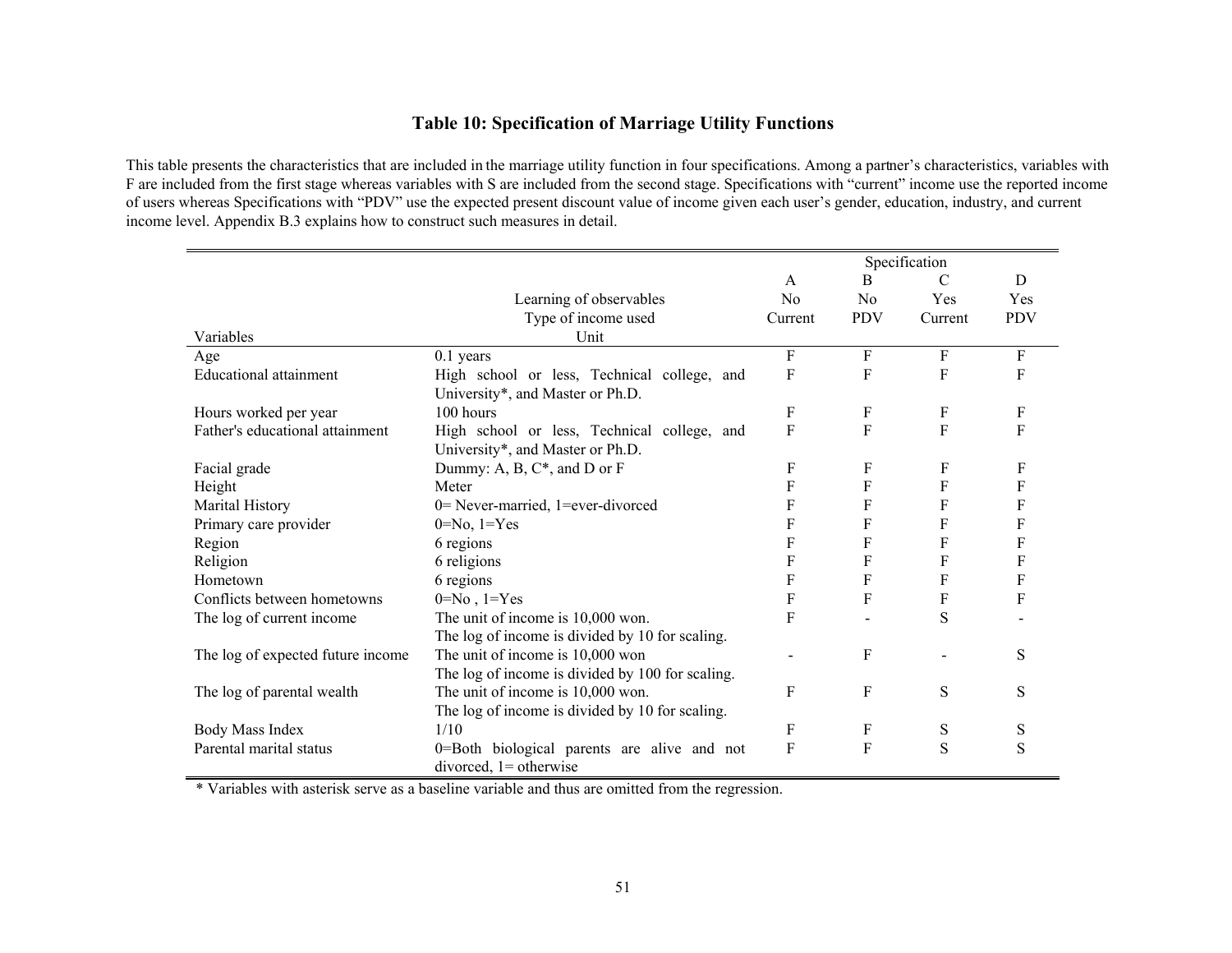# **Table 11: Estimated Men's Marital Preferences**

This table presents the estimation results of men's surplus from marriage. The dependant variable is whether or not a decision maker wants to continue a relationship with a partner at each stage.

|                 |                                 | Specification A |           | Specification B |           | Specification C |           | Specification D |           |
|-----------------|---------------------------------|-----------------|-----------|-----------------|-----------|-----------------|-----------|-----------------|-----------|
|                 | Learning of Observables         | No              |           | N <sub>0</sub>  |           | Yes             |           | Yes             |           |
|                 | Type of Income Used             | Current         |           | <b>PDV</b>      |           | Current         |           | <b>PDV</b>      |           |
|                 |                                 | Estimate        | <b>SE</b> | Estimate        | <b>SE</b> | Estimate        | <b>SE</b> | Estimate        | <b>SE</b> |
| Regressors      |                                 |                 |           |                 |           |                 |           |                 |           |
| Age             | own                             | 1.678           | 0.038     | 1.768           | 0.038     | 1.616           | 0.038     | 1.593           | 0.038     |
|                 | partner                         | $-2.259$        | 0.034     | $-2.276$        | 0.034     | $-2.211$        | 0.033     | $-2.247$        | 0.034     |
|                 | squared difference              | $-2.495$        | 0.038     | $-2.374$        | 0.039     | $-2.482$        | 0.039     | $-2.416$        | 0.039     |
| Educational     | $own = high school or less$     | 0.293           | 0.045     | 0.184           | 0.041     | 0.222           | 0.050     | 0.229           | 0.046     |
| attainment      | $own = technical college$       | 0.093           | 0.024     | 0.020           | 0.024     | 0.047           | 0.026     | 0.026           | 0.024     |
|                 | $own = master of Ph.D.$         | 0.003           | 0.017     | 0.009           | 0.017     | $-0.001$        | 0.017     | 0.006           | 0.017     |
|                 | $partner = high school or less$ | 0.087           | 0.090     | 0.080           | 0.013     | 0.243           | 0.088     | $-0.072$        | 0.013     |
|                 | $partner = technical college$   | 0.088           | 0.069     | 0.081           | 0.010     | 0.094           | 0.068     | $-0.073$        | 0.010     |
|                 | $partner = master$ or $Ph.D.$   | $-0.030$        | 0.074     | $-0.046$        | 0.009     | $-0.214$        | 0.074     | $-0.175$        | 0.009     |
|                 | own $\neq$ partner              | $-0.115$        | 0.007     | $-0.104$        | 0.007     | $-0.105$        | 0.007     | $-0.113$        | 0.007     |
| Industry        | own $\neq$ partner              | $-0.048$        | 0.009     | $-0.043$        | 0.009     | $-0.044$        | 0.009     | $-0.047$        | 0.009     |
| Hours worked    | Own                             | 0.004           | 0.076     | 0.212           | 0.052     | 0.189           | 0.075     | 0.305           | 0.046     |
|                 | partner                         | $-0.205$        | 0.216     | $-0.167$        | 0.032     | $-1.139$        | 0.123     | $-0.332$        | 0.026     |
|                 | squared difference              | $-0.128$        | 0.023     | $-0.027$        | 0.020     | $-0.134$        | 0.020     | $-0.071$        | 0.017     |
| log of income   | Own                             | $-0.191$        | 0.355     | $-2.905$        | 0.111     | $-2.546$        | 2.191     | $-13.269$       | 0.691     |
|                 | partner                         | 0.417           | 0.494     | 3.062           | 0.060     | 2.021           | 2.690     | 8.707           | 0.369     |
|                 | squared difference              | 0.257           | 0.233     | $-26.251$       | 0.089     | 0.908           | 17.616    | 27.523          | 6.448     |
| Father's        | $own = high school or less$     | 0.099           | 0.016     | 0.120           | 0.015     | 0.098           | 0.016     | 0.126           | 0.015     |
| educational     | $own = technical college$       | 0.118           | 0.075     | 0.188           | 0.084     | 0.088           | 0.151     | 0.243           | 0.139     |
| attainment      | $own = master of Ph.D.$         | $-0.034$        | 0.032     | $-0.072$        | 0.031     | $-0.062$        | 0.031     | $-0.027$        | 0.031     |
|                 | $partner = high school or less$ | $-0.027$        | 0.054     | $-0.032$        | 0.007     | $-0.088$        | 0.054     | $-0.106$        | 0.007     |
|                 | partner = technical college     | 0.092           | 0.258     | 0.053           | 0.031     | 0.279           | 0.260     | 0.079           | 0.031     |
|                 | $partner = master$ or $Ph.D.$   | 0.023           | 0.089     | 0.025           | 0.010     | 0.000           | 0.090     | 0.022           | 0.010     |
|                 | own $\neq$ partner              | $-0.032$        | 0.007     | $-0.039$        | 0.007     | $-0.041$        | 0.007     | $-0.046$        | 0.007     |
| log of parental | own                             | $-0.338$        | 0.166     | $-0.347$        | 0.045     | $-0.032$        | 0.168     | $-0.201$        | 0.046     |
| wealth          | partner                         | $-0.207$        | 0.171     | $-0.184$        | 0.022     | 0.807           | 0.172     | 0.752           | 0.022     |
|                 | squared difference              | $-0.274$        | 0.191     | $-0.333$        | 0.065     | $-0.511$        | 0.193     | $-0.651$        | 0.065     |
| (continue)      |                                 |                 |           |                 |           |                 |           |                 |           |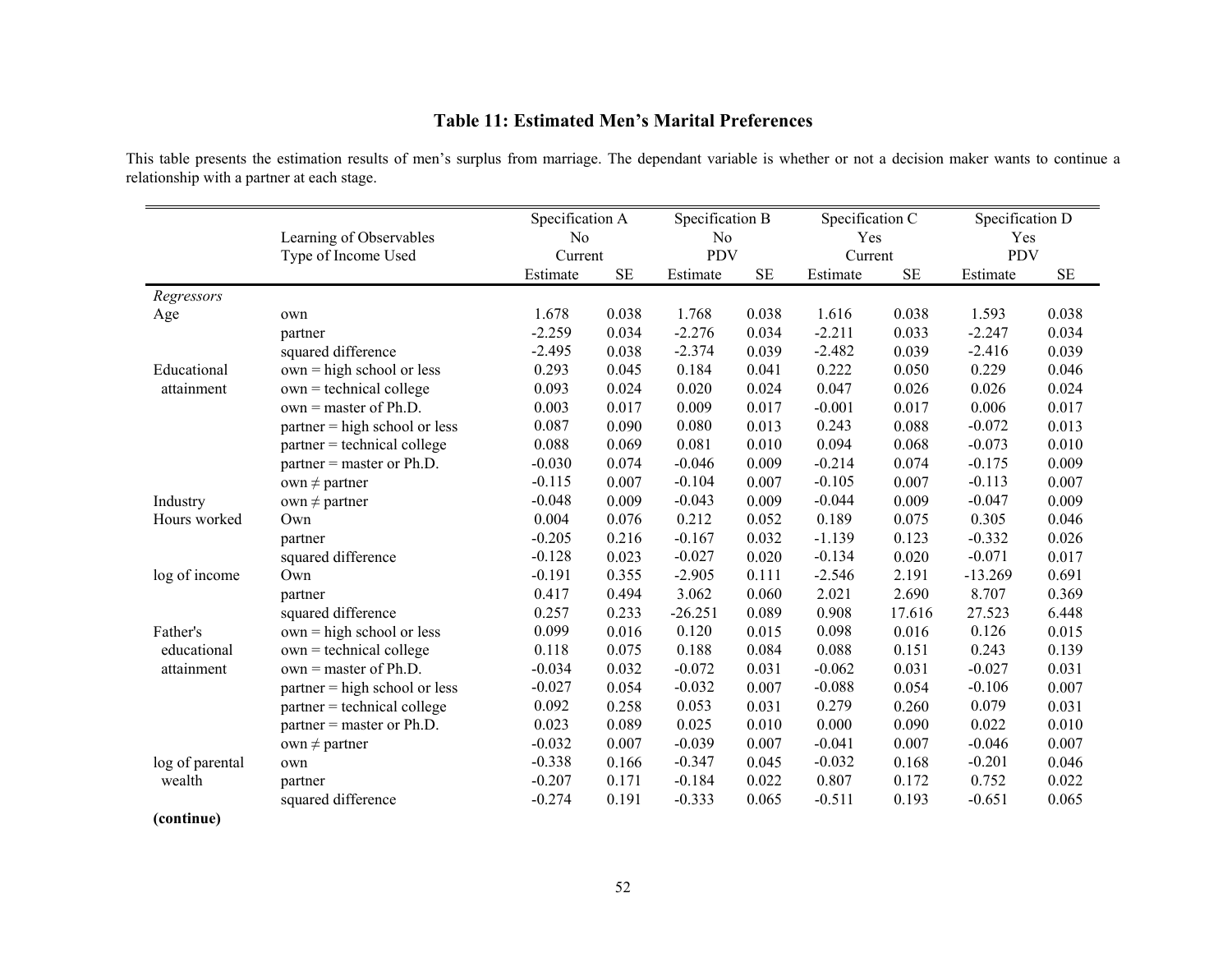| Facial grade               | $own = A$                                                              | $-0.171$  | 0.030 | $-0.193$  | 0.029 | $-0.168$  | 0.031 | $-0.176$  | 0.030 |
|----------------------------|------------------------------------------------------------------------|-----------|-------|-----------|-------|-----------|-------|-----------|-------|
|                            | $own = B$                                                              | $-0.143$  | 0.015 | $-0.129$  | 0.015 | $-0.133$  | 0.016 | $-0.140$  | 0.015 |
|                            | $own = D$ or $F$                                                       | 0.122     | 0.022 | 0.152     | 0.021 | 0.130     | 0.022 | 0.143     | 0.021 |
|                            | $partner = A$                                                          | 0.399     | 0.011 | 0.407     | 0.011 | 0.418     | 0.011 | 0.424     | 0.011 |
|                            | $partner = B$                                                          | 0.179     | 0.006 | 0.183     | 0.007 | 0.192     | 0.006 | 0.192     | 0.007 |
|                            | $partner = D$ or $F$                                                   | $-0.117$  | 0.010 | $-0.152$  | 0.010 | $-0.134$  | 0.010 | $-0.146$  | 0.010 |
|                            | own $\neq$ partner                                                     | $-0.033$  | 0.006 | $-0.042$  | 0.006 | $-0.031$  | 0.006 | $-0.032$  | 0.006 |
| Height                     | own                                                                    | 1.743     | 0.284 | 0.696     | 0.283 | 1.697     | 0.280 | 1.329     | 0.281 |
|                            | partner                                                                | $-2.460$  | 0.222 | $-1.538$  | 0.222 | $-2.353$  | 0.220 | $-2.131$  | 0.220 |
|                            | squared difference                                                     | $-15.572$ | 0.942 | $-14.060$ | 0.941 | $-14.718$ | 0.932 | $-14.501$ | 0.935 |
| <b>Body Mass</b>           | own                                                                    | 0.086     | 0.156 | 0.094     | 0.049 | 0.415     | 0.154 | 0.358     | 0.049 |
| Index                      | partner                                                                | $-0.426$  | 0.225 | $-0.492$  | 0.036 | $-1.983$  | 0.229 | $-2.068$  | 0.036 |
|                            | squared difference                                                     | $-0.103$  | 0.111 | $-0.158$  | 0.042 | $-0.096$  | 0.106 | $-0.064$  | 0.042 |
| Marital history            | $own = ever$ divorced                                                  | 0.574     | 0.034 | 0.555     | 0.034 | 0.684     | 0.034 | 0.680     | 0.034 |
|                            | $partner = ever$ divorced                                              | 0.110     | 0.025 | 0.078     | 0.025 | 0.125     | 0.025 | 0.101     | 0.025 |
|                            | own $\neq$ partner                                                     | $-0.738$  | 0.024 | $-0.782$  | 0.024 | $-0.757$  | 0.024 | $-0.730$  | 0.024 |
| Primary care               | $own = yes$                                                            | $-0.030$  | 0.015 | $-0.032$  | 0.014 | $-0.022$  | 0.015 | $-0.038$  | 0.015 |
| provider                   | $partner = yes$                                                        | $-0.030$  | 0.007 | $-0.025$  | 0.007 | $-0.021$  | 0.007 | $-0.023$  | 0.007 |
|                            | own $\neq$ partner                                                     | 0.010     | 0.007 | 0.036     | 0.007 | 0.015     | 0.007 | 0.024     | 0.007 |
| Region                     | own $\neq$ partner                                                     | $-0.515$  | 0.011 | $-0.513$  | 0.011 | $-0.510$  | 0.011 | $-0.516$  | 0.011 |
| Religion                   | own $\neq$ partner                                                     | $-0.081$  | 0.006 | $-0.087$  | 0.006 | $-0.095$  | 0.006 | $-0.091$  | 0.006 |
| Hometown                   | $own \neq partner$                                                     | $-0.084$  | 0.007 | $-0.065$  | 0.007 | $-0.086$  | 0.007 | $-0.086$  | 0.007 |
|                            | hometown conflict= yes                                                 | $-0.158$  | 0.016 | $-0.116$  | 0.016 | $-0.133$  | 0.016 | $-0.131$  | 0.016 |
| Parental                   | own                                                                    | 0.126     | 0.084 | 0.089     | 0.019 | 0.302     | 0.084 | 0.315     | 0.019 |
| marital status             | partner                                                                | $-0.008$  | 0.081 | $-0.025$  | 0.010 | $-0.046$  | 0.082 | 0.048     | 0.010 |
|                            | own $\neq$ partner                                                     | $-0.026$  | 0.081 | $-0.030$  | 0.010 | $-0.143$  | 0.082 | $-0.046$  | 0.010 |
| <b>Reservation Utility</b> |                                                                        |           |       |           |       |           |       |           |       |
| Density                    | own                                                                    | 1.498     | 0.110 | 1.321     | 0.109 | 1.457     | 0.109 | 1.413     | 0.109 |
| Random effects             | $\overline{\sigma^{\scriptscriptstyle{{\rm M}}}}_{\eta}$               | 0.158     | 0.030 | 0.033     | 0.007 | 0.429     | 0.018 | 0.371     | 0.127 |
| Bayesian                   | $\sigma^{\scriptscriptstyle{{\rm M}}}_{\ \ \epsilon}$                  | 3.318     | 0.017 | 4.638     | 0.014 | 2.347     | 0.003 | 2.805     | 0.107 |
| learning                   | $\sigma^{\scriptscriptstyle{{\rm M}}}_{\ \ \scriptscriptstyle{\rm V}}$ | 0.032     | 0.008 | 0.032     | 0.017 | 0.032     | 0.003 | 0.032     | 0.001 |
| No. of pairs               |                                                                        | 270,699   |       | 270,699   |       | 270,699   |       | 270,699   |       |
| No. of people              |                                                                        | 6,727     |       | 6,727     |       | 6,727     |       | 6,727     |       |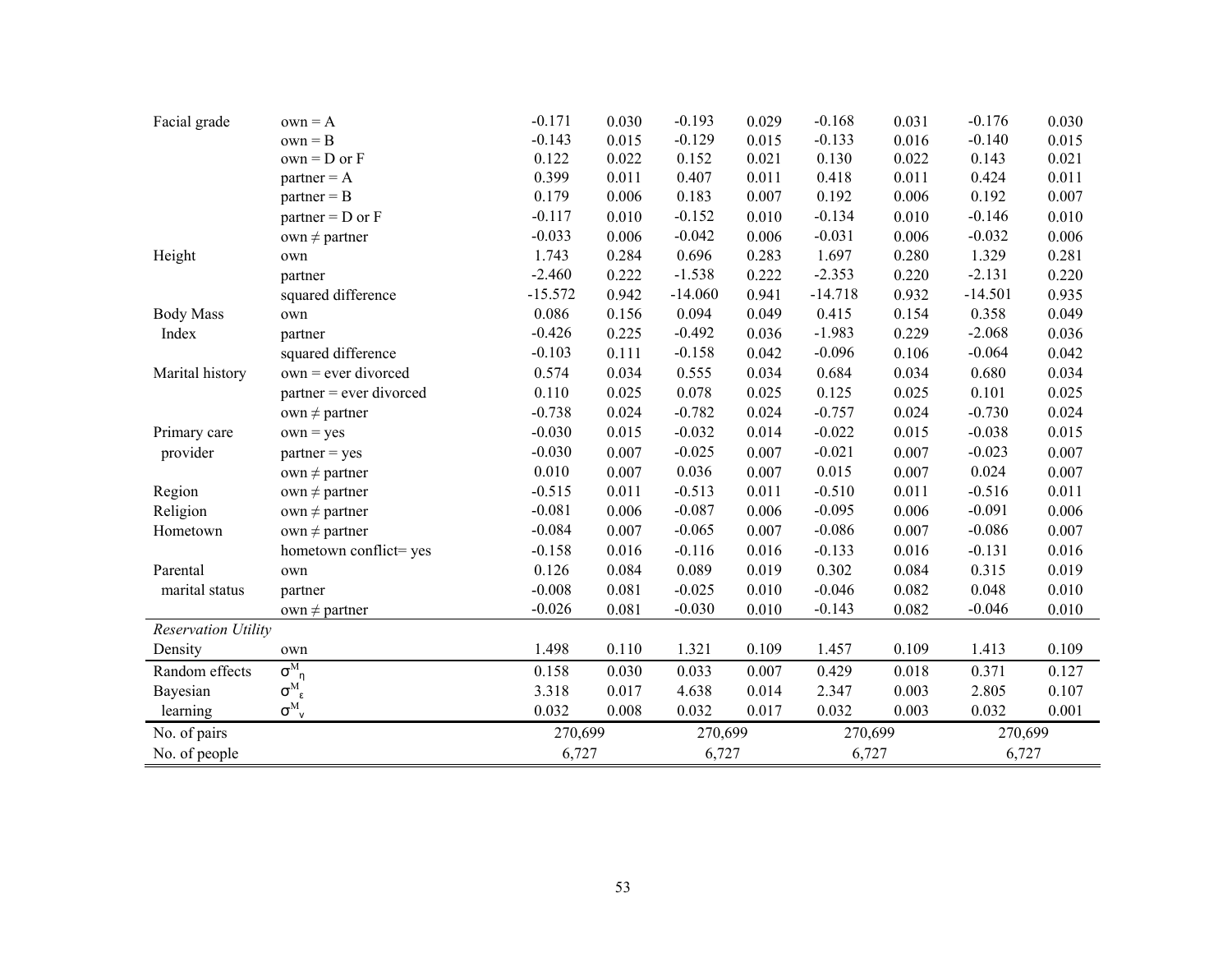# **Table 12: Estimated Women's Marital Utility Function**

This table presents the estimation results of women's surplus from marriage. The dependant variable is whether or not a decision maker wants to continue a relationship with a partner at each stage.

|                 |                                 | Specification A |          | Specification B |           | Specification C |           | Specification D |          |
|-----------------|---------------------------------|-----------------|----------|-----------------|-----------|-----------------|-----------|-----------------|----------|
|                 | Learning of Observables         | No              |          | N <sub>0</sub>  |           | Yes             |           | Yes             |          |
|                 | Type of Income Used             | Current         |          | <b>PDV</b>      |           | Current         |           | <b>PDV</b>      |          |
|                 |                                 | Estimate        | $\rm SE$ | Estimate        | <b>SE</b> | Estimate        | <b>SE</b> | Estimate        | $\rm SE$ |
| Regressors      |                                 |                 |          |                 |           |                 |           |                 |          |
| Age             | own                             | $-1.662$        | 0.037    | $-1.750$        | 0.037     | $-1.642$        | 0.036     | $-1.666$        | 0.037    |
|                 | partner                         | 1.437           | 0.034    | 1.526           | 0.034     | 1.419           | 0.034     | 1.438           | 0.034    |
|                 | squared difference              | $-1.662$        | 0.044    | $-1.750$        | 0.044     | $-2.524$        | 0.044     | $-2.520$        | 0.044    |
| Educational     | $own = high school or less$     | 0.193           | 0.165    | 0.185           | 0.020     | $-0.674$        | 0.166     | 0.338           | 0.020    |
| Attainment      | $own = technical college$       | 0.030           | 0.122    | 0.037           | 0.016     | $-0.540$        | 0.121     | $-0.254$        | 0.016    |
|                 | $own = master of Ph.D.$         | 0.083           | 0.118    | 0.072           | 0.015     | 0.085           | 0.117     | $-0.042$        | 0.015    |
|                 | $partner = high school or less$ | $-0.108$        | 0.084    | $-0.075$        | 0.021     | 0.120           | 0.155     | 0.338           | 0.021    |
|                 | partner = technical college     | $-0.298$        | 0.064    | $-0.310$        | 0.014     | $-0.306$        | 0.137     | $-0.254$        | 0.014    |
|                 | $partner = master$ or $Ph.D.$   | 0.151           | 0.034    | 0.149           | 0.008     | 0.154           | 0.066     | $-0.042$        | 0.008    |
|                 | own $\neq$ partner              | $-0.068$        | 0.008    | $-0.069$        | 0.008     | $-0.061$        | 0.008     | $-0.069$        | 0.008    |
| Industry        | $own \neq partner$              | $-0.052$        | 0.009    | $-0.057$        | 0.009     | $-0.058$        | 0.009     | $-0.051$        | 0.009    |
| Hours worked    | own                             | 0.132           | 0.326    | $-0.044$        | 0.046     | $-0.394$        | 0.194     | $-0.647$        | 0.033    |
|                 | partner                         | $-0.282$        | 0.092    | $-0.224$        | 0.029     | $-1.553$        | 0.080     | $-0.576$        | 0.027    |
|                 | squared difference              | 0.074           | 0.043    | 0.034           | 0.022     | $-0.039$        | 0.033     | $-0.043$        | 0.018    |
| log of income   | own                             | $-0.148$        | 0.762    | $-0.415$        | 0.091     | 0.111           | 4.354     | 13.166          | 0.569    |
|                 | partner                         | 1.023           | 0.513    | 5.357           | 0.057     | 3.044           | 3.038     | 4.903           | 0.382    |
|                 | squared difference              | $-0.146$        | 0.209    | $-24.084$       | 0.091     | $-0.225$        | 18.906    | $-29.086$       | 6.541    |
| Father's        | $own = high school or less$     | 0.010           | 0.089    | 0.079           | 0.011     | $-0.080$        | 0.089     | $-0.211$        | 0.011    |
| Educational     | $own = technical college$       | 0.061           | 0.415    | 0.109           | 0.053     | $-0.018$        | 0.409     | $-0.048$        | 0.053    |
| Attainment      | $own = master of Ph.D.$         | 0.007           | 0.150    | $-0.031$        | 0.018     | 0.239           | 0.148     | 0.294           | 0.018    |
|                 | $partner = high school or less$ | $-0.107$        | 0.044    | $-0.122$        | 0.007     | $-0.027$        | 0.044     | $-0.032$        | 0.007    |
|                 | $partner = technical college$   | $-0.118$        | 0.212    | $-0.215$        | 0.034     | 0.090           | 0.212     | 0.102           | 0.034    |
|                 | $partner = master$ or $Ph.D.$   | 0.055           | 0.075    | 0.064           | 0.012     | 0.022           | 0.074     | $-0.046$        | 0.012    |
|                 | own $\neq$ partner              | $-0.060$        | 0.007    | $-0.081$        | 0.007     | $-0.060$        | 0.007     | $-0.051$        | 0.007    |
| log of parental | own                             | $-0.203$        | 0.271    | $-0.195$        | 0.034     | 0.533           | 0.267     | 0.506           | 0.034    |
| Wealth          | partner                         | $-0.045$        | 0.269    | $-0.058$        | 0.022     | 0.764           | 0.268     | 0.942           | 0.022    |
|                 | squared difference              | $-0.030$        | 0.022    | 0.006           | 0.064     | $-0.116$        | 0.022     | $-0.103$        | 0.063    |
| (continue)      |                                 |                 |          |                 |           |                 |           |                 |          |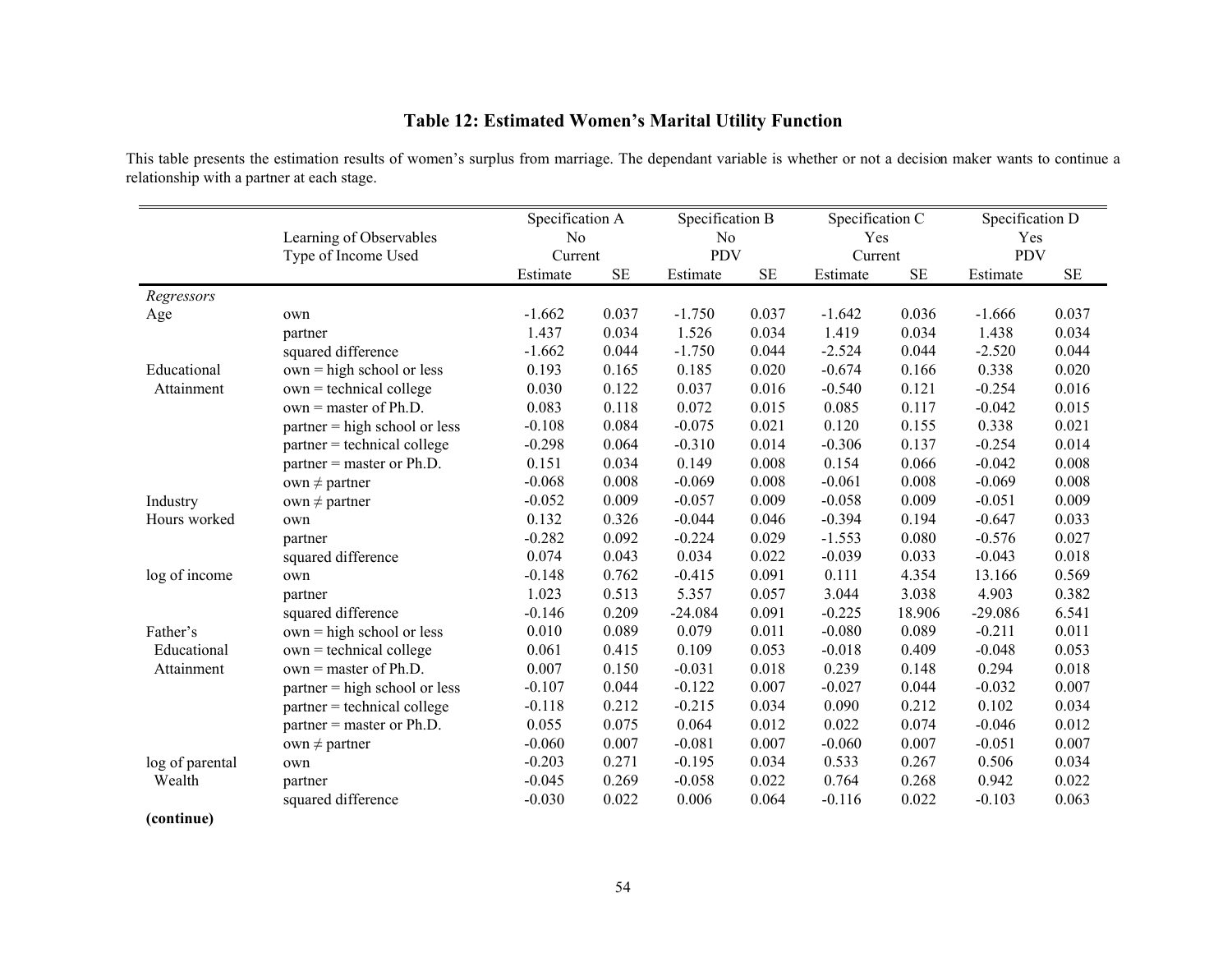| Facial grade               | $own = A$                                      | $-0.088$  | 0.019  | $-0.043$  | 0.019 | $-0.104$  | 0.019 | $-0.077$  | 0.019  |
|----------------------------|------------------------------------------------|-----------|--------|-----------|-------|-----------|-------|-----------|--------|
|                            | $own = B$                                      | $-0.063$  | 0.011  | $-0.078$  | 0.011 | $-0.055$  | 0.011 | $-0.059$  | 0.011  |
|                            | $own = D$ or $F$                               | 0.045     | 0.016  | 0.078     | 0.016 | 0.074     | 0.016 | 0.089     | 0.016  |
|                            | $partner = A$                                  | 0.252     | 0.013  | 0.254     | 0.013 | 0.257     | 0.013 | 0.263     | 0.013  |
|                            | $partner = B$                                  | 0.134     | 0.007  | 0.133     | 0.007 | 0.126     | 0.007 | 0.142     | 0.007  |
|                            | $partner = D$ or $F$                           | $-0.114$  | 0.009  | $-0.087$  | 0.009 | $-0.108$  | 0.009 | $-0.114$  | 0.009  |
|                            | own $\neq$ partner                             | $-0.051$  | 0.006  | $-0.048$  | 0.006 | $-0.045$  | 0.006 | $-0.046$  | 0.006  |
| Height                     | own                                            | $-4.275$  | 0.264  | $-4.860$  | 0.258 | $-4.777$  | 0.263 | $-4.768$  | 0.263  |
|                            | partner                                        | 4.672     | 0.251  | 5.216     | 0.246 | 5.407     | 0.251 | 5.569     | 0.251  |
|                            | squared difference                             | $-13.790$ | 0.959  | $-17.176$ | 0.936 | $-16.555$ | 0.957 | $-17.101$ | 0.957  |
| <b>Body Mass</b>           | own                                            | 0.087     | 0.282  | 0.194     | 0.044 | $-0.077$  | 0.279 | 0.138     | 0.044  |
| Index                      | partner                                        | 0.124     | 0.220  | 0.157     | 0.035 | 1.150     | 0.222 | 0.818     | 0.035  |
|                            | squared difference                             | $-0.159$  | 0.009  | $-0.241$  | 0.035 | 0.061     | 0.009 | 0.044     | 0.035  |
| Marital history            | $own = ever$ divorced                          | 0.145     | 0.031  | 0.032     | 0.031 | 0.179     | 0.031 | 0.158     | 0.031  |
|                            | $partner = ever$ divorced                      | 0.589     | 0.028  | 0.664     | 0.027 | 0.629     | 0.028 | 0.614     | 0.027  |
|                            | own $\neq$ partner                             | $-0.747$  | 0.027  | $-0.805$  | 0.027 | $-0.727$  | 0.027 | $-0.786$  | 0.027  |
| Primary care               | $own = yes$                                    | $-0.020$  | 0.013  | 0.011     | 0.013 | 0.005     | 0.013 | $-0.008$  | 0.013  |
| Provider                   | $partner = yes$                                | $-0.031$  | 0.008  | $-0.034$  | 0.008 | $-0.022$  | 0.008 | $-0.026$  | 0.008  |
|                            | own $\neq$ partner                             | $-0.014$  | 0.008  | $-0.019$  | 0.008 | 0.006     | 0.008 | $-0.011$  | 0.008  |
| Region                     | own $\neq$ partner                             | $-0.616$  | 0.012  | $-0.599$  | 0.012 | $-0.606$  | 0.012 | $-0.583$  | 0.012  |
| Religion                   | own $\neq$ partner                             | $-0.118$  | 0.007  | $-0.111$  | 0.006 | $-0.108$  | 0.006 | $-0.118$  | 0.006  |
| Hometown                   | own $\neq$ partner                             | $-0.068$  | 0.006  | $-0.058$  | 0.006 | $-0.075$  | 0.006 | $-0.067$  | 0.006  |
|                            | hometown conflict=yes                          | $-0.115$  | 0.017  | $-0.099$  | 0.017 | $-0.097$  | 0.017 | $-0.114$  | 0.017  |
| Parental                   | own                                            | 0.102     | 0.129  | 0.122     | 0.016 | $-0.135$  | 0.127 | 0.093     | 0.016  |
| marital status             | partner                                        | $-0.050$  | 0.128  | $-0.013$  | 0.011 | $-0.160$  | 0.127 | 0.034     | 0.011  |
|                            | own $\neq$ partner                             | $-0.039$  | 0.131  | $-0.012$  | 0.010 | $-0.326$  | 0.129 | 0.004     | 0.010  |
| <b>Reservation Utility</b> |                                                |           |        |           |       |           |       |           |        |
| Density                    | own                                            | 2.179     | 0.075  | 2.084     | 0.074 | 2.045     | 0.075 | 1.392     | 0.075  |
| Random effects             | $\sigma^{\rm w}$<br>n                          | 0.018     | 0.036  | 0.149     | 0.069 | 0.306     | 0.049 | 0.250     | 0.063  |
| Bayesian                   | $\sigma^{\scriptscriptstyle W}_{\ \ \epsilon}$ | 63.371    | 0.399  | 62.041    | 0.496 | 62.878    | 0.119 | 62.627    | 0.113  |
| Learning                   | $\sigma^{\rm w}$<br>$\mathsf{v}$               | 32.337    | 27.748 | 7.454     | 4.314 | 32.095    | 7.735 | 17.058    | 11.826 |
| No. of pairs               |                                                | 270,699   |        | 270,699   |       | 270,699   |       | 270,699   |        |
| No. of people              |                                                | 8,093     |        | 8,093     |       | 8,093     |       | 8,093     |        |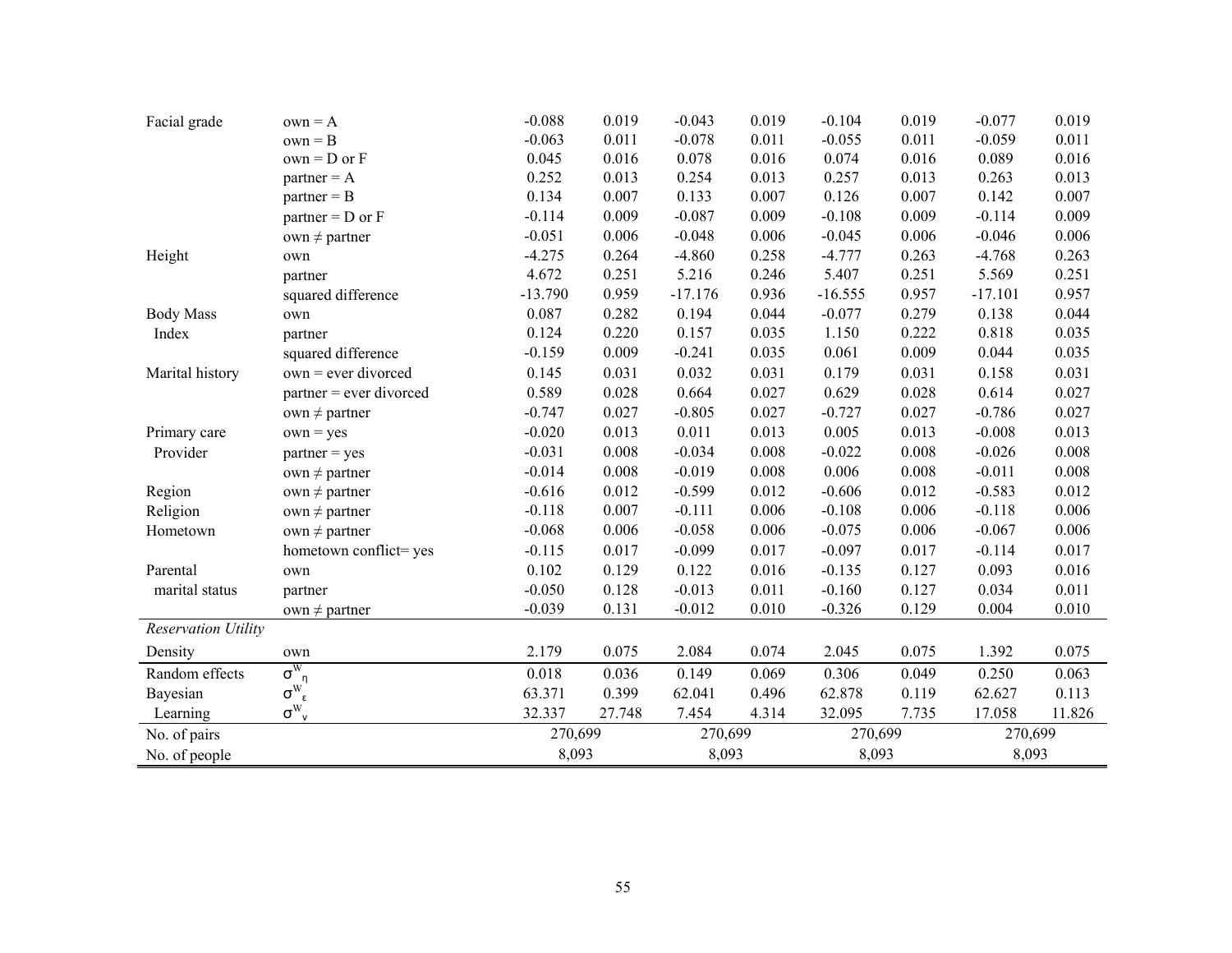|                            |          | Specification A |                  | Specification B |                  | Specification C |          | Specification D |  |  |
|----------------------------|----------|-----------------|------------------|-----------------|------------------|-----------------|----------|-----------------|--|--|
| Learning of observables    |          | No              |                  | No              |                  | Yes             |          | Yes             |  |  |
| Types of income used       |          | Current         | <b>PDV</b>       |                 |                  | Current         |          | <b>PDV</b>      |  |  |
|                            |          |                 |                  |                 |                  |                 |          |                 |  |  |
| <b>Actual Outcome</b>      |          |                 | Model Prediction |                 |                  |                 |          |                 |  |  |
| Men                        |          |                 |                  |                 |                  |                 |          |                 |  |  |
| <b>First Date</b>          | $\theta$ |                 | $\Omega$         |                 | $\boldsymbol{0}$ |                 | $\theta$ |                 |  |  |
| $\overline{0}$             | 0.598    | 0.402           | 0.602            | 0.398           | 0.583            | 0.417           | 0.591    | 0.409           |  |  |
|                            | 0.374    | 0.626           | 0.377            | 0.623           | 0.386            | 0.614           | 0.397    | 0.603           |  |  |
| <b>Second Date</b>         |          |                 |                  |                 |                  |                 |          |                 |  |  |
| 0                          | 0.550    | 0.450           | 0.536            | 0.464           | 0.558            | 0.442           | 0.568    | 0.432           |  |  |
|                            | 0.481    | 0.519           | 0.465            | 0.535           | 0.452            | 0.548           | 0.469    | 0.531           |  |  |
| Women                      |          |                 |                  |                 |                  |                 |          |                 |  |  |
| <b>First Date</b>          |          |                 |                  |                 |                  |                 |          |                 |  |  |
| $\overline{0}$             | 0.603    | 0.397           | 0.607            | 0.393           | 0.506            | 0.494           | 0.496    | 0.504           |  |  |
|                            | 0.363    | 0.637           | 0.367            | 0.633           | 0.419            | 0.581           | 0.433    | 0.567           |  |  |
| <b>Second Date</b>         |          |                 |                  |                 |                  |                 |          |                 |  |  |
| 0                          | 0.507    | 0.493           | 0.501            | 0.499           | 0.540            | 0.460           | 0.546    | 0.454           |  |  |
|                            | 0.453    | 0.547           | 0.446            | 0.554           | 0.445            | 0.555           | 0.454    | 0.546           |  |  |
|                            |          |                 |                  |                 |                  |                 |          |                 |  |  |
| Marriage<br>$\overline{0}$ | 0.513    | 0.487           | 0.540            | 0.460           | 0.494            | 0.506           | 0.489    | 0.511           |  |  |
|                            | 0.408    | 0.592           | 0.420            | 0.580           | 0.409            | 0.591           | 0.400    | 0.600           |  |  |
|                            |          |                 |                  |                 |                  |                 |          |                 |  |  |

# **Table 13: Model Fit (1)**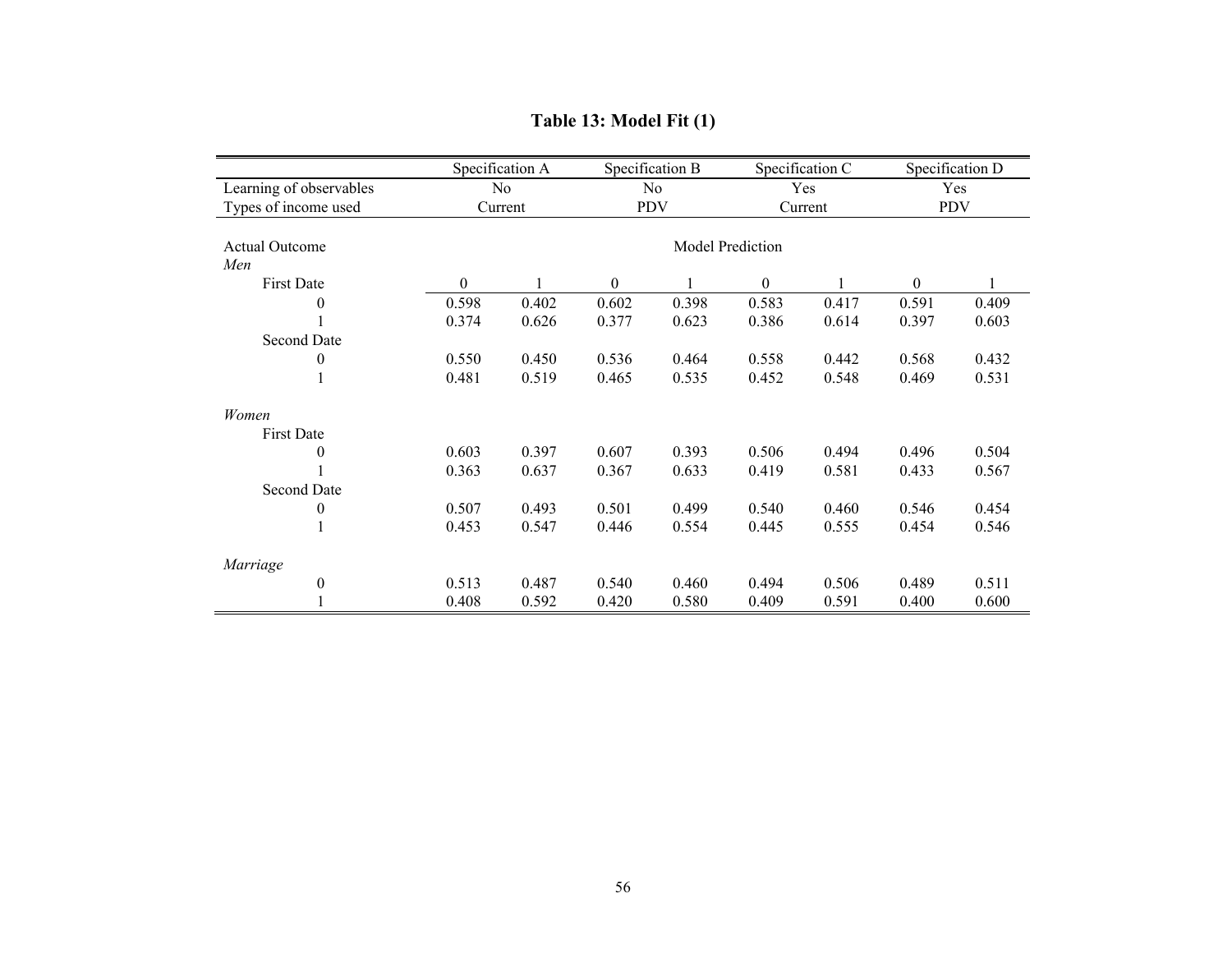## **Table 14: Model Fit (2)**

This table compares sorting observed in the matchmaking data set (Column 1), to simulated marriages (Columns 2 to 11). Column 2 shows the predicted sorting generated by random matching. Columns 3 to 10 show the predicted marriage using the four specifications described in Section 3.1.4. The Gale-Shapley algorithm is used to simulate marriages. M refers to the male-optimal stable matching equilibrium whereas W refers to the female-optimal stable matching equilibrium. Column 11 is computed by estimating the model with excluding all pairs with no first date proposals. Specification A and male-optimal equilibrium is used to compute statistics in Column 11.

|                               | Data    | Random   |       |          |       | Excl. pairs   |       |               |       |          |                |
|-------------------------------|---------|----------|-------|----------|-------|---------------|-------|---------------|-------|----------|----------------|
|                               | Married | Matches  |       |          |       | Specification |       |               |       |          | with no first  |
|                               |         |          |       | A        |       | B             |       | $\mathcal{C}$ |       | D        | date proposals |
|                               |         |          | М     | W        | M     | W             | M     | W             | M     | W        |                |
|                               | (1)     | (2)      | (3)   | (4)      | (5)   | (6)           | (7)   | (8)           | (9)   | (10)     | (11)           |
| Fraction of couples with same |         |          |       |          |       |               |       |               |       |          |                |
| - Education                   | 0.549   | 0.361    | 0.554 | 0.458    | 0.543 | 0.458         | 0.522 | 0.462         | 0.520 | 0.460    | 0.440          |
| Father's education            | 0.553   | 0.437    | 0.533 | 0.469    | 0.526 | 0.480         | 0.532 | 0.494         | 0.512 | 0.504    | 0.477          |
| - Facial grade                | 0.456   | 0.310    | 0.358 | 0.332    | 0.377 | 0.360         | 0.357 | 0.356         | 0.373 | 0.352    | 0.333          |
| - Marital history             | 0.986   | 0.710    | 0.967 | 0.881    | 0.966 | 0.879         | 0.962 | 0.895         | 0.953 | 0.888    | 0.819          |
| - Primary caretaker           | 0.605   | 0.586    | 0.600 | 0.585    | 0.576 | 0.575         | 0.587 | 0.591         | 0.566 | 0.590    | 0.576          |
| - Region                      | 0.943   | 0.352    | 0.831 | 0.692    | 0.838 | 0.701         | 0.818 | 0.704         | 0.797 | 0.701    | 0.637          |
| - Religion                    | 0.588   | 0.471    | 0.523 | 0.452    | 0.511 | 0.456         | 0.493 | 0.470         | 0.502 | 0.454    | 0.460          |
| - Hometown                    | 0.462   | 0.220    | 0.444 | 0.343    | 0.452 | 0.353         | 0.428 | 0.351         | 0.422 | 0.345    | 0.319          |
| - Hometown conflict           | 0.031   | 0.137    | 0.034 | 0.061    | 0.030 | 0.064         | 0.035 | 0.064         | 0.041 | 0.061    | 0.057          |
| - Industry                    | 0.138   | 0.108    | 0.124 | 0.096    | 0.122 | 0.101         | 0.123 | 0.103         | 0.122 | 0.108    | 0.102          |
| - Parental marital status     | 0.772   | 0.580    | 0.739 | 0.745    | 0.742 | 0.730         | 0.743 | 0.731         | 0.748 | 0.737    | 0.723          |
| Age gap                       | 3.287   | 5.04     | 3.101 | 3.101    | 3.101 | 3.101         | 3.101 | 3.101         | 3.101 | 3.101    | 3.101          |
| Correlation                   |         |          |       |          |       |               |       |               |       |          |                |
| - Height                      | 0.339   | 0.000    | 0.238 | 0.044    | 0.221 | 0.056         | 0.233 | 0.078         | 0.141 | 0.081    | $-0.019$       |
| - Age                         | 0.878   | $-0.009$ | 0.753 | 0.242    | 0.747 | 0.212         | 0.753 | 0.294         | 0.712 | 0.310    | $-0.368$       |
| - Hours worked                | 0.178   | 0.013    | 0.143 | $-0.007$ | 0.121 | 0.022         | 0.137 | $-0.016$      | 0.020 | $-0.002$ | $-0.032$       |
| - BMI                         | 0.040   | $-0.030$ | 0.090 | 0.022    | 0.035 | $-0.030$      | 0.038 | 0.014         | 0.045 | 0.038    | 0.013          |
| - Log income                  | 0.055   | $-0.014$ | 0.115 | 0.010    | 0.120 | 0.016         | 0.119 | $-0.015$      | 0.049 | $-0.011$ | $-0.027$       |
| - Log parental wealth         | 0.429   | $-0.003$ | 0.114 | 0.025    | 0.114 | 0.029         | 0.104 | 0.015         | 0.128 | 0.012    | $-0.066$       |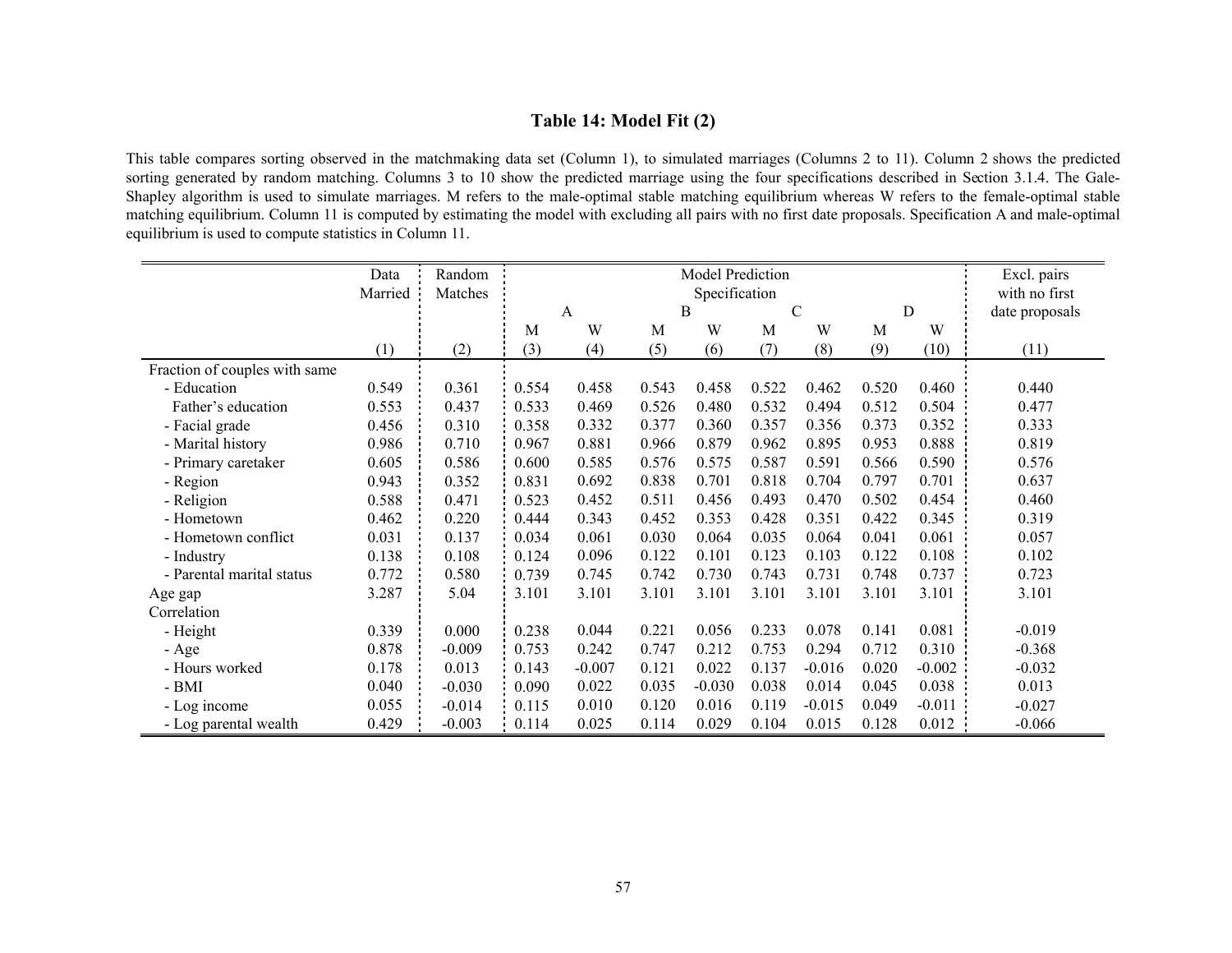# **Table 15: Goodness of Fit for Models Using a Subset of Information**

This table compares marital sorting in the data and sorting predicted by the model. Column 2 shows the predicted sorting by the model estimated only with the first-date outcomes, Column 3 shows the case for model estimated with both first- and second- date outcomes. Column 4 shows the prediction of the model with all information including marriage.

|                               | Data    | Prediction of Model<br>Estimated By Using Match Outcomes of |                     |                   |  |  |  |  |  |
|-------------------------------|---------|-------------------------------------------------------------|---------------------|-------------------|--|--|--|--|--|
|                               |         |                                                             |                     |                   |  |  |  |  |  |
|                               |         | First, Second                                               | Only First and      |                   |  |  |  |  |  |
|                               | Married | dates and                                                   | <b>Second Dates</b> | <b>Only First</b> |  |  |  |  |  |
|                               |         | Marriage                                                    |                     |                   |  |  |  |  |  |
|                               | (1)     | (2)                                                         | (3)                 | (4)               |  |  |  |  |  |
| Fraction of couples with same |         |                                                             |                     |                   |  |  |  |  |  |
| - Education                   | 0.549   | 0.554                                                       | 0.524               | 0.525             |  |  |  |  |  |
| - Father's education          | 0.553   | 0.533                                                       | 0.504               | 0.527             |  |  |  |  |  |
| - Industry                    | 0.138   | 0.124                                                       | 0.115               | 0.111             |  |  |  |  |  |
| - Facial grade                | 0.456   | 0.358                                                       | 0.354               | 0.371             |  |  |  |  |  |
| - Marital history             | 0.986   | 0.967                                                       | 0.961               | 0.968             |  |  |  |  |  |
| - Primary caretaker           | 0.605   | 0.600                                                       | 0.581               | 0.579             |  |  |  |  |  |
| - Region                      | 0.943   | 0.831                                                       | 0.809               | 0.833             |  |  |  |  |  |
| - Religion                    | 0.588   | 0.523                                                       | 0.513               | 0.506             |  |  |  |  |  |
| - Hometown                    | 0.462   | 0.444                                                       | 0.434               | 0.424             |  |  |  |  |  |
| - Hometown conflict           | 0.031   | 0.034                                                       | 0.042               | 0.025             |  |  |  |  |  |
| - Parental marital status     | 0.772   | 0.739                                                       | 0.746               | 0.754             |  |  |  |  |  |
| Age gap                       | 3.287   | 3.101                                                       | 3.101               | 3.101             |  |  |  |  |  |
| Correlation                   |         |                                                             |                     |                   |  |  |  |  |  |
| - Height                      | 0.339   | 0.238                                                       | 0.203               | 0.240             |  |  |  |  |  |
| - Age                         | 0.878   | 0.753                                                       | 0.734               | 0.746             |  |  |  |  |  |
| - Hours worked                | 0.178   | 0.143                                                       | 0.092               | 0.077             |  |  |  |  |  |
| - BMI                         | 0.040   | 0.090                                                       | 0.014               | 0.008             |  |  |  |  |  |
| - Log income                  | 0.055   | 0.115                                                       | 0.099               | 0.081             |  |  |  |  |  |
| - Log parental wealth         | 0.429   | 0.114                                                       | 0.105               | 0.139             |  |  |  |  |  |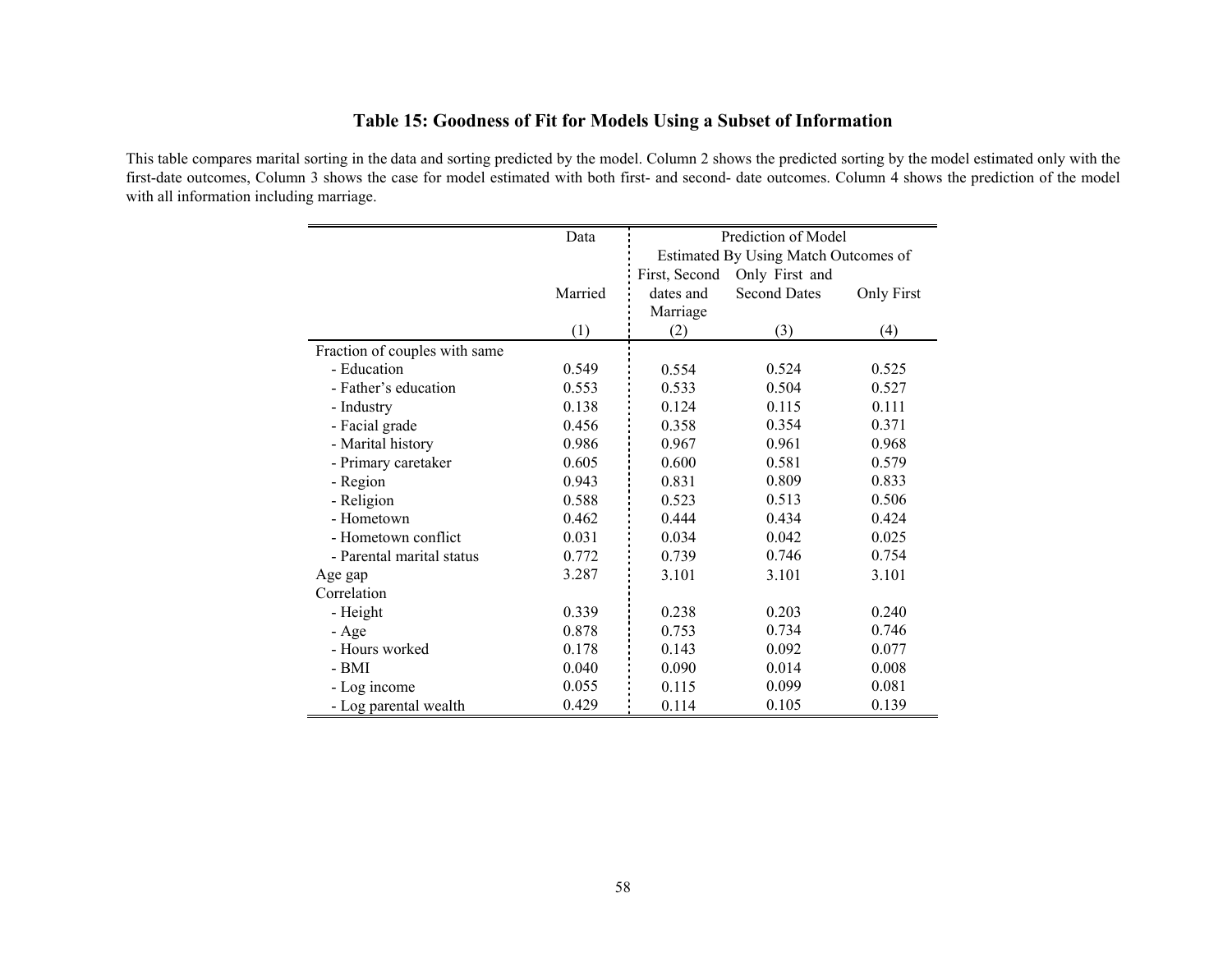|                                 |                                 | тари то, защри эсиссион<br>Women<br>Men |          |           |         |          |          |           |         |
|---------------------------------|---------------------------------|-----------------------------------------|----------|-----------|---------|----------|----------|-----------|---------|
|                                 |                                 | Random                                  | Fixed    | Abs. Diff | P-value | Random   | Fixed    | Abs. Diff | P-value |
| Facial Grade                    | $partner = A$                   | 0.109                                   | 0.110    | 0.001     | 0.705   | 0.066    | 0.067    | 0.001     | 0.668   |
|                                 | $partner = B$                   | 0.049                                   | 0.049    | 0.000     | 0.888   | 0.032    | 0.032    | 0.000     | 0.865   |
|                                 | $partner = D$ or $F$            | $-0.030$                                | $-0.031$ | 0.002     | 0.508   | $-0.021$ | $-0.026$ | 0.005     | 0.029   |
|                                 | $own = partner$                 | 0.007                                   | 0.007    | 0.000     | 0.944   | 0.012    | 0.011    | 0.001     | 0.678   |
| Marital History                 | $partner = ever$ divorced       | 0.092                                   | 0.101    | 0.010     | 0.070   | 0.132    | 0.130    | 0.002     | 0.639   |
|                                 | $own = partner$                 | 0.157                                   | 0.140    | 0.016     | 0.002   | 0.144    | 0.149    | 0.006     | 0.263   |
| Caretaking burden               | $partner = yes$                 | $-0.007$                                | $-0.006$ | 0.001     | 0.789   | $-0.008$ | $-0.009$ | 0.000     | 0.836   |
|                                 | $own = partner$                 | $-0.003$                                | $-0.003$ | 0.000     | 0.968   | 0.001    | 0.001    | 0.000     | 0.867   |
| Region                          | $own = partner$                 | 0.146                                   | 0.144    | 0.002     | 0.565   | 0.139    | 0.139    | 0.000     | 0.877   |
| Religion                        | $own = partner$                 | 0.028                                   | 0.028    | $0.000\,$ | 0.809   | 0.030    | 0.033    | 0.004     | 0.033   |
| Hometown                        | $own = partner$                 | 0.025                                   | 0.027    | 0.002     | 0.337   | 0.020    | 0.020    | 0.001     | 0.756   |
|                                 | hometown conflict=yes           | $-0.040$                                | $-0.041$ | 0.000     | 0.943   | $-0.025$ | $-0.030$ | 0.005     | 0.243   |
| Height                          | partner                         | $-0.694$                                | $-0.782$ | 0.088     | 0.162   | 1.231    | 1.287    | 0.056     | 0.313   |
|                                 | squared difference              | $-4.259$                                | $-4.702$ | 0.443     | 0.091   | $-3.815$ | $-4.006$ | 0.191     | 0.375   |
| Age                             | partner                         | $-0.198$                                | $-0.236$ | 0.037     | 0.000   | 0.058    | 0.084    | 0.025     | 0.000   |
|                                 | squared difference              | $-0.164$                                | $-0.201$ | 0.037     | 0.000   | $-0.137$ | $-0.160$ | 0.022     | 0.000   |
| Industry                        | $own = partner$                 | 0.013                                   | 0.013    | 0.000     | 0.933   | 0.012    | 0.012    | 0.000     | 0.968   |
| <b>Educational attainment</b>   | $partner = high school or less$ | 0.026                                   | 0.024    | 0.002     | 0.618   | $-0.026$ | $-0.028$ | 0.002     | 0.682   |
|                                 | $partner = technical college$   | 0.029                                   | 0.025    | 0.004     | 0.204   | $-0.057$ | $-0.057$ | 0.000     | 0.963   |
|                                 | $partner = master$ or $Ph.D.$   | $-0.010$                                | $-0.009$ | 0.001     | 0.704   | 0.039    | 0.039    | 0.000     | 0.839   |
|                                 | $own = partner$                 | 0.035                                   | 0.035    | 0.000     | 0.877   | 0.017    | 0.018    | 0.001     | 0.699   |
| Hours worked                    | partner                         | $-0.051$                                | $-0.058$ | 0.007     | 0.408   | $-0.049$ | $-0.045$ | 0.004     | 0.591   |
|                                 | squared difference              | $-0.022$                                | $-0.025$ | 0.003     | 0.508   | 0.007    | 0.007    | 0.000     | 0.964   |
| Father's educational attainment | $partner = high school or less$ | $-0.005$                                | $-0.006$ | 0.001     | 0.688   | $-0.028$ | $-0.027$ | 0.000     | 0.957   |
|                                 | partner = technical college     | 0.035                                   | 0.037    | 0.002     | 0.794   | $-0.020$ | $-0.023$ | 0.002     | 0.799   |
|                                 | $partner = master$ or $Ph.D.$   | 0.013                                   | 0.013    | 0.000     | 0.937   | 0.013    | 0.013    | 0.001     | 0.874   |
|                                 | $own = partner$                 | 0.015                                   | 0.015    | 0.000     | 0.974   | 0.016    | 0.017    | 0.000     | 0.825   |
| log of income                   | partner                         | 0.587                                   | 0.662    | 0.076     | 0.480   | 1.051    | 1.038    | 0.013     | 0.892   |
|                                 | squared difference              | $-0.323$                                | 0.320    | 0.643     | 0.729   | $-4.497$ | $-4.351$ | 0.146     | 0.931   |
| log of parental wealth          | partner                         | $-0.050$                                | $-0.032$ | 0.018     | 0.006   | $-0.015$ | 0.016    | 0.031     | 0.000   |
|                                 | squared difference              | $-0.101$                                | $-0.122$ | 0.020     | 0.301   | $-0.007$ | $-0.059$ | 0.053     | 0.001   |
| Body Mass Index                 | partner                         | $-0.117$                                | $-0.118$ | 0.001     | 0.914   | 0.042    | 0.043    | 0.001     | 0.899   |
|                                 | squared difference              | $-0.012$                                | $-0.010$ | 0.001     | 0.918   | $-0.041$ | $-0.045$ | 0.004     | 0.683   |
| <b>Parental Marital Status</b>  | partner                         | $-0.001$                                | $-0.002$ | 0.001     | 0.715   | $-0.008$ | $-0.008$ | 0.000     | 0.981   |
|                                 | $own = partner$                 | 0.004                                   | 0.001    | 0.003     | 0.310   | 0.009    | 0.006    | 0.003     | 0.210   |

**Table 16: Sample Selection**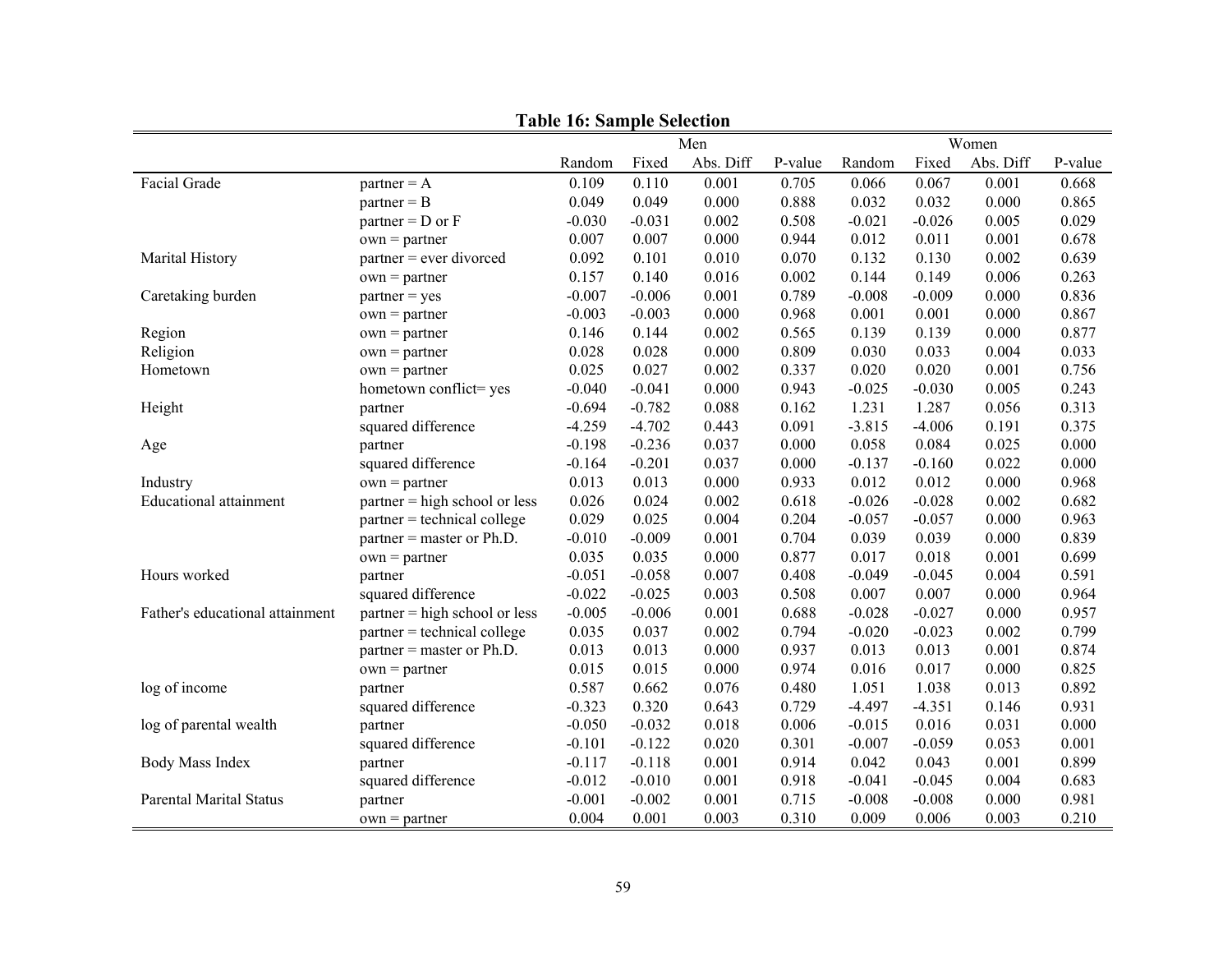# **Table 17: Counterfactual Exercises I (Market Segregation)**

Column 1 is observed sorting in the general population. Column 2 is sorting in simulated marriages in a fully integrated marriage market. Column 3 is sorting in simulated marriages in a market partially segregated by region; Column 4 in a market partially segregated by education; Column 5 in a market partially segregated by both region and education; and Column 6 in a market partially segregated by region, education, industry and hometown.

|                                 | Population Data |       |        | Simulation |                         |                                                |
|---------------------------------|-----------------|-------|--------|------------|-------------------------|------------------------------------------------|
| Market segregation              |                 | None  | Region | Education  | Region and<br>Education | Region,<br>Education, Industry<br>and Hometown |
|                                 | (1)             | (2)   | (3)    | (4)        | (5)                     | (6)                                            |
| Percentage of couples with same |                 |       |        |            |                         |                                                |
| - Education                     | 0.791           | 0.622 | 0.586  | 0.786      | 0.785                   | 0.792                                          |
| - Father's education            |                 | 0.609 | 0.610  | 0.612      | 0.618                   | 0.624                                          |
| - Marital history               | 0.921           | 0.969 | 0.921  | 0.929      | 0.927                   | 0.933                                          |
| - Region                        | 0.890           | 0.735 | 0.882  | 0.693      | 0.906                   | 0.883                                          |
| - Hometown                      | 0.550           | 0.433 | 0.507  | 0.393      | 0.499                   | 0.557                                          |
| - Hometown conflict             | 0.047           | 0.061 | 0.055  | 0.068      | 0.048                   | 0.042                                          |
| - Industry                      | 0.365,0.400     | 0.127 | 0.127  | 0.137      | 0.138                   | 0.382                                          |
| - Facial grade                  |                 | 0.384 | 0.390  | 0.393      | 0.389                   | 0.387                                          |
| - Primary care-provider         |                 | 0.565 | 0.580  | 0.572      | 0.575                   | 0.560                                          |
| - Religion                      |                 | 0.506 | 0.507  | 0.495      | 0.505                   | 0.499                                          |
| - Parental marital status       |                 | 0.707 | 0.725  | 0.725      | 0.734                   | 0.722                                          |
| Age gap                         | 2.485           | 2.799 | 2.923  | 2.699      | 2.974                   | 2.834                                          |
| Correlation                     |                 |       |        |            |                         |                                                |
| - Height                        |                 | 0.162 | 0.155  | 0.126      | 0.159                   | 0.136                                          |
| - Age                           | 0.859           | 0.833 | 0.791  | 0.754      | 0.740                   | 0.659                                          |
| - Hours worked                  |                 | 0.095 | 0.040  | 0.323      | 0.337                   | 0.398                                          |
| - Income                        | 0.189,0.150     | 0.070 | 0.039  | 0.028      | 0.028                   | 0.039                                          |
| - Parental wealth               |                 | 0.040 | 0.037  | 0.034      | 0.017                   | 0.084                                          |
| - Body Mass Index               |                 | 0.025 | 0.047  | 0.046      | 0.074                   | 0.040                                          |